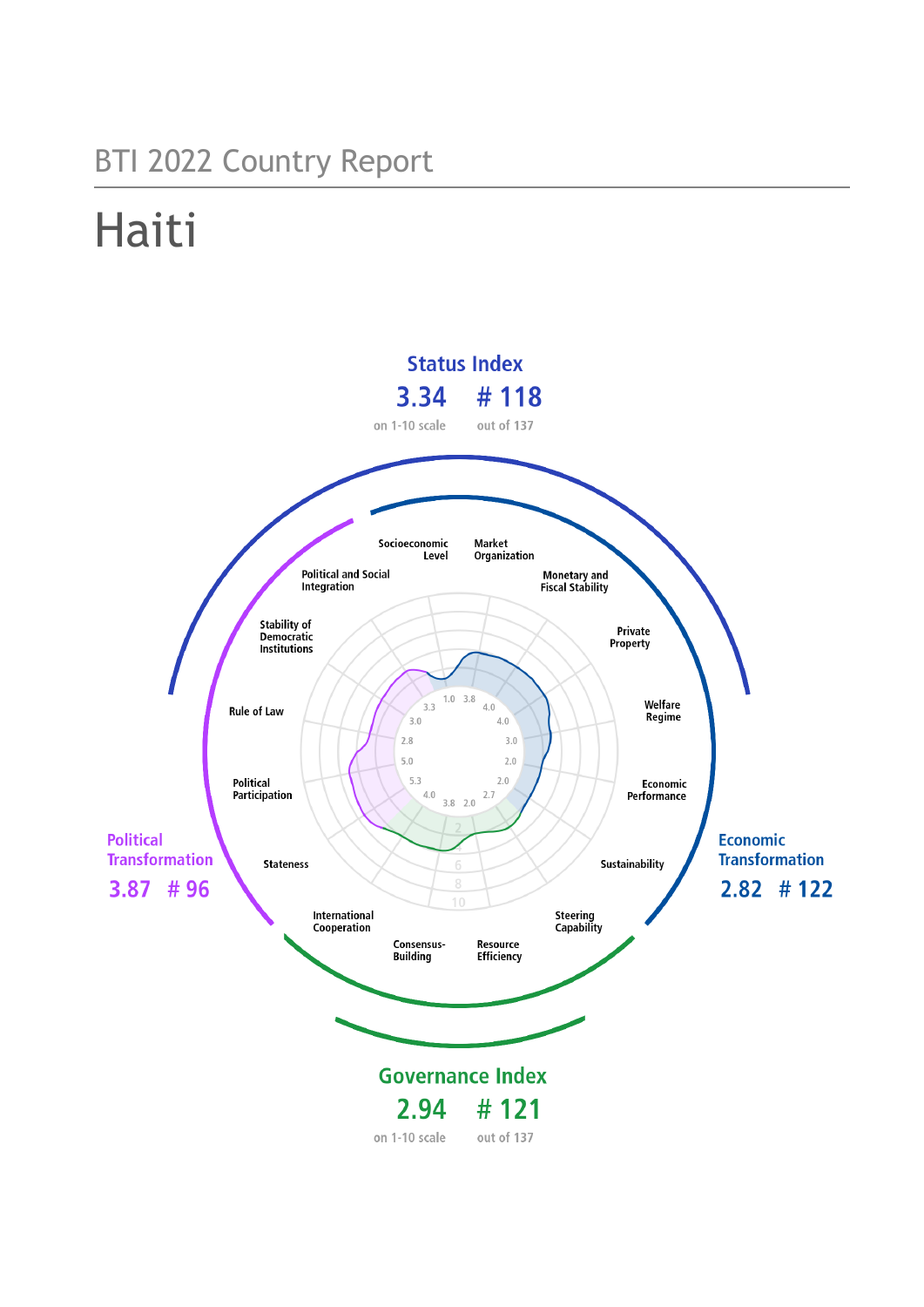This report is part of the **Bertelsmann Stiftung's Transformation Index (BTI) 2022**. It covers the period from February 1, 2019 to January 31, 2021. The BTI assesses the transformation toward democracy and a market economy as well as the quality of governance in 137 countries. More on the BTI at [https://www.bti-project.org.](https://www.bti-project.org/)

Please cite as follows: Bertelsmann Stiftung, BTI 2022 Country Report — Haiti. Gütersloh: Bertelsmann Stiftung, 2022.

This work is licensed under a **Creative Commons Attribution 4.0 International License**.

#### **Contact**

Bertelsmann Stiftung Carl-Bertelsmann-Strasse 256 33111 Gütersloh Germany

**Sabine Donner** Phone +49 5241 81 81501 sabine.donner@bertelsmann-stiftung.de

**Hauke Hartmann** Phone +49 5241 81 81389 hauke.hartmann@bertelsmann-stiftung.de

**Claudia Härterich** Phone +49 5241 81 81263 claudia.haerterich@bertelsmann-stiftung.de

#### **Sabine Steinkamp** Phone +49 5241 81 81507 sabine.steinkamp@bertelsmann-stiftung.de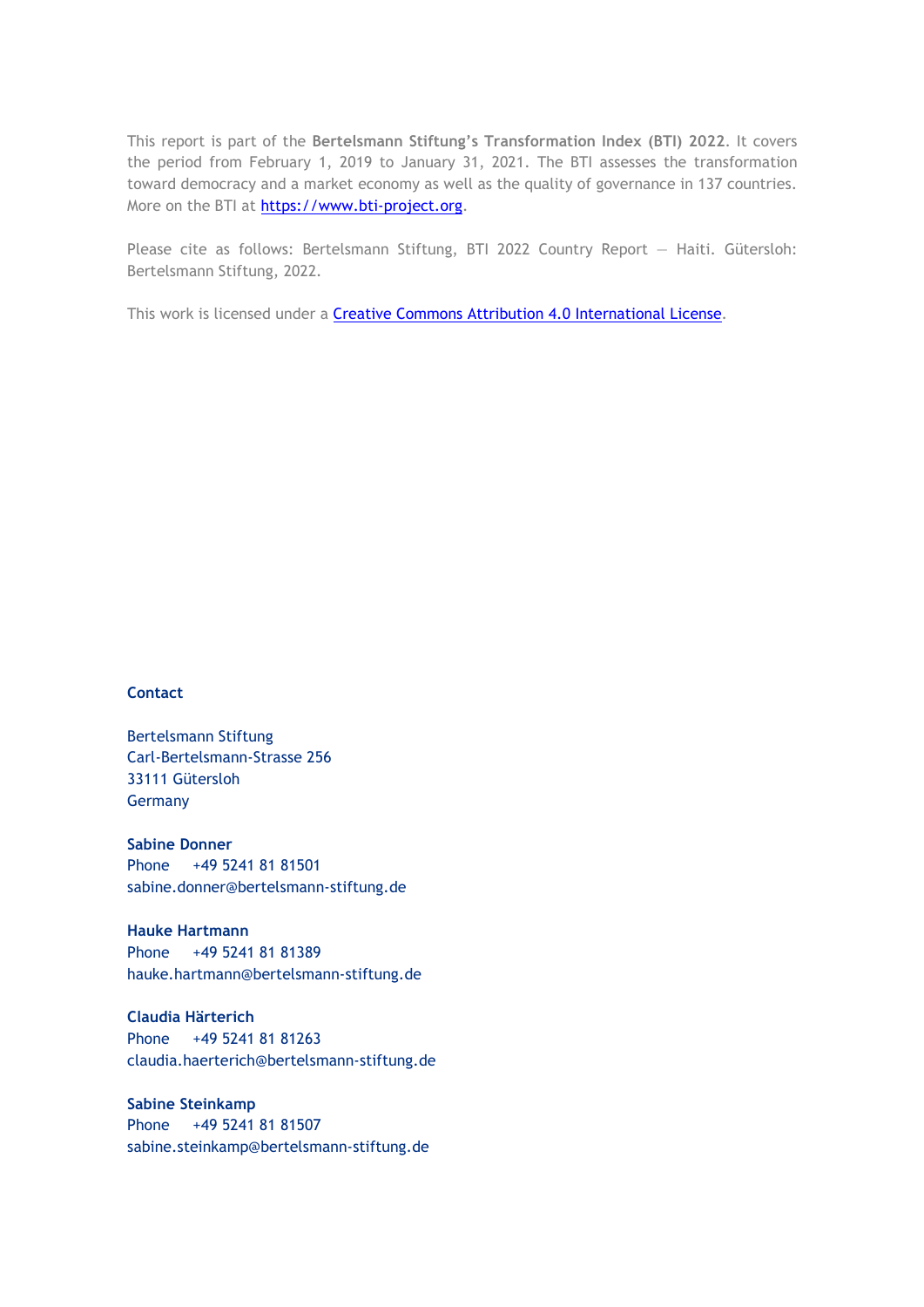#### **Key Indicators**

| Population               | M      | 11.4 | HDI.                           | 0.510 | GDP p.c., PPP $\ S$  | 2925         |
|--------------------------|--------|------|--------------------------------|-------|----------------------|--------------|
| Pop. growth <sup>1</sup> | % p.a. | 1.2  | HDI rank of 189                | 170   | Gini Index           | 41.1         |
| Life expectancy          | vears  | 64.0 | UN Education Index             | 0.456 | Poverty <sup>3</sup> | $\%$<br>50.3 |
| Urban population %       |        | 57.1 | Gender inequality <sup>2</sup> | 0.636 | Aid per capita $S$   | 64.5         |
|                          |        |      |                                |       |                      |              |

Sources (as of December 2021): The World Bank, World Development Indicators 2021 | UNDP, Human Development Report 2020. Footnotes: (1) Average annual growth rate. (2) Gender Inequality Index (GII). (3) Percentage of population living on less than \$3.20 a day at 2011 international prices.

## Executive Summary

Haiti has fallen into a spiral of political, economic and social chaos not seen since the overthrow of the Duvalier government in 1986. All state institutions such as parliament, the judicial system and the public administration have collapsed. Many factors have caused this unprecedented crisis. First, Jovenel Moïse, who became president in 2017, was never accepted by the population as a legitimate leader. Second, he failed to hold scheduled parliamentary and municipal elections in 2019. Third, since he assumed the presidency, he has unilaterally replaced all officials that contested his decision in the judicial branch and failed to renew the terms of the judges and prosecutors who refused to accept his arbitrary decisions. Parliament has been shut down since January 2019, and local elected officials were forced to leave their posts. Since 2019, there have been only 11 elected officials in the country. Moïse has introduced decrees that curb people's civil and political rights, created agencies and promoted policies that should have required the approval of parliament. Since 2018, the country has experienced a wave of kidnappings, summary killings and massacres in the capital's most heavily populated slums. Although human rights, civic and international groups have called on the government to rein in the armed gangs that are terrorizing the population, the government has ignored them and let these groups continue to wreak havoc everywhere. These incidents have exacerbated the political crisis in the country and fueled renewed calls for his resignation.

(Moïse was assassinated on July 7, 2021; presidential and parliamentary elections scheduled for September 2021 have been postponed to 2022.)

Although Haiti has not experienced a major setback from the COVID-19 pandemic that has shut down the world's economy, the political crisis, the impunity and the demise of key state institutions have been major factors in the country's worst economic performance in years. According to the World Bank, economic growth is expected to decline by 3.1% in 2020, the fiscal deficit to widen to over 6% of GDP (from a pre-pandemic forecast of 3%), and inflation to reach over 20%. The Economic Commission for Latin America and the Caribbean (ECLAC) projects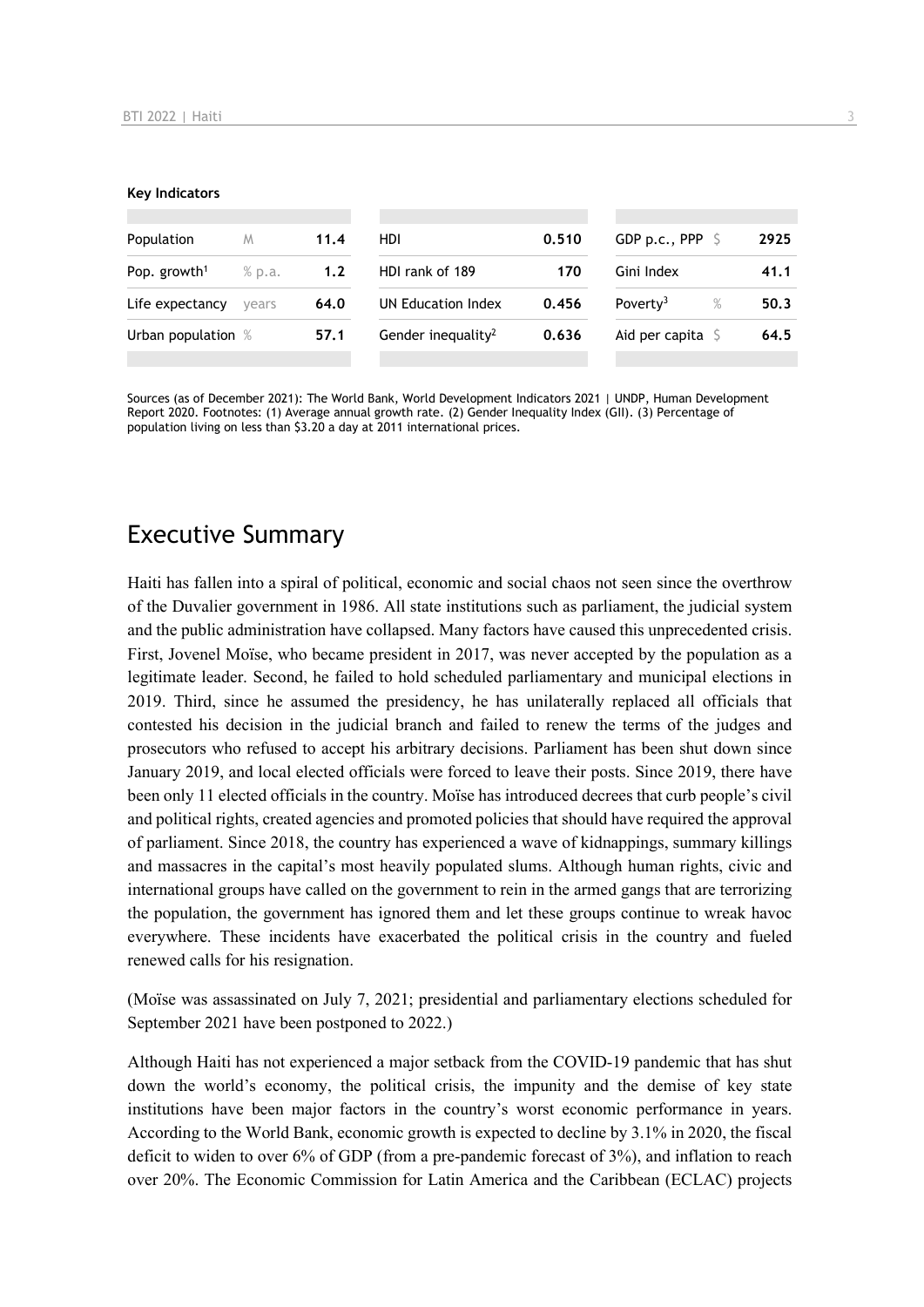that Haiti's GDP will only grow by 2% in 2021. Land spoliation, and a lack of effective control over the country's ports and tax offices have led to a free fall economy. Moreover, the government has taken a number of arbitrary decisions related to the national currency that have, at times, devalued the gourde or deprived businesses access to foreign currency. Since 2017, there has been little foreign investments made in the country. Due to the government's intimidation and threats toward the private sector, businessmen are forced to leave Haiti or relinquish their company to the government and allies of President Moïse.

So far, the country has been spared the devastating effect of the COVID-19 pandemic. There were only 11,370 confirmed cases and 244 deaths as of writing. Nevertheless, according to the 2020 Latin American Public Opinion Project (LAPOP) survey, 61% of respondents in Haiti disapproved of the government's response to the pandemic, and half are worried that the COVID-19 pandemic will negatively affect their household finances.

## History and Characteristics of Transformation

Haiti, which became in 1804 the world's first independent republic formed after a successful slave revolt, is no stranger to political instability. One of the longest periods of stability in recent history was during the brutal autocratic rule of "Papa Doc" Francois Duvalier  $(1957 - 1971)$  – known for demonstrating paternalistic concern for poor Haitians – which was followed by his son "Baby Doc" Jean-Claude, who maintained his power through intimidation until he was forced to flee in 1986 under the pressure of rioting crowds and the United States. Haiti's first free and democratic elections were held in 1990, when Jean-Bertrand Aristide, a former priest, was elected president. Only 10 months later, a coup d'état interrupted the process of democratization, forcing Aristide into exile and ushering in a military regime that lasted three years. The return to a constitutional order in 1994, enforced by international military intervention under U.S. leadership, returned Aristide to the presidency. In 1996, René Préval, a close ally of Aristide, succeeded him as president.

In 2000, Aristide was elected president for a second time. Very popular among the poor, Aristide began implementing redistribution measures and cut privileges for the wealthy. Confronted with harsh measures by the United States and international financial institutions, the country's fragile economy suffered several blows, making it difficult for Aristide to govern amid an increasingly polarized political environment. Following violent protests and an armed rebellion, Aristide had to leave the country on February 29, 2004. The interim government invited the United Nations to send peacekeeping forces to stabilize the country. In 2004, the UN Security Council authorized the deployment of a multinational interim force to re-establish stability until the arrival of a UN peacekeeping mission (MINUSTAH). In 2017, MINUSTAH was replaced by a smaller UN mission (MINUJUSTH) with the goal of reforming the country's judicial system. MINUJUSTH was then replaced in 2019 by a UN monitoring program called the United Nations Integrated Office in Haiti (BINUH).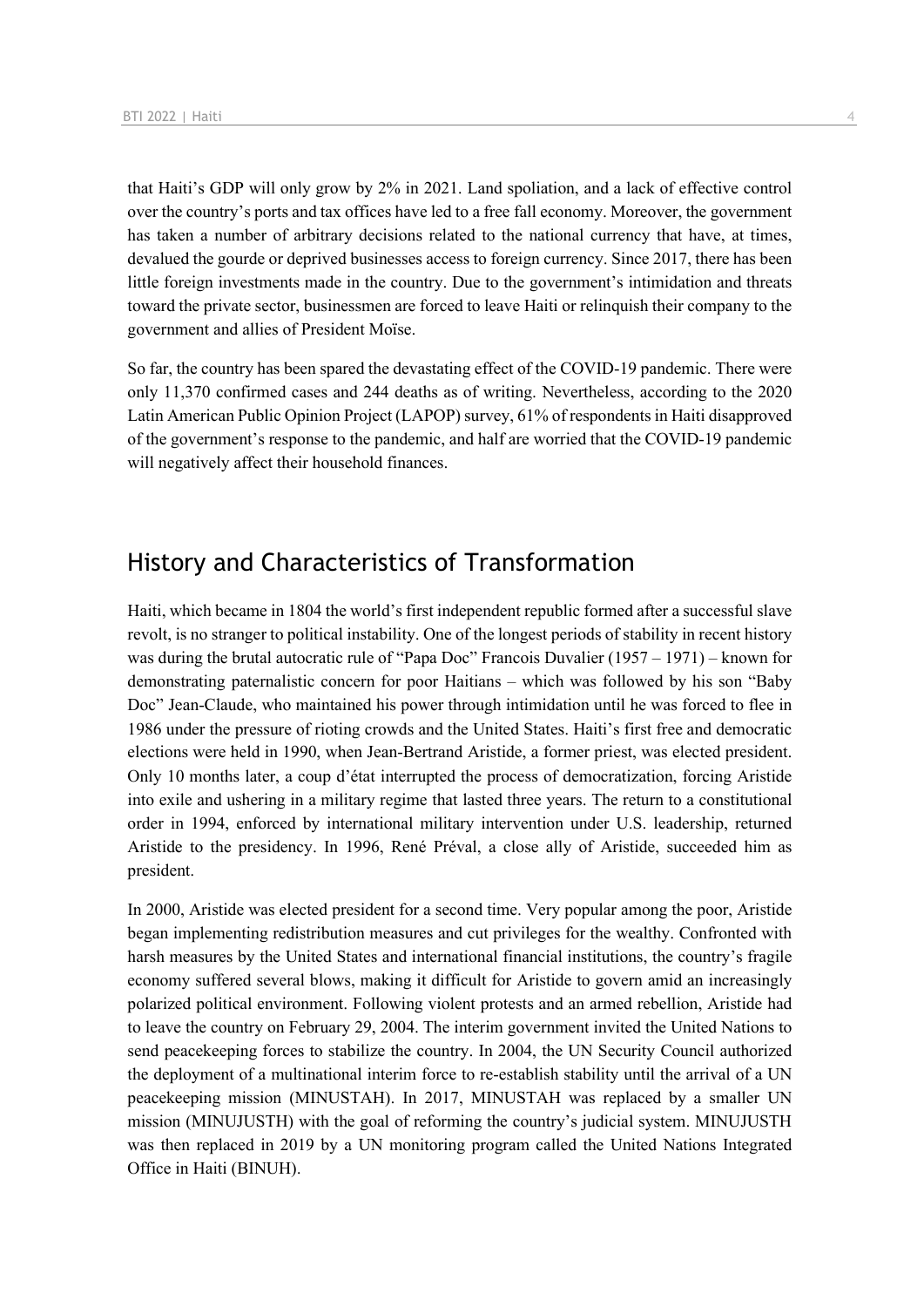During Préval's second term (2006 – 2011), the country was hit by a devastating earthquake on January 12, 2010, which killed more than 250,000 people, left 1.5 million homeless and severely affected the country's already fragile infrastructure. Amid this chaotic situation, the international community insisted on organizing elections in November 2010. After a chaotic election process, accompanied by irregularities and violence, Michel Martelly, a former singer and nightclub owner, became president. In 2015, Martelly was unable to organize parliamentary and presidential elections for an orderly change of government and was forced to relinquish power to a provisional administration on February 7, 2016. Jocelerme Privert, president of the Senate, became the interim president of the country with a mandate to hold presidential and parliamentary elections within three months. However, dissension among the political parties and Privert's allies prevented him from implementing the mandate. After much quarreling among the parties and parliament members, on November 20, 2016, Haiti held elections, which were by now a year overdue; the Provisional Electoral Council (CEP) declared Jovenel Moïse the winner with 55% of the vote. Only 21% of the five million eligible voters went to the polls, which seriously affected the legitimacy of the new president. On February 7, 2017, Moïse became Haiti's 58th president.

Haiti has a free market economic system which relies primarily on small-scale subsistence agriculture, free trade, the assembly industry, tariff liberalization and foreign exports. In the 1980s it began to liberalize its economy and became one of the key partners of the Reagan administration's Caribbean Basin Initiative, which transformed the economy from partially state dependent to an open system. Since then, the country has gone through several structural adjustment agreements with the International Monetary Fund (IMF), World Bank, Inter-American Development Bank (IADB), and other international financial institutions to create necessary conditions for private sector growth. However, many of these policies have failed to promote growth and attract foreign investments due to political instability, corruption and government failure to modernize the country's infrastructure and legal systems.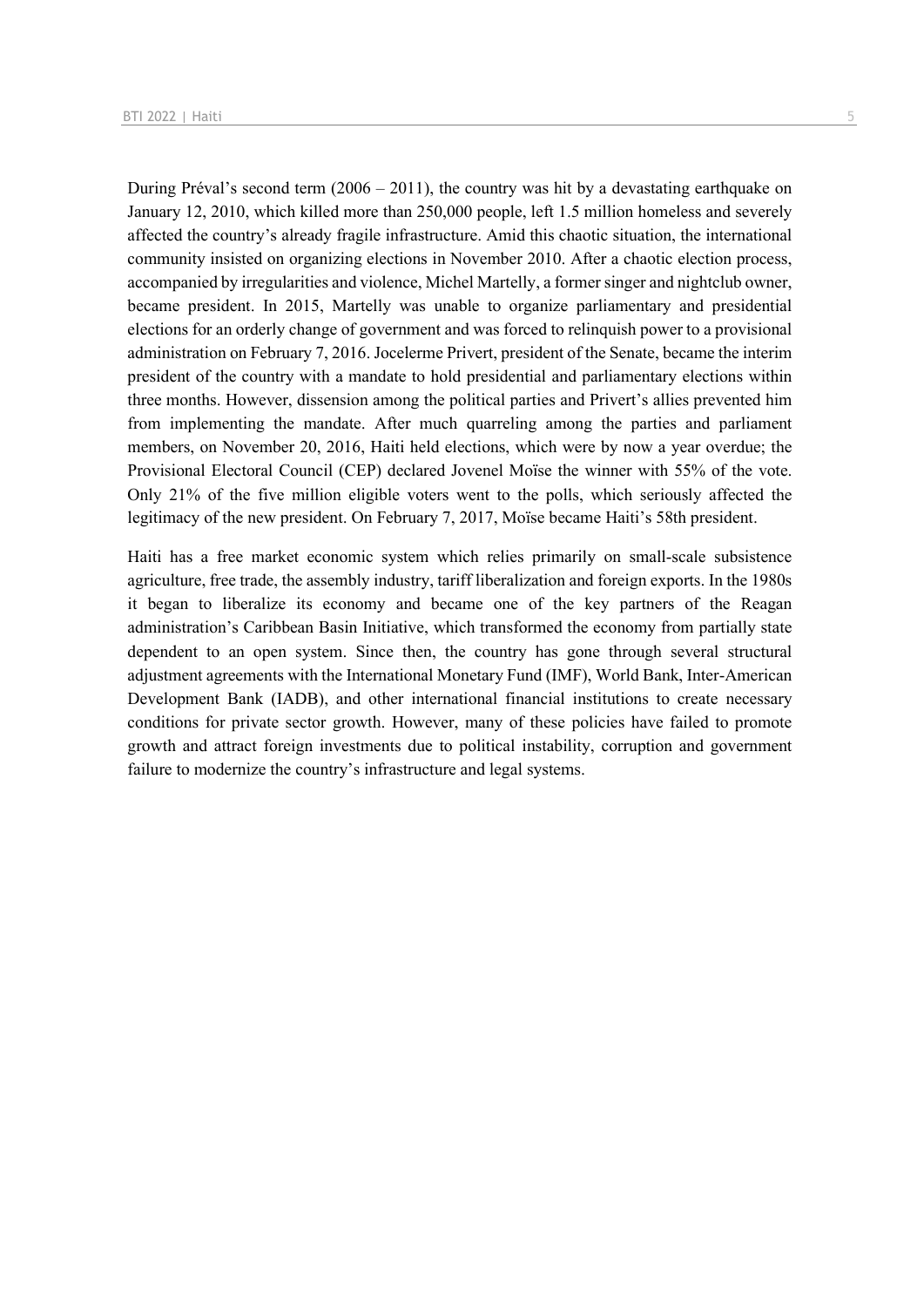The BTI combines text analysis and numerical assessments. The score for each question is provided below its respective title. The scale ranges from 1 (worst) to 10 (best).

## Transformation Status

## I. Political Transformation

#### **1 | Stateness**

The state's monopoly on the use of force is established nationwide in principle, but severe challenges persist. The weakness of the state is challenged above all by (rival) gang members who seek to maintain their power in areas they more or less control, primarily in the Port-au-Prince region. Rising homicide rates – though still comparatively low in a regional comparison, at approximately nine per 100,000 citizens in 2019 – and cases of abduction, as well as repeated gang clashes contribute to a climate of insecurity. According to InSight Crime, some of these gangs – such as the gang alliance "G9 an Fanmi" (G9 and Family), founded in June 2020 – benefit from ties to the government, while the "government has found in them loyal foot soldiers quelling insecurity, stamping out opposition voices and shoring up political support across the capital."

Marie Yolène Gilles, a leading human rights activist at the Fondasyon Je Klere (FJKL) watchdog group, reported to the UN Security Council in February 2020: "To date this year we have already noted 31 violent deaths, but the actual figure is likely higher. The state is losing its monopoly of the use of legitimate violence. Entire areas are controlled by armed gangs, which are often better armed and better equipped than law enforcement authorities. … The authorities, in an attempt to survive politically, often rely on gangs and use gang-warfare strategies. … As armed-gang fiefdoms have become inaccessible to the police, the gangs have taken full control of the civilian population living in those areas and of those they have kidnapped, who are often subjected to the worst atrocities."

In 2017 the UN mission, MINUSTAH, left Haiti. Given the absence of a domestic military, MINUSTAH's presence in some ways allowed the Haitian government to have a police force in place without having to pay for it. Since 2017, national security has been primarily provided by the – still rather underperforming – Haitian National Police (HNP). The size of the HNP has gradually increased since 2004. According to a September 2020 report from the United Nations Integrated Office in Haiti

#### **Question** Score

Monopoly on the use of force 4 $\frac{22}{10}$  $106$ 

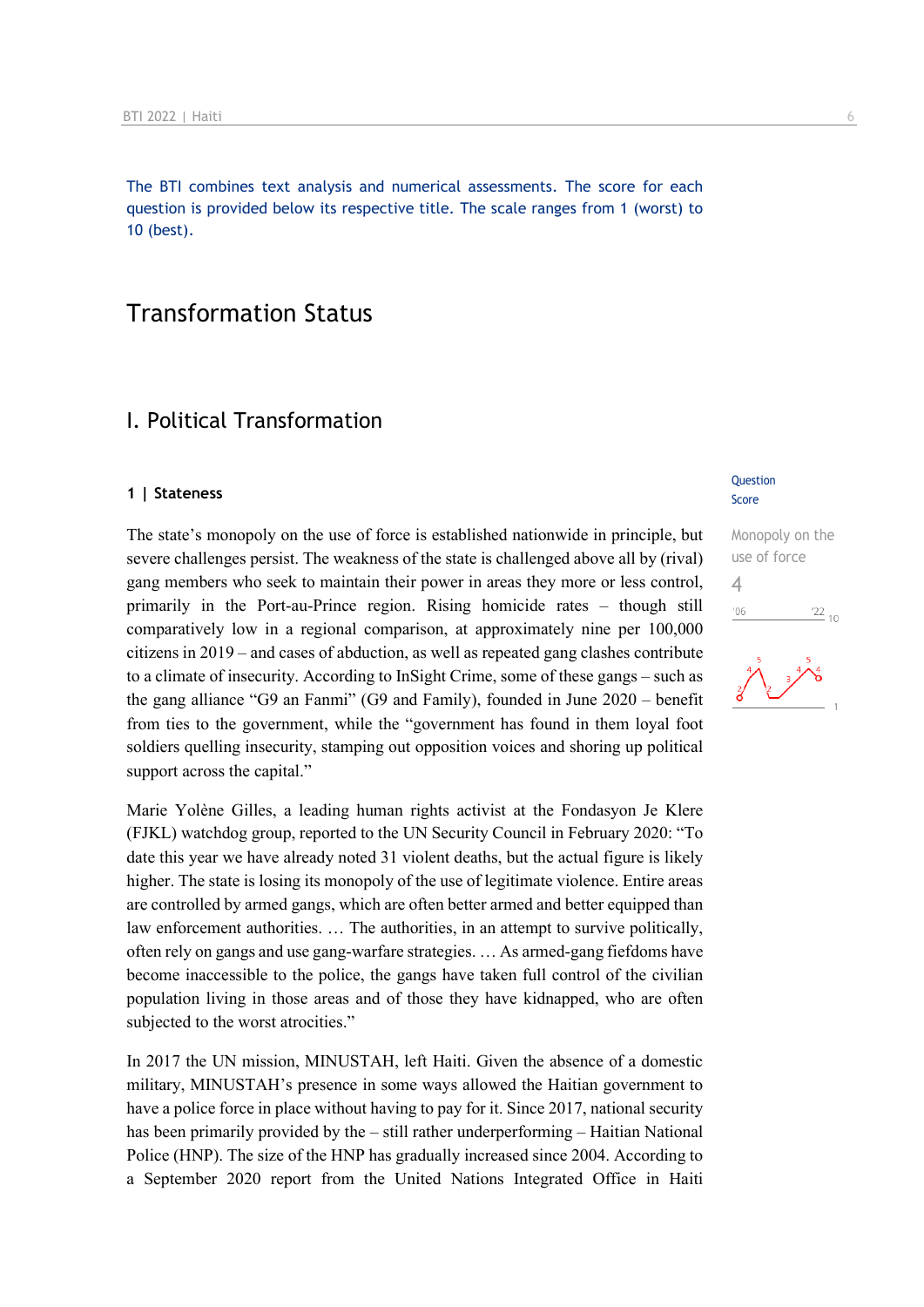(BINUH), the total number of police officers nationwide amounted to 15,022, a slight decline compared to the previous BTI report. This brings the police-officer-topopulation ratio to 1.28 per 1,000 inhabitants, which is still below the United Nations standard of 2.2 per 1,000, and even below the BINUH target of 1.4.

Doubts have been repeatedly raised as to whether the national police force is able to guarantee security and protection for citizens, enforce the law, and promote political stability. This issue resurfaced in 2017 (Grand Ravine), 2018 (La Saline) and 2019 (Bel Air), when the country experienced several days of disturbances that tested the capacities of the police force to maintain order and resulted in massacres. Since President Moïse's tenure began, the police force has been politicized to a point where there are several infighting factions. The undermining of the police force has strengthened gang leaders who roam freely in the capital's neighborhoods, as well as in the major cities of the provinces.

In November 2017, President Moïse reinstated the Haitian Armed Forces, which were disbanded in 1995 following a series of human rights abuses. He claimed that the army would help in times of natural disaster and patrol Haitian borders. The force is expected to be eventually expanded to 5,000 soldiers. Since the donor countries that fund 60% of Haiti's budget have expressed doubts about the reinstatement of the army, Moïse has not been able to use it as he intended to. The majority of the force has not been deployed. It lacks the arms and equipment needed to address the current crisis in the country.

The majority of the population accepts the nation-state as a legitimate form of authority. Concerning citizenship as such, there is no discrimination on the basis of race, ethnicity, national origin, gender or political affiliation. Haiti was the first country in the world to permanently abolish slavery and color prejudice in its constitutional documents.

Historically, the state has struggled to provide birth certificates and national identity cards to its citizens. Since 2006, there have been considerable efforts to address this issue. The governments of former Presidents Préval, Martelly, and Moïse, with support from international organizations, made considerable efforts to provide citizens with identification papers and birth certificates. Many citizens still do not have legal papers and remain completely outside government registers. President Moïse continued his predecessors' policy of providing identity cards to citizens. However, the system has been plagued with corruption and mismanagement. Citizens usually have to wait more than a year to obtain an identity card after applying for one. The distribution of biometric identity cards had begun in anticipation of upcoming elections but was subsequently delayed by the pandemic.

The political and economic division between rural and urban Haitians is wide. As a result, fewer resources are allocated to rural areas, and educated middle class urban citizens look down on rural Haitians. This relationship has created conditions where significant resources are withheld from a large segment of the population since approximately 45% of the population live in rural areas.

State identity 7'06  $\frac{22}{10}$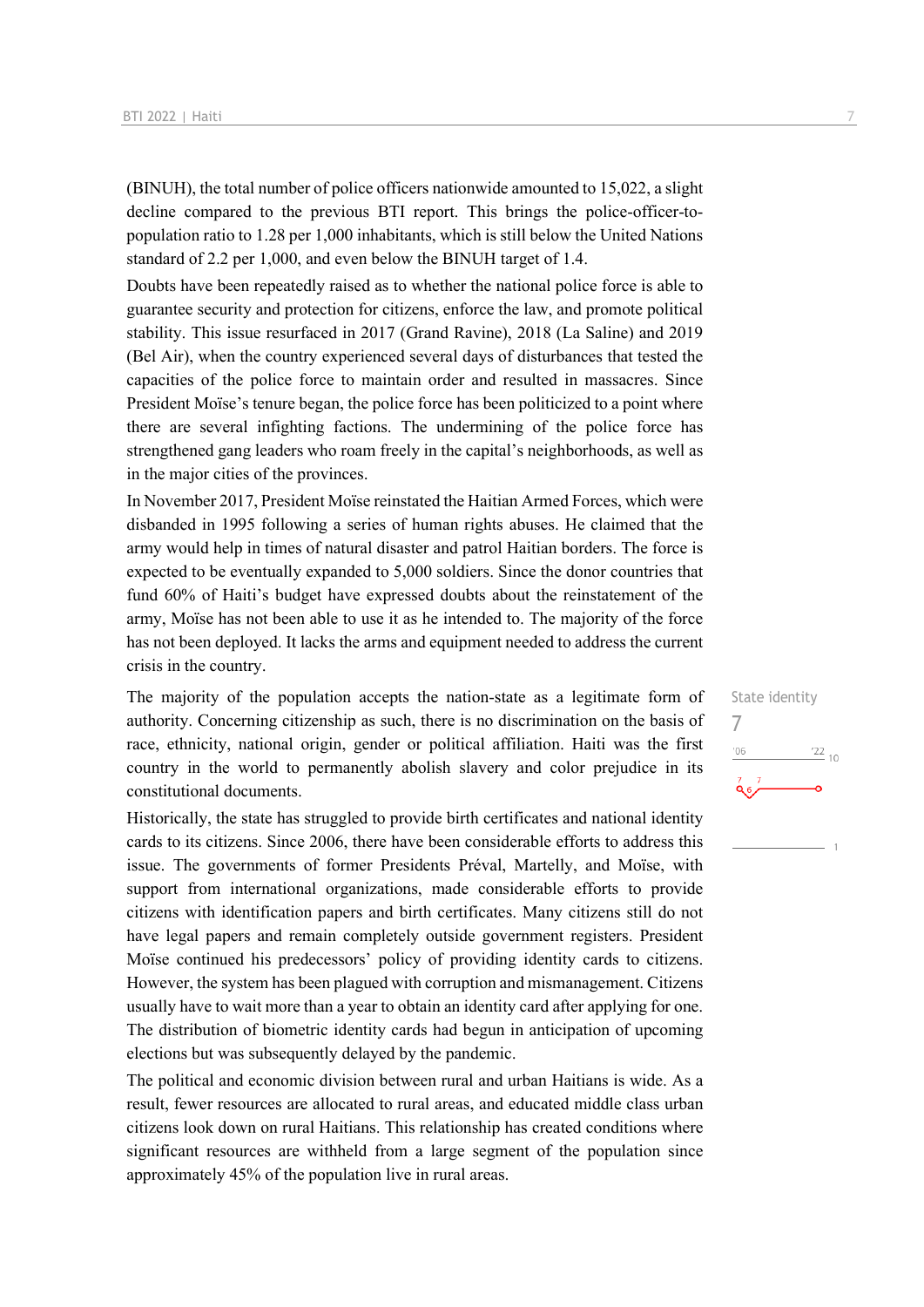Although Catholicism is no longer the country's official religion since the revised constitution of 1987, which recognized Vodou as a legal religion, it still remains the preferred faith for public officials, since heads of state usually seek the advice of the Council of Catholic Bishops and the new cardinal on important national issues. The bureau for religious activities in the Ministry of Foreign Affairs recognizes Vodou priests and accords them the power to officiate all legal activities such as marriages, baptisms and funerals. The Vodou priests enjoy equal protection under the law. Although the state does not officially persecute citizens who practice Vodou, there have been incidents in the past where members of the fundamentalist Protestant sects have persecuted members of the Vodou religion by preaching against them or burning down their sanctuaries. The country is also experiencing a rise in other religions such as Rastafarianism and Islam.

Although religion does not have a direct influence on politics, the Catholic and Protestant clergy have the moral authority to intervene on national issues. While in the past the Catholic clergy played a central political role, this has now been diminished by the increased power of Protestant groups, which act as vectors for links with the United States and new forms of political ideology. Indeed, Protestant groups can be considered a significant latent political force.

The Haitian state continues to fall into chaos and anarchy. Since the election of President Jovenel Moïse, it has been unable to provide basic services to the population. Haiti's administrative structure is divided into 10 departments. Although the constitution calls for a decentralized state, the government is highly centralized. As a result, local officials have little or no resources for providing basic services such as sanitation, clean water, health care, good education and housing. According to World Bank data, in 2015 only 58% of the population had access to an improved water source, and only 28% had access to sanitation. Eight million (out of an estimated population of 10 million) live without electricity; five million cannot read or write. In 2020 life expectancy was 65.3 years, one of the lowest in the Caribbean region. The mortality rate is 42.6 per 1,000 live births among children five years or younger. More than four times the regional average of women die in childbirth, and infant mortality is twice the regional rate. More than half of all families live in extreme poverty.

The fatal weakness of administrative structures became visible after the earthquake in 2010 and have become worse since 2017. Urgent needs like housing, water and sanitation remained incompletely met for over a decade. The 2020 LAPOP survey found that 55% of respondents felt that the quality of drinkable water is very bad, while 54% stated that the quality of trash disposal is very bad. The outbreak of cholera, and ongoing problems controlling the spread of disease show that sanitation and access to water, in particular, remain some of the most urgent issues facing the country. As a result of the political turmoil in the country and the COVID-19 pandemic, the mortality rate in the country is expected to rise in the coming years.

No interference of religious dogmas 9  $-06$  $\frac{22}{10}$ 



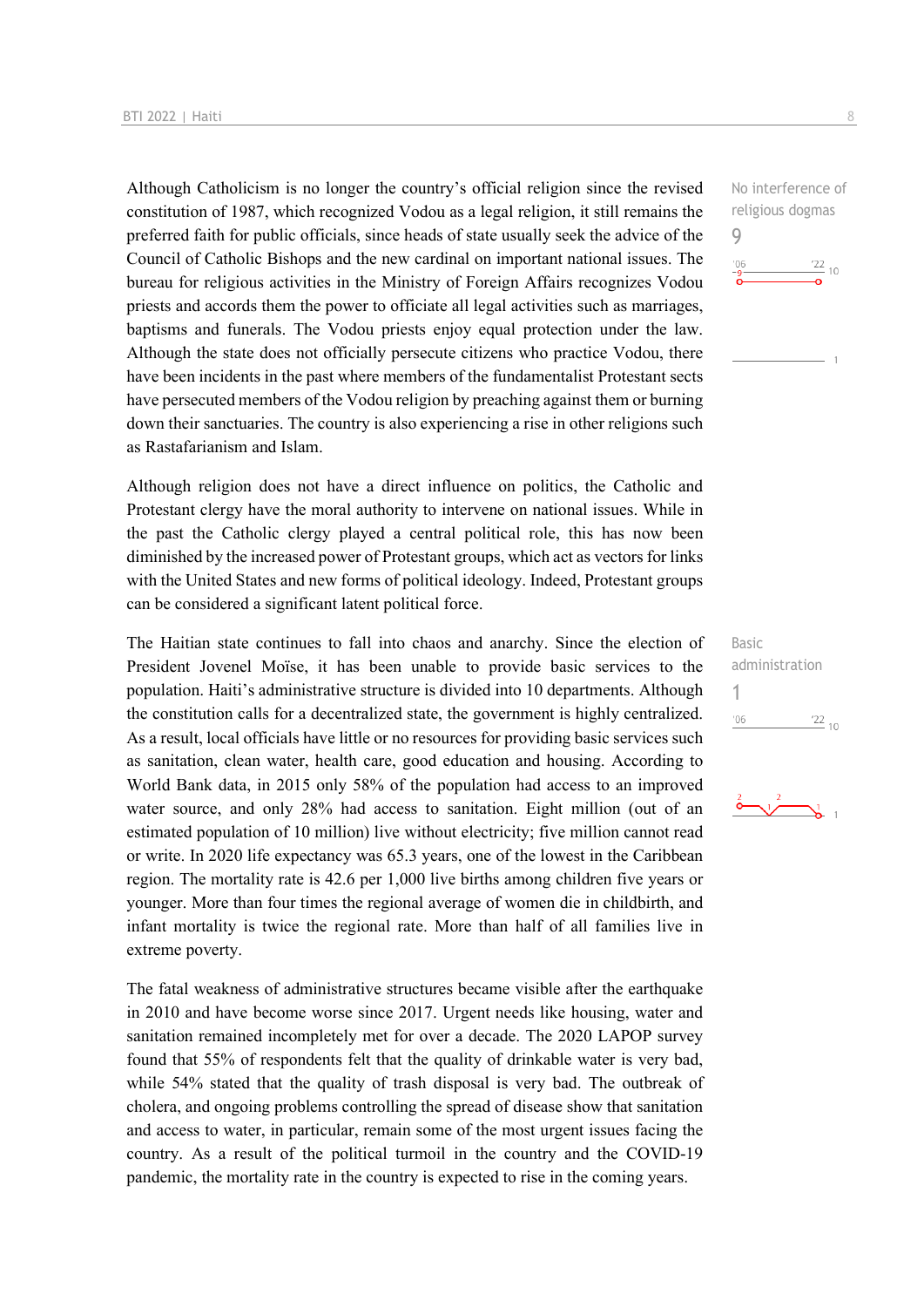Most government offices are closed and have been closed intermittently during the past three years of political violence, Petrocaribe protests, riots, and now the COVID-19 pandemic. The current situation is chaotic, and various ministries give conflicting instructions and reports.

#### **2 | Political Participation**

In 2019, the Haitian government failed to hold parliamentary and municipal elections to renew the mandate of the lower house and one-third of the Senate. Since January 2020, Haiti has lacked a lower house of parliament and a regular upper house. It took the Haitian president a long time to nominate a new prime minister after parliament dismissed the then-chief executive in 2019. After negotiating with the 10 remaining Senate members, President Moïse appointed Joseph Jouthe as Haiti's 4th prime minister on March 4, 2020.

Since the return of democratic rule to Haiti after the overthrow of President Aristide in 2004, elections have been free, but not necessarily fair. All elections since 2006 have been contested by the losing parties. The attempted 2015 elections to replace the outgoing president ended in fiasco when the Provisional Electoral Council could not conduct them. A delayed election took place in November 2016 without serious incidents of voter intimidation or restrictions on candidates and political parties, despite complaints made by the losing parties. By all accounts, the election was free, though not entirely fair, and the electoral body, the Provisional Electoral Council (CEP), declared Moïse the winner with 55% of the vote.

Haiti's complex electoral framework reflects democratic values. Unfortunately, many provisions have not been realized. Haiti has held 15 elections since 1987. All of them have been marked by irregularities or accusations of fraud. In the 2015 elections, most of the nine members of the CEP were accused of corruption. Although the CEP was not accused of corruption in 2016, it was criticized by the losing candidates for working in favor of Jovenel Moïse, who received substantial support from the private sector. Participation in the 2016 general elections was among the lowest since 1987. Less than 21% of the five million eligible voters went to the polls.

Although all political parties were allowed to participate in the 2016 elections, in the past the CEP, in collaboration with the president, found ways to exclude some political parties. In 2010, Haiti's largest political party, Fanmi Lavalas, was banned from participating in the elections without substantial legal justification. Voter registration problems and missing identity cards have contributed to widespread claims of vote rigging and fraud. In addition, the financial resources of candidates determine their capacity to access the media. Corruption and drug-related financing still determine who wins elections.

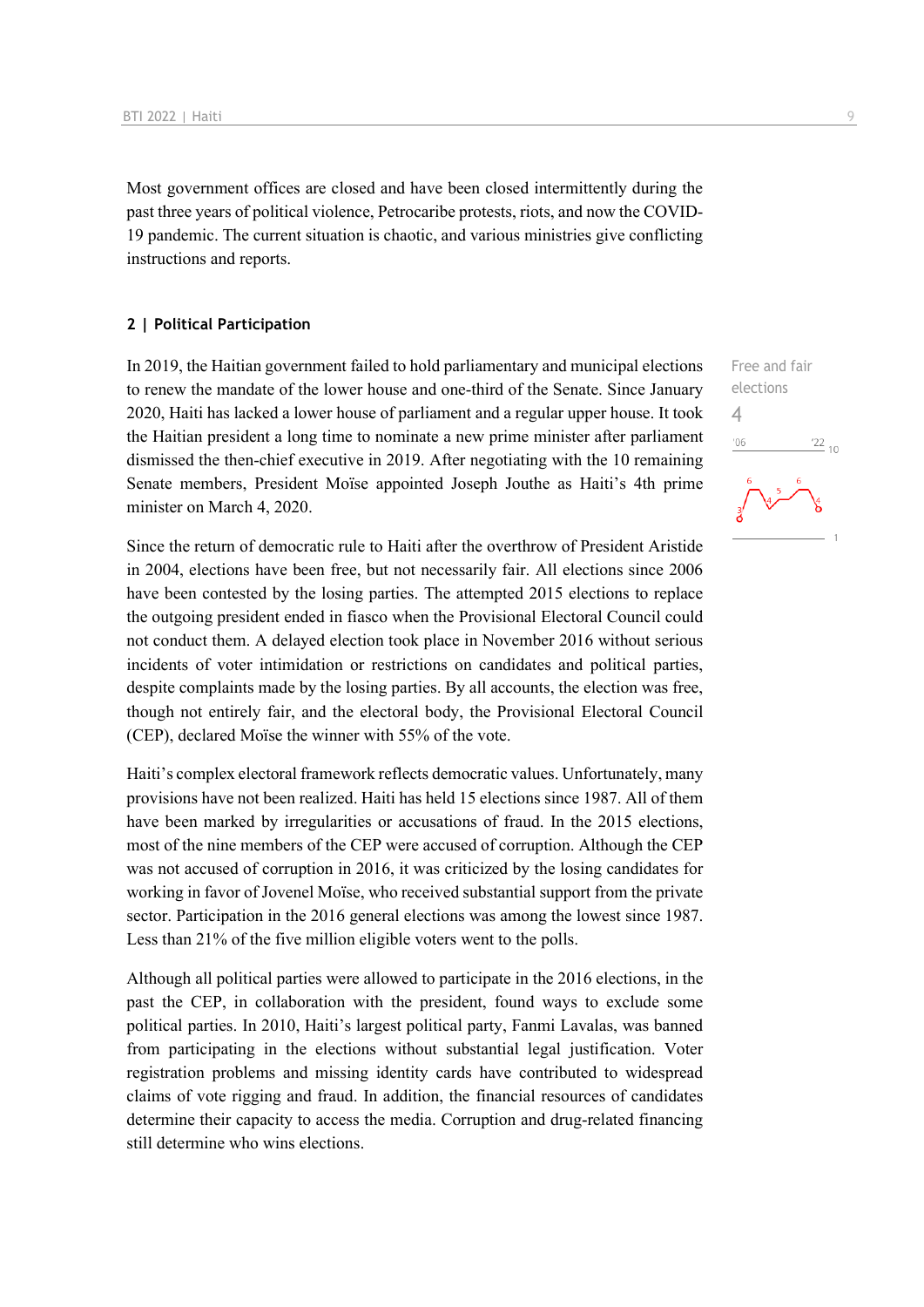The government's effective power to govern is limited by the absence of strong leadership, a lack of resources and the inability to implement public policy. When President Moïse assumed office in 2017, he introduced the concept of "Caravane du Changement" to execute a series of public works such as irrigation canals, highways and agricultural initiatives to increase the production of basic food staples such as rice, yams, bananas and coffee. However, due to corruption, a lack of adequate funding, nepotism and parliamentary rivalries over controlling the projects in particular communities, the program has not lived up to expectations. In 2018, there were two major attempts by opposition parties to overthrow Moïse's government. On July 16 and 17, 2018, Moïse's government was on the brink of collapse because it wanted to increase the price of fuel. There were a series of protests that forced Moïse to replace his prime minister. Four months later, the opposition was in the streets again, calling for Moïse's removal. For the past three years, the country has experienced large-scale disruptions at every level. These disruptions have severely limited the ability of the president to rule effectively. Since 2020 Moïse had been ruling by decree when parliament's term ended without new elections.

Since Haiti lacks robust laws to deal with foreign businesses and non-governmental organizations (NGOs), national and foreign business actors frequently co-opt members of the executive and the legislative branches by offering bribes. As a result, democratically elected representatives have limited power to govern.

The main problem, however, is not that there are strong veto groups able to undermine fundamental elements of democratic procedures – it is more that elected representatives in Haiti do not have much "power" to govern at all. The structural situation of the Haitian state is one of deep dependency upon foreign governments and international organizations. The state's ability to carry out any major initiatives in the areas of infrastructure, education, or health care is extremely constrained by a lack of economic resources and political cohesion. In many communities, basic services, including health care and education, are provided by an extremely complex patchwork of NGOs, mission groups and other small foreign organizations. This is a broader structural situation that severely limits the action and aspirations of any president and any political party.

The constitution protects the right to associate and assemble freely and protects political parties and civic groups from state interference. Trade unions and other civil society groups are often too weak to be involved in political discussions or wage negotiations. There have been several cases of intimidation of public protests organized by the opposition or movements critical of the government, and also of protests by government supporters. Staging demonstrations is always risky because it is a popular strategy in Haiti to buy "a mob" to disturb or dissolve marches through aggression and increasing tension until the police step in. There are no prohibitions against political parties, trade unions or civic associations assembling. Haiti has hundreds of civic associations and they do not need to apply for state permits to assemble or conduct their activities. This right has been one of the most sacred since the overthrow of Jean-Claude Duvalier in 1986.

Effective power to govern 3  $-06$  $\frac{22}{10}$ 

Association / assembly rights 7 $\frac{22}{10}$  $-06$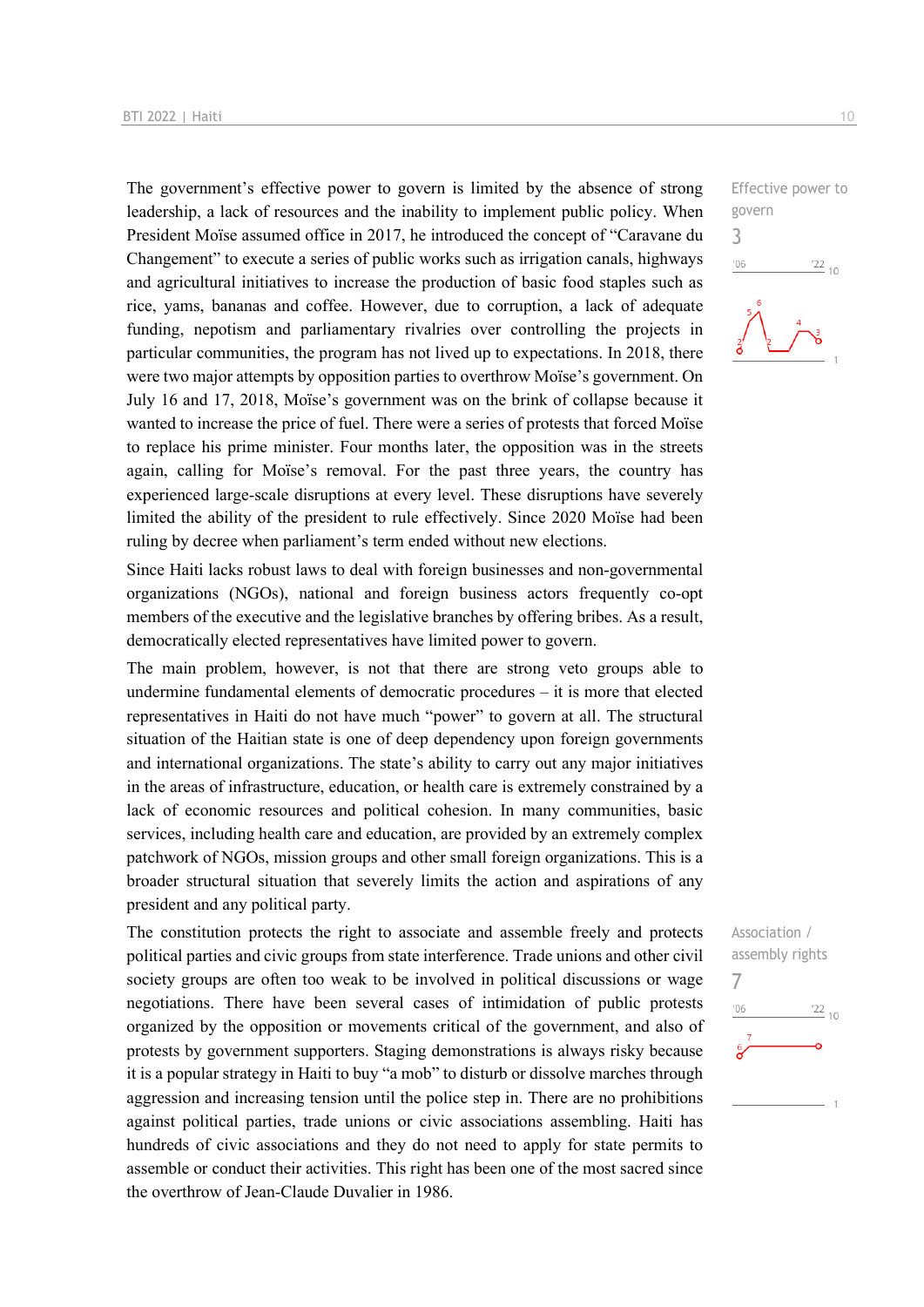In March 2020, at the beginning of the COVID-19 pandemic, the government imposed a sunset to sunrise curfew, mandated that citizens wear masks and banned public assemblies to control the transmission of COVID-19. However, very few people adhered to these decisions due to the inability of the government to enforce them. The dire economic and social conditions of the population made it impossible for these decisions to be implemented: the majority of the population live on a dayto-day basis, and they have no means to shop for groceries and store supplies for a long period of time. Besides, most people don't have the infrastructure to sustain a prolonged quarantine. Temporary restrictions on freedom of movement and assembly are still in place but are widely disregarded.

The constitution guarantees freedom of expression and freedom of the press. Journalism, particularly radio journalism, is rather robust and varied, which is the result of a long struggle during the Duvalier years. As a consequence, freedom of the press is particularly cherished. In 2020, Reporters Without Borders (RSF) ranked Haiti 83 out of 180 countries in terms of freedom of the press, a decline of 21 positions since 2019, citing a dangerous and precarious work environment for journalists.

The Association of Haitian Journalists (AJH) has protested the undue pressure that journalists experienced while covering demonstrations and parliament in 2018. Journalists are occasionally subject to unofficial censorship and are victims of violence and intimidation that lead to self-censorship. In the view of RSF, journalists also suffer from a lack of financial resources, an absence of institutional support and difficulty in accessing information. Under the presidency of Jovenel Moïse, there have been several attempts to intimidate journalists by blocking their access to news sites or through violence. In March 2018, Vladjimir Legagneur, a prominent reporter for a local radio station, was lured to one of the capital's slum communities where he was murdered. His case is still unsolved. In 2019, journalist Néhémie Joseph was murdered. Since 2020, there have been no major attempts by the government to control press freedom.

With high rates of illiteracy, the majority of the population relies entirely on radio broadcasts to keep up with information. Several hundred radio stations exist in the country. Fewer than 10% of the population have access to television. There are no formal restrictions on social media or the internet, but, due to limited resources, only a small segment of the population has access to the internet.

Freedom of expression 6 $\frac{22}{10}$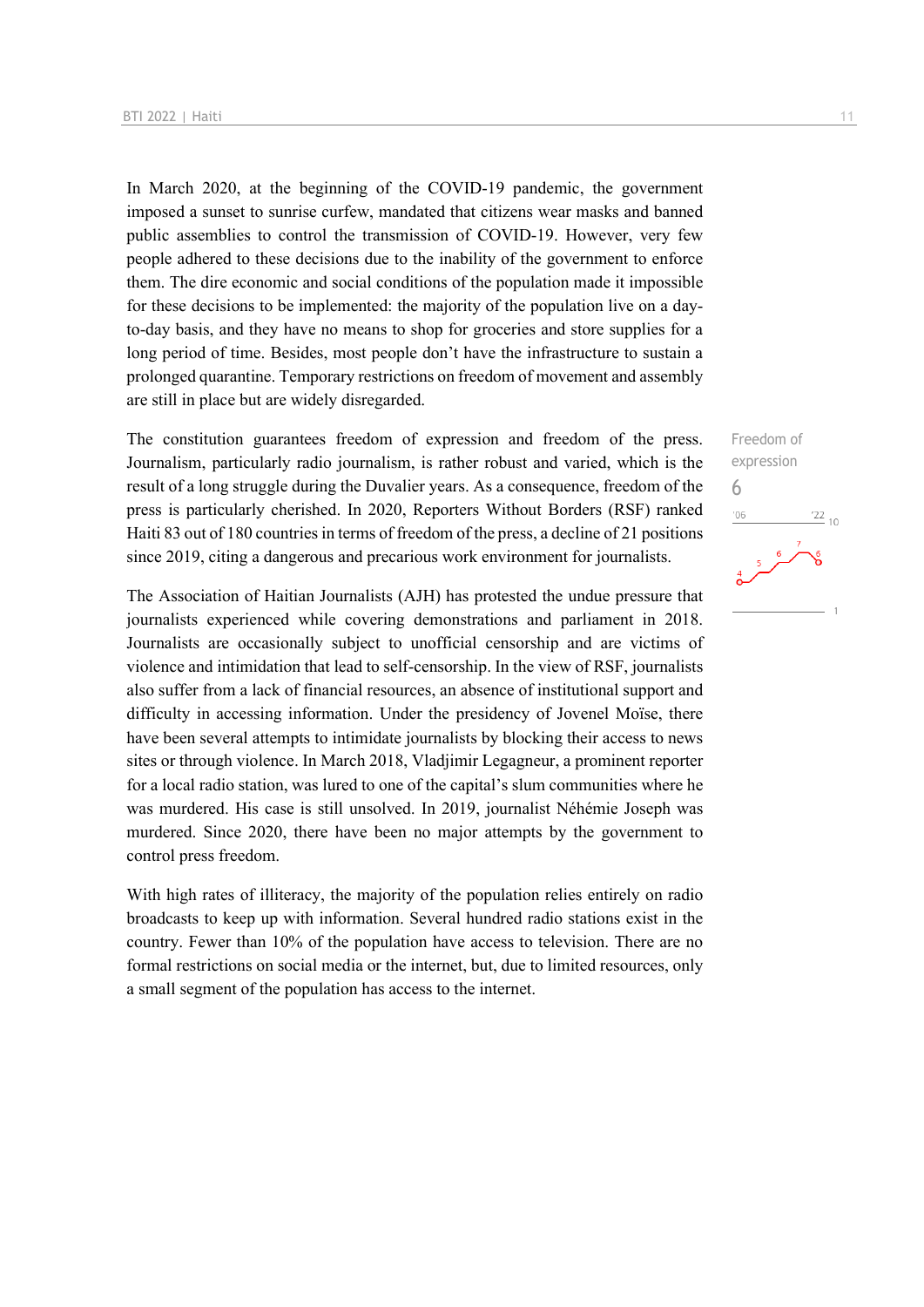#### **3 | Rule of Law**

According to the constitution, there is a separation of powers between the president and the prime minister as head of the government. Both houses of parliament (the Senate and the House of Deputies), are tasked with oversight functions and guaranteeing a degree of checks and balances. In reality, the president alone defines policies and – if necessary – tries to bribe the necessary number of deputies to give him support. The Constitutional Court – a permanent body separate from the Supreme Court, which has the task of resolving disputes among branches of government and reviewing the constitutionality of laws – has been inoperative since 2015. The Superior Judiciary Council is responsible for setting and monitoring judicial standards and safeguarding judicial independence. However, it began operations only in 2012 and its work has been contested. On February 7, 2021, President Moïse fired three members of the Supreme Court after one of them was accused of an attempted coup against his government. Although this decision was decried by civil society groups, since members of the Supreme Court cannot be fired by the president, there is no structure in place that could have forced him to reverse his decision.

The first-round victory of Moïse in the November 2016 presidential election marked the first time since 2001 that the president and the majority members of parliament came from the same party, Martelly's Tèt Kale Party (Parti Haïtien Tèt Kale, PHTK). The last time this occurred, in 2001 when Fanmi Lavalas (under President Aristide) had majority control of parliament as well as the presidency, the state was more paralyzed than active. Since President Moïse took over with a majority in both chambers of parliament, there have not been any checks and balances on the executive. In January 2020, parliament was disbanded after the president failed to call new elections. As a result, the president and 10 members of the Senate are the last remaining elected officials from the 2016 election. The president ruled by decree up to his assassination on July 7, 2021, including the contested decree enacting the reform of the Penal Code.

To counter the pandemic, the government declared a state of emergency in March 2020, which was extended in May and ended in July. Other measures included the declaration of several health emergencies, and implementation of curfews and restrictions on assembly and movement. Since overdue parliamentary elections had not taken place, there has been no sitting parliament since January 2020 and thus no review of these measures.

Separation of powers 3 $06'$  $\frac{22}{10}$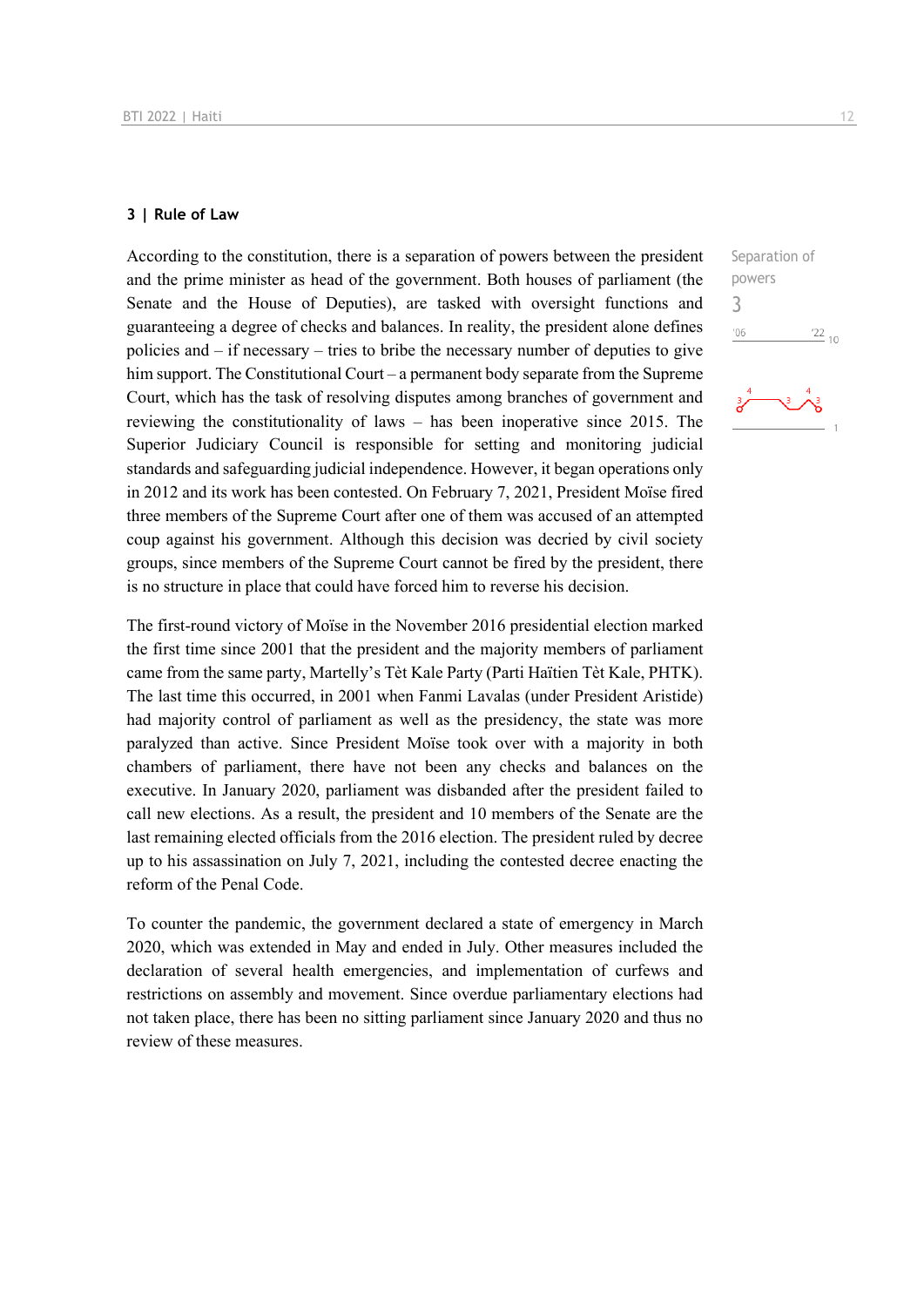Haiti's judicial system is known for its dysfunction. 56% of respondents in the 2020 LAPOP survey believe that the country's court system does not guarantee a fair trial. On August 28, 2020, one of the most respected lawyers in Haiti, Monferrier Dorval, was murdered in front of his house. Although he lived in proximity to the official residence of the president, the investigation of his death has been slow. Although two individuals have been identified as the perpetrators of the crime, the population still has doubts that they are indeed guilty. Despite promises by the government for a thorough investigation, there has not been any serious attempts by officials to begin a trial. Beside Dorval, who was well known as the head of the Port-au-Prince bar association and an eminent jurist, hundreds of other individuals have been killed and kidnapped since 2017 without any definitive outcomes, leading to an overall climate of impunity.

According to the constitution, the judiciary consists of the Supreme Court and the Court of Appeals, and other smaller courts. The president appoints judges according to lists of candidates submitted by the Senate and regional and local assemblies. In reality, Haiti's judicial independence is heavily impaired by political authorities and very high levels of corruption. For the average Haitian citizen, it is nearly impossible to call on judiciary channels, due to high costs of appealing, endemic corruption and language problems (although every legal document should be made available in Creole, documents only exist in French). Since 2012, the Supreme Court has been operating with fewer than the mandated number of judges due to a conflict between the president and the Senate on how to select the judges. The number of judges on the court were further reduced after the president fired three of them in 2021.

After President Moïse took power in 2017, he had nine ministers of justice and several state prosecutors. The national bar association held several protests against the government due to its inaction and the lack of support for the prosecutors and judges. Although there has been a national outcry over the killing of Monferrier Dorval and an international call to find those who committed this heinous crime, the Moïse administration did not initiate a serious investigation of his murder. In September 2018, the Superior Council of the Judiciary (CSPJ) warned in a letter addressed to President Moïse of the "total dysfunction of the judiciary in almost all jurisdictions," pointing out that "courts can no longer function and have become inoperative because judges are waiting indefinitely for renewal of their term and re-appointment." However, the CSPJ itself is also criticized for being "bogged down by corporatism geared toward defending bad practices" (Jacques Létang, president of the Haitian Bar Federation). In 2021 the working conditions of judges have further worsened, which has led to a total dysfunction of the judiciary.

Independent judiciary 3 $-06$  $\frac{22}{10}$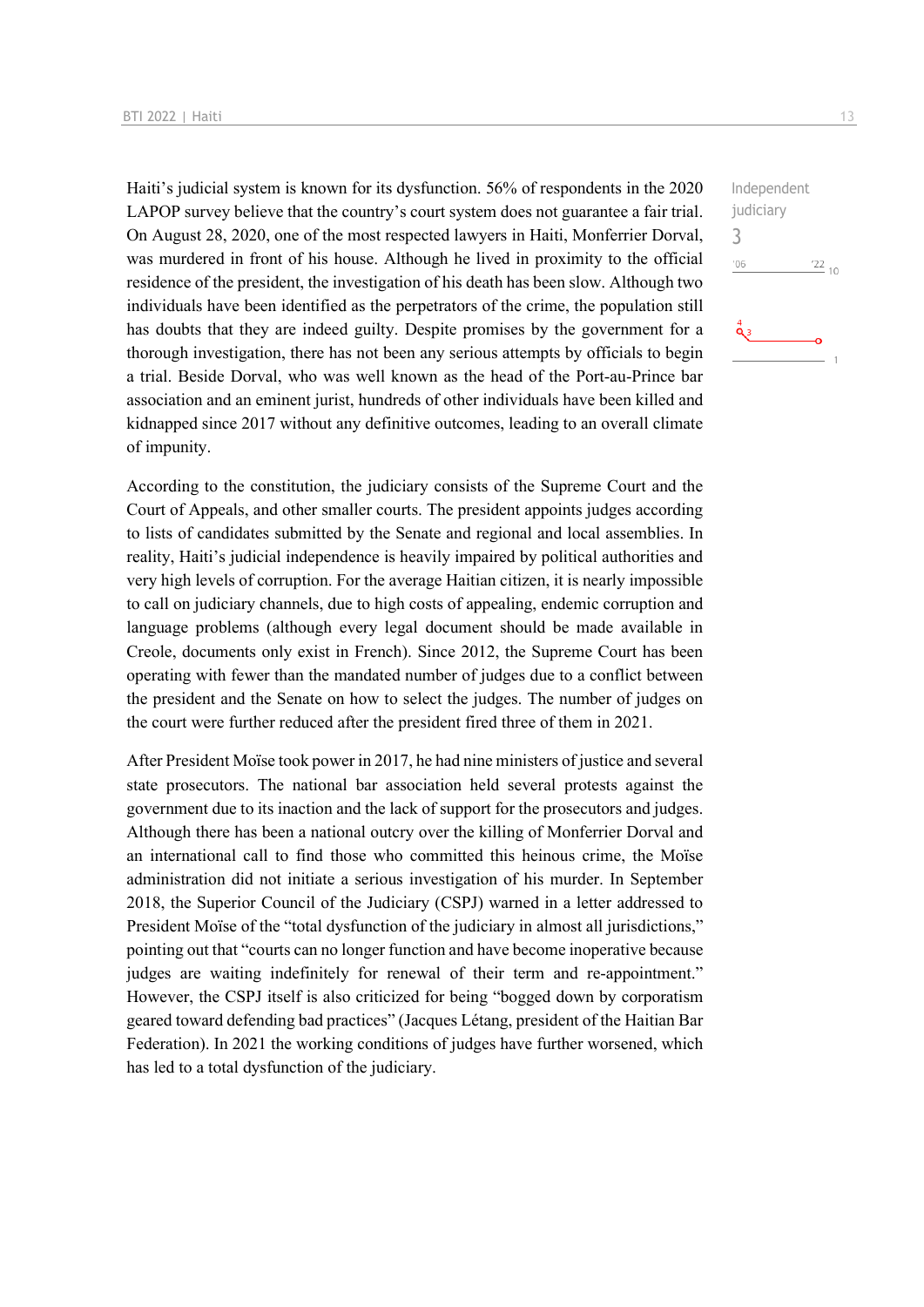Impunity at all levels of Haiti's public administration has been the norm since the Duvalier era and has gotten worse in 2021. Corruption is endemic and part of everyday life. The official procedures required by the constitution, such as the declaration of assets by senior state officials and the delivery of end-of-term discharge papers, remain unfulfilled requirements despite recent statements by the head of the anti-corruption agency (Unité de Lutte Contre la Corruption, ULCC) for government officials to report their assets.

No individual has been arrested and brought to justice, even when there is clear evidence that he or she broke the law. During the Martelly administration, two deputies, after a thorough investigation by a judge, were found guilty of orchestrating the murder of a police officer. To date, neither of the deputies have been arraigned or brought to justice.

President Moïse was accused by the intelligence office on financial corruption (Unité Centrale de Renseignement Financiere, UCREF) of money laundering. Although the accusation existed before his election, the Provisional Electoral Council not only endorsed his candidacy, but installed him in office on February 7, 2017. In July 2017, Moïse replaced both heads of ULCC and UCREF with political allies and former members of the Martelly administration. After he became president, several ministers in his cabinet were accused of corruption. Instead of bringing them to justice, he either transferred them to other offices or kept them on as his private advisers. Nou pap Domi ("We are watching) is one of the leading civil society organizations in Haiti that challenged the Moïse administration to provide a full accounting of the use of the Petro Caribe fund. The organization not only held rallies, but initiated a major social media campaign demanding "#Where is the PetroCaribe Fund?" The Petrocaribe funds were low interest loans that Venezuela provided to the Preval and Martelly administrations for development and economic activities. The majority of the fund has disappeared and very few economic and infrastructure projects have been built.

Various fundamental civil rights are not protected in Haiti. Due to the weakness of the legal system, civil rights violations are seldom prosecuted. The many shortcomings reflect dysfunction in the justice system, where access to a judge is guaranteed neither for defendants who spend years in prolonged pretrial detention, nor victims.

Thousands of prisoners have been in jail for years without trial, and many have served by far in excess of the maximum jail time for their alleged crime. Police officers and guards routinely beat and torture prisoners and detainees. Despite a legal prohibition against arbitrary arrest, it occurs frequently. When cases do reach trial, they are often processed in the French language only, despite the fact that the majority of the population only understands Creole. Many defendants cannot follow or engage in their own legal cases. It is common for prisoners to die in prison without ever seeing a judge. Most of these deaths are due to lack of care for illnesses such as cholera,

office abuse  $\overline{\phantom{0}}$  $-06$  $\frac{22}{10}$ 

Prosecution of

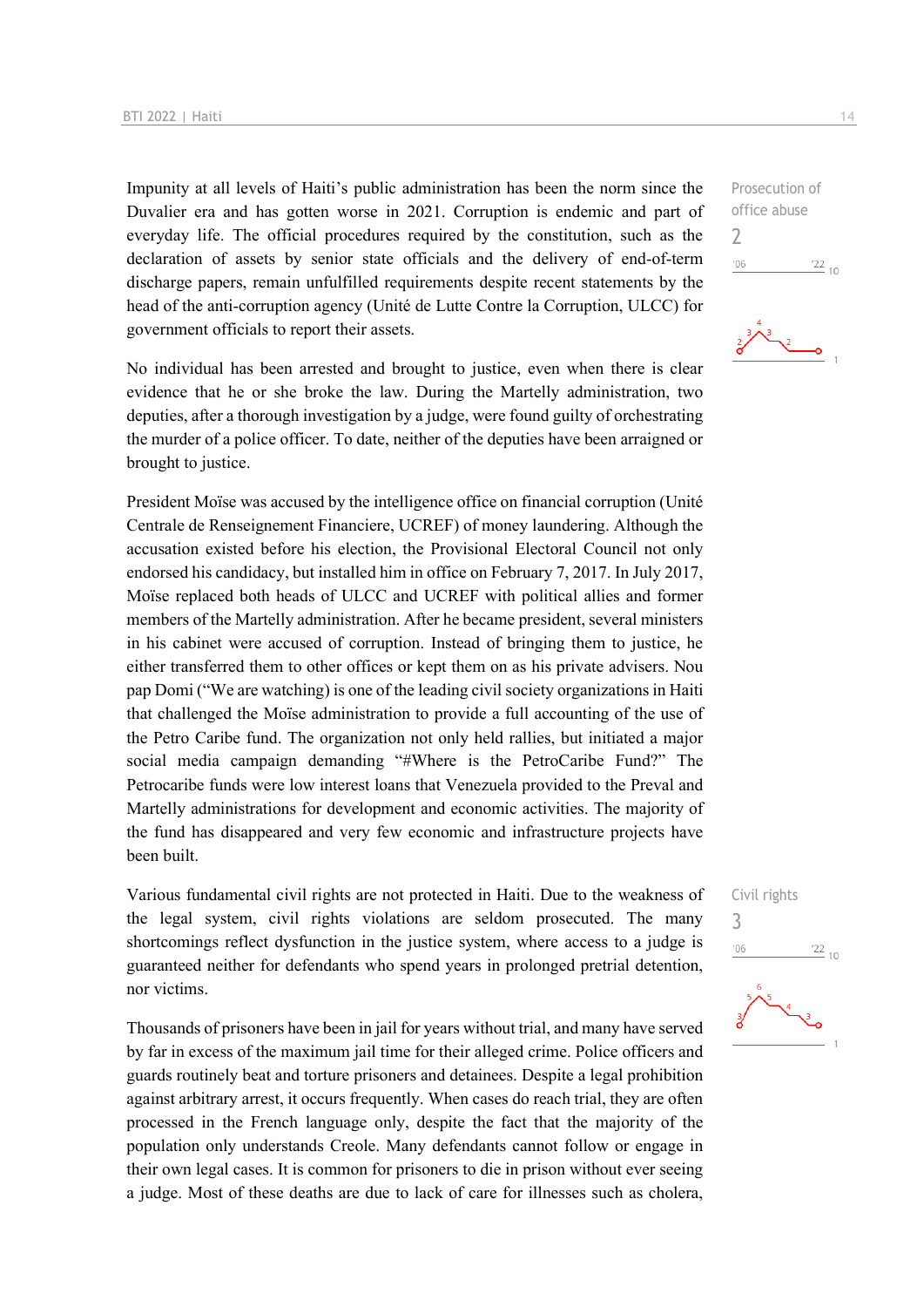HIV, or tuberculosis. Although some prisoners have been infected with COVID-19, the government does not keep data on them. State prosecutors rarely remain in office for more than a year.

Unlawful killings increased under President Jovenel Moïse's government. Violence against women and children, including rape and trafficking of persons, is widespread. Since 2018, gang violence has overtaken normal life in Haiti. More than 938 people lost their lives in 2020 due to gang violence. In 2020, 60% of the population surveyed by LAPOP felt some degree of insecurity due to gang activities. Thousands of children work illegally and without compensation in households and manufacturing. Discrimination against women, the LGBTQ+ community, and persons with disabilities is widespread. In November 2019, Charlot Jeudy, a gay man who founded Haiti's LGBTQ+ advocacy group Kouraj, was found dead at his home. To date, there has not been any investigation into his death, even though he was constantly threatened by those who expressed bias against LGBTQ+ citizens. There is no discrimination due to religion, ethnicity or political preference.

#### **4 | Stability of Democratic Institutions**

In theory, Haiti's political system is a semi-presidential republic. The president of Haiti is the head of state. The prime minister, chosen by the president from the majority party in the legislature, is the head of government. Executive power is exercised by the president and prime minister, and legislative power by parliament. Haiti's parliament comprises a 30-member Senate (the upper house), which is elected for six-year terms in staggered elections, with one-third of seats being contested every two years, and a 119-member Chamber of Deputies.

In practice, however, the formal rules are heavily impaired. The continuing instability in Haiti is due to the fact that politics have been marked by personalities for decades, while political parties, which could stabilize the political game, have only played a minor role in candidate selection. In 2015, Jovenel Moïse did not belong to any political party and was chosen by Martelly over experienced members of the latter's newly formed political party. The ruling elite's tradition of supporting politicians who do not belong to political parties to run for higher offices such as the presidency and parliament, has fostered a negative opinion toward professional politicians and members of political parties.

Haiti's democratic institutions are accepted as formal structures, but do not necessarily earn the respect of all political actors and citizens. Haiti today has no functioning political institutions. In addition, the government failed to hold parliamentary and municipal elections to renew the mandate of the lower house and one-third of the Senate. Since January 2020, Haiti has lacked a lower house of parliament and a regular upper house.

Performance of democratic institutions 3 $06'$  $\frac{22}{10}$ 

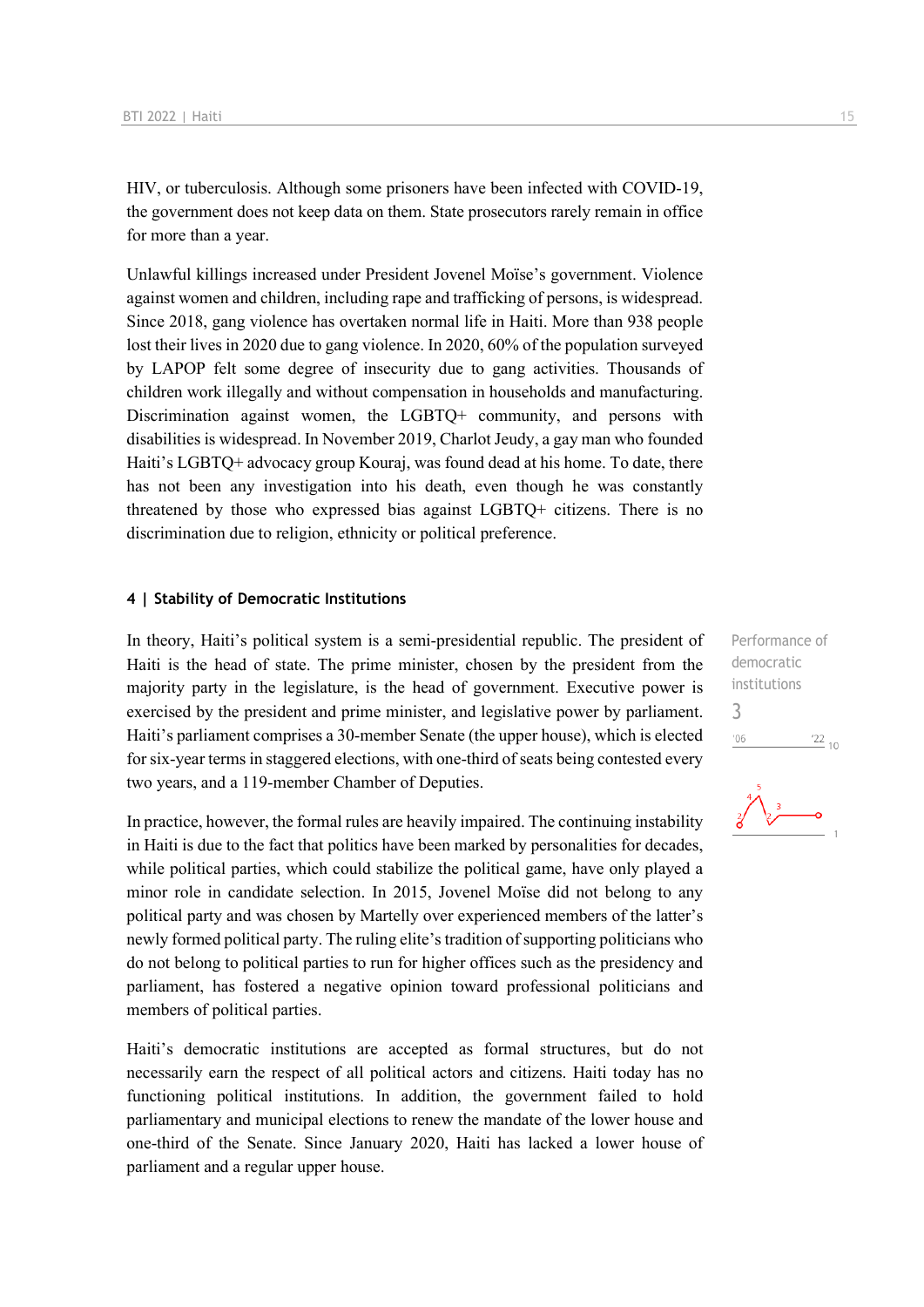The Provisional Electoral Council of 2016 succeeded in holding the national and local elections for all the elected offices named in the constitution. In 2020 President Moïse decided to appoint a new provisional council without consulting the opposition and civic organizations. Although this provisional council is contested by the opposition, the president had no intention of revamping or firing the members.

At the point of President Moïse's assassination in July 2021, Haiti had only 11 elected officials: the president and 10 members of the Senate, whose term expires in January 2022. After Moïse decided to rule by decree when his term expired on February 7, 2021, the country experienced major interruptions by civil society, religious and professional organizations, all protesting against his decision to schedule a referendum for a new constitution in June 2021 and general elections for fall 2021. Although there was general opposition to his unilateral decisions, Moïse did manage to obtain the support of the United Nations, which provided his government with \$22 million to prepare the elections.

Most democratic institutions are only weakly accepted as legitimate by relevant actors. According to a report by the International Crisis Group, the main responsibility for this situation lies with the political and economic elites who have refused to fulfill the commitments made in various church-sponsored dialogues, together with the impunity that is rampant in society. This situation clearly illustrates the extent to which politics in Haiti is perceived as a zero-sum game, where individual and group interests are placed above any idea of public welfare or well-being.

Apart from the political scene, there are certain business interest groups, such as the Economic Forum composed of the major import businesses, the Haitian-American Chamber of Commerce, the National Lottery Association and drug trafficking networks, which seek to select a government easy to influence in order to serve their interests. The successful parliamentary and presidential elections of 2016 did not rekindle Haitians' trust in democratic institutions, especially when the government failed to hold scheduled elections in 2019 and 2020.

#### **5 | Political and Social Integration**

The party system is highly fragmented and volatile. Political parties do not represent the interests of the population but individual or clientelistic interests. In addition, they have little to no social base in the population outside of urban centers, and even there it is weak. Political parties can appear and disappear literally overnight. This happened when President René Préval founded a new political movement called Inite (Unity) that became a melting pot for former members of other political parties. When President Martelly came to power in 2012, many former Inite followers changed to Martelly's newly founded party, PHTK or "Tèt Kale" (one of Martelly's nicknames, which means "bald head").

Commitment to democratic institutions 3  $\frac{22}{10}$  $106$ 

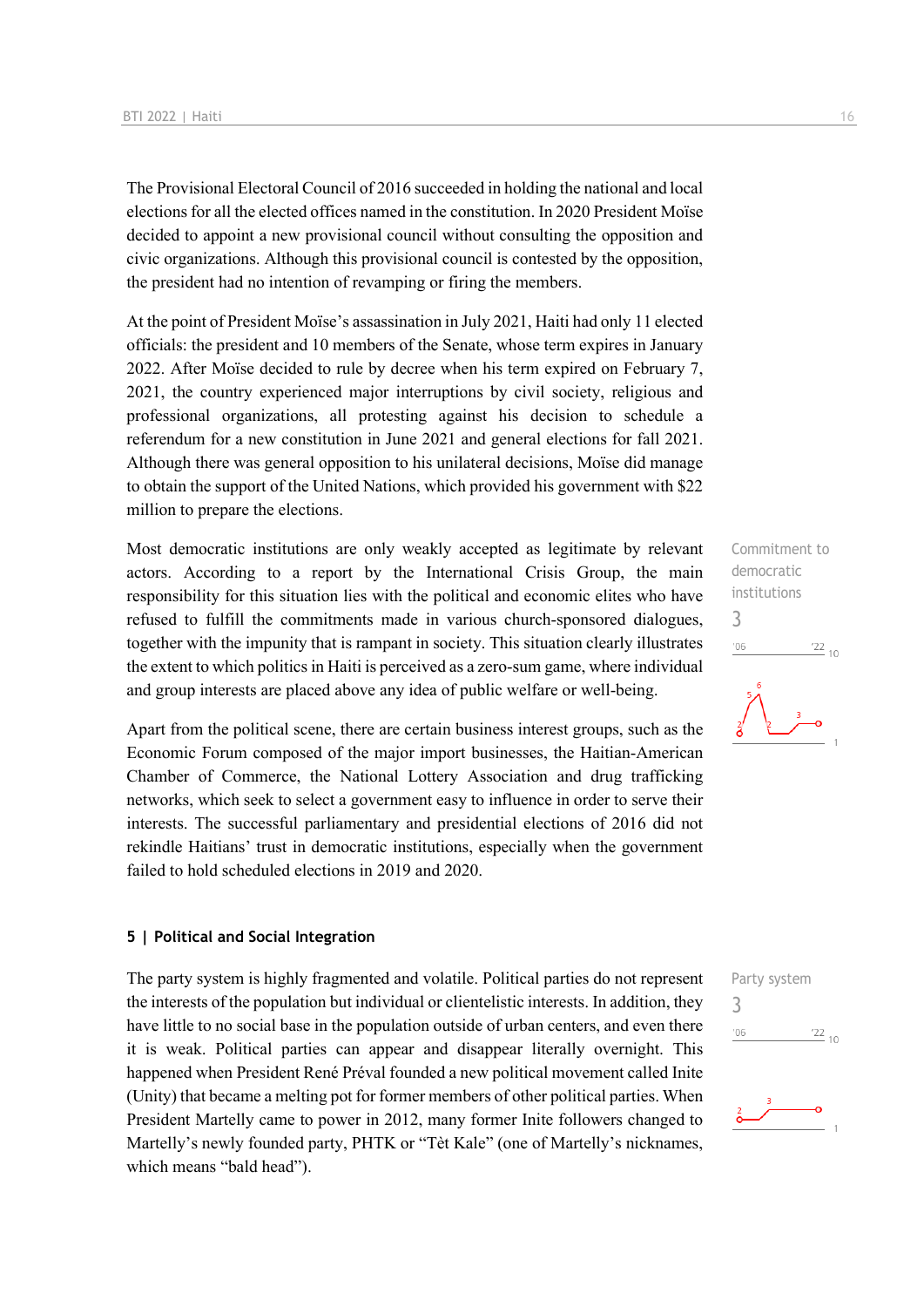24 parties were represented in the 2016 – 2020 parliament. Three of the 119 deputies were women. The outcome of the 2015 and 2016 elections allocated the majority of the seats to PHTK and its allies. None of the parties are structured with loyal members. Most leaders tend to change parties in the middle of the calendar year, and they do not support any public policy issues or well-developed programs. Since Jovenel Moïse took office in 2017, he barely referred to the PHTK, the party that initially helped elect him to office. In the past year, several members of the party demonstrated against his administration and accused him of betrayal. Since general elections are scheduled to take place in 2021, several potential presidential candidates have announced their intention to create new political parties to compete with PHTK, the government's main party. In the wake of the elections, the already weakened national cohesion, combined with the lack of an elected legislature and the divide between government and opposition have contributed to a climate of increasing polarization.

Since the fall of the Duvalier regime in 1986, Haiti has created a thriving culture that encourages the creation of interest groups representing most of the country's sectors, including labor unions, women's groups and peasant associations, among others. Although many of these groups still exist, they are not as effective as they once were. Many of them have been transformed into NGOs to access foreign aid. There are some 2,400 officially registered popular organizations, interest groups and civil society organizations, though estimates of the actual number range from 3,000 to 10,000. Civil society groups do not have financial autonomy, making it difficult for them to articulate their interests and advocate for them. In general, they have very limited access to and influence on government decision-making. Some of them are more active and popular than others, but many serve primarily as vehicles for personal interest or as a means to access international funding.

Trade unions have lost much of their influence, as a majority of the population is employed in the informal sector. Most grassroots organizations have access to local officials or are sometimes indeed created by them to advance the latter's agenda. After the 2010 earthquake, the international community and the government rarely sought the advice of these groups in rebuilding the country. Human rights groups such as the National Human Rights Defense Network and Platform of Haitian Human Rights Organizations (POHD) have been active since their creation and are the two civil society groups that have maintained their independence. Therefore, since 2010 most interest groups have been weakened considerably and are unable to mediate between society and the political system. The only groups that can effectively organize are those in the business sector, due to their relationship with foreign entities, which can leverage their power to force the government to act.

Interest groups 3 $^{\prime}06$  $\frac{22}{10}$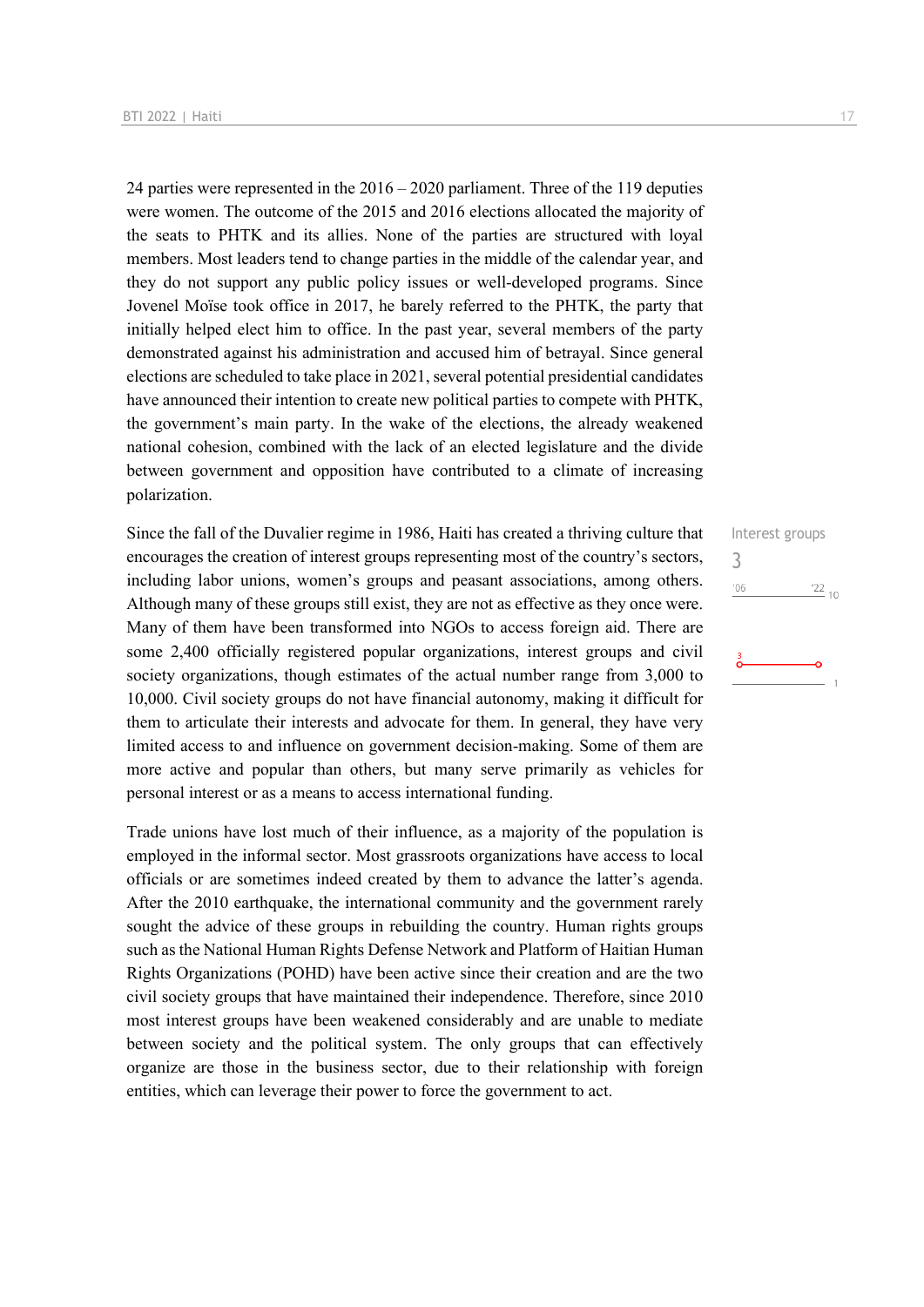Since 1986, the majority of Haitians have expressed their support for democracy and have consistently supported the values associated with it, such as free and fair elections, freedom of assembly, speech, checks and balances on the institutions. However, since 2016, support for democracy has been eroded by the failure of successive governments to respect and enforce democratic practices. A 2020 survey by the Latin American Public Opinion Project (LAPOP) indicates that there are widespread negative evaluations of the political system and a lack of confidence in elections. More than 53% of the people surveyed are not proud of the country's political system. Only 23% agree that citizens support the current political system, while only 27% believe that democracy is the best form of government. Some 41.4% would support a coup by the police to address the COVID-19 pandemic, though even more would support a coup in case of high crime (47%) or high corruption (43%).

In 2017, there were high hopes that Jovenel Moïse would attempt to address cynicism in Haitian society and build trust through his national dialogue initiative. Instead, the country has fallen into greater chaos and lower levels of trust in state institutions such as the presidency, parliament and the judiciary. Moïse's failure to hold scheduled parliamentary and municipal elections in 2019 and 2020 and his decision to rewrite a new constitution without consulting civil society groups have greatly contributed to the government's weakened support for democracy.

It is difficult to build social capital in a country that cannot protect its citizens from violence and gang related activities. The last protests against the government by the opposition in 2020 and 2021, and the increasing economic distress in the country, have further eroded trust in the government and in society in general. Although cooperative mechanisms exist, their impact remains weak. The main solidarity work is conducted by religious and non-profit organizations. The young generation seeks fortune abroad since the government does not offer policies and programs to improve living conditions in Haiti which would encourage them to stay.

The Latin American Public Opinion Program (LAPOP) data from 2020 suggest that interpersonal trust is greater when people are asked about their fellow Haitians in the country than in their own neighborhood. This is a result of the violence that has erupted in many neighborhoods, perpetrated by gangs that are supported by the current government. Only 45% of the people surveyed by LAPOP feel that people in the country are trustworthy, while 27% believe that people in their neighborhood are very trustworthy. Despite these statistics, there are dense informal networks that support individuals and provide resources in emergencies. Family networks – and not the state – operate as primary providers of resources and are also agents who build social capital to a degree.



|                      | Social capital   |
|----------------------|------------------|
| '06                  | $\frac{122}{10}$ |
| $\overset{4}{\circ}$ | 3                |
|                      |                  |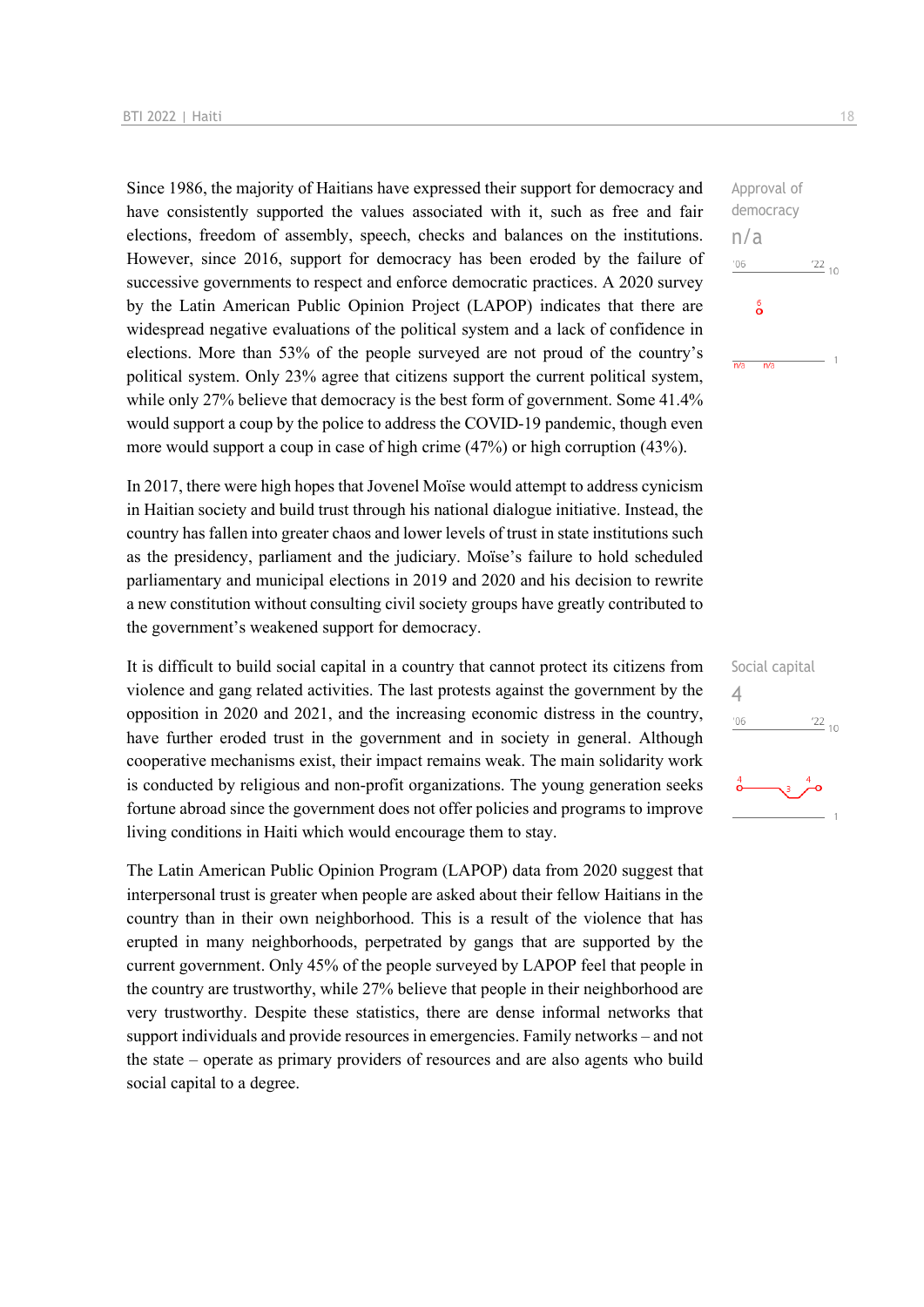### II. Economic Transformation

#### **6 | Level of Socioeconomic Development**

Although Haiti's economic progress has been negatively affected by the COVID-19 pandemic due to the disruption to the world economy, the major cause of its setback in 2020 was the political and social turmoil that has been a characteristic of the country since 2017. The 2020 Human Development Index ranked Haiti 170 out of 187 countries, with a score of 0.510, indicating only minimum improvement since 2011. This is due to corruption, economic mismanagement, political turmoil and the end of the Petrocaribe fund, which provided financial support for several social projects in the country. In addition, Haiti has not fully recovered from the devastating effects of Hurricane Matthew on October 4, 2016, which destroyed 80% of the country's economy in the south. According to the World Bank, the country's GDP is estimated to have contracted by 1.4% in 2019, and experienced rapid currency depreciation (25.5%), and rampant inflation (17.3%) at the end of the fiscal year.

More than 70% of the population live below the poverty line, while approximately 50% live on less than \$1.25 per day. Gender inequality is high, which means that women are disadvantaged with regard to reproductive health, empowerment and the labor market. In the Gender Inequality Index, Haiti scored 0.636 in 2019, one of the 20 highest inequality scores in the world, and almost unchanged since 2011. Women are not integrated into all the country's social and political structures. In 2019, only three women were represented in parliament out of 149 representatives. Very few women hold high executive positions in the private sector and public administration.

There is no recent information on the country's Gini coefficient (it was 41.1 in 2012). The overall loss in Haiti's HDI score due to inequality was 40.6%, the third highest percentage registered in 2019. Income disparity has a major impact on the rural population, since 42% of the population is severely affected. More than one-third of the population lacks sufficient food. Land resources are limited, and traditional methods of farming do not produce sufficient food to ensure national food security. Nearly half of the national income goes to the wealthiest 10% of the population.

#### **Ouestion** Score

Socioeconomic barriers 1 $\frac{22}{10}$  $-06$ 

ó.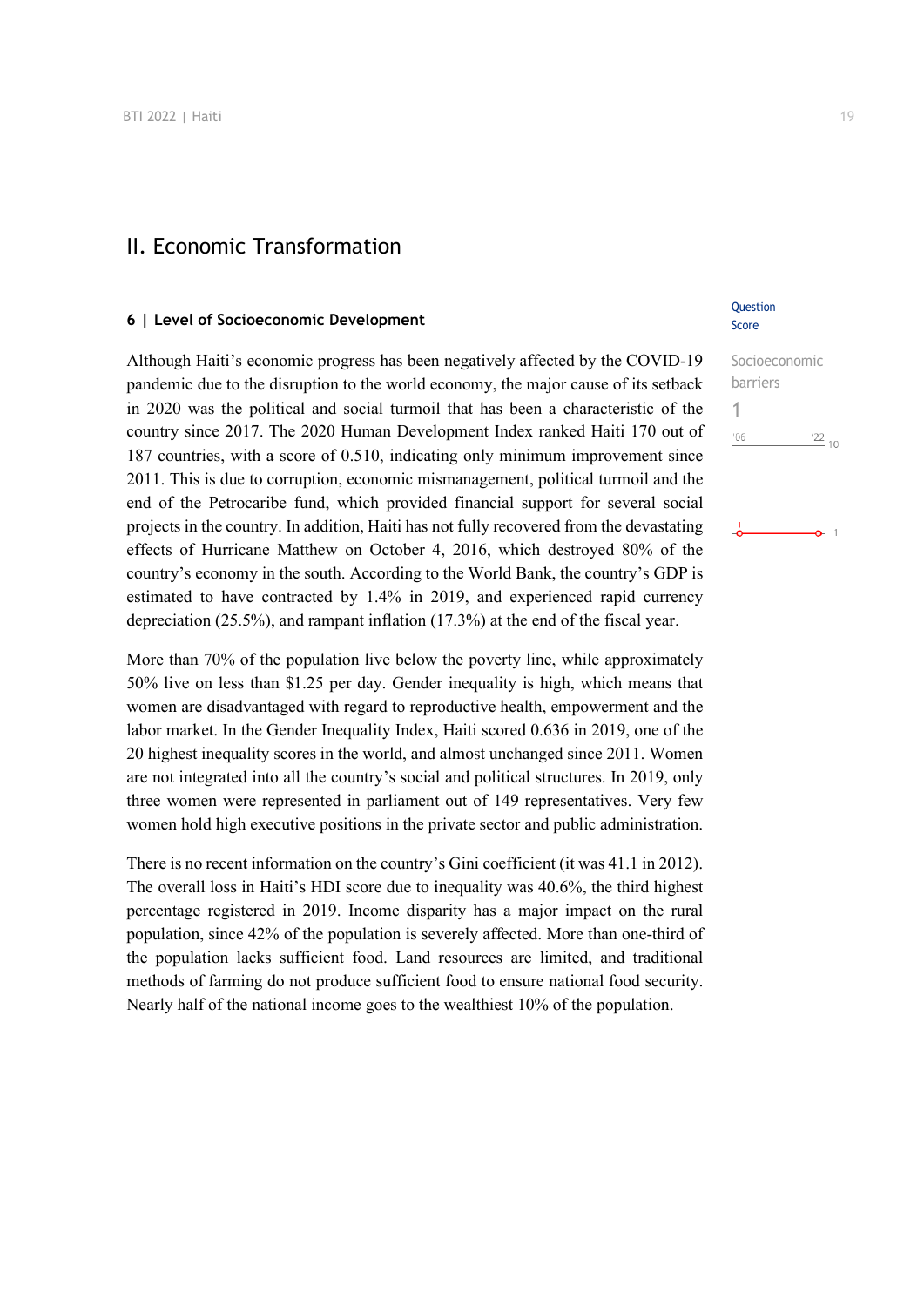| <b>Economic indicators</b> |          | 2017                     | 2018     | 2019    | 2020    |
|----------------------------|----------|--------------------------|----------|---------|---------|
| <b>GDP</b>                 | S M      | 14213.8                  | 15965.7  | 14332.2 | 13418.0 |
| GDP growth                 | $\%$     | 2.3                      | 1.7      | $-1.7$  | $-3.4$  |
| Inflation (CPI)            | $\%$     | 10.7                     | 12.5     | 18.7    | 22.8    |
| Unemployment               | $\%$     | 13.7                     | 13.6     | 13.5    | 14.5    |
| Foreign direct investment  | % of GDP | 2.6                      | 0.7      | 0.5     |         |
| Export growth              | $\%$     | $-0.8$                   | $-0.8$   | $-1.6$  | $-5.0$  |
| Import growth              | $\%$     | 8.6                      | 8.6      | 3.6     | $-4.1$  |
| Current account balance    | \$ M     | $-265.0$                 | $-343.0$ | 72.2    |         |
| Public debt                | % of GDP | 19.0                     | 21.6     | 25.8    | 21.3    |
| <b>External debt</b>       | \$ M     | 2169.8                   | 2219.7   | 2213.9  | 2317.7  |
| Total debt service         | \$ M     | 20.0                     | 18.6     | 21.6    | 25.5    |
| Net lending/borrowing      | % of GDP | $\overline{\phantom{a}}$ |          | ä,      |         |
| Tax revenue                | % of GDP |                          |          |         |         |
| Government consumption     | % of GDP | 8.4                      | 8.5      | 7.5     | 9.0     |
| Public education spending  | % of GDP | 1.6                      | 1.7      | ä,      |         |
| Public health spending     | % of GDP | 1.0                      | 0.9      |         |         |
| R&D expenditure            | % of GDP |                          |          |         |         |
| Military expenditure       | % of GDP | 0.0                      | 0.0      | 0.0     | 0.0     |

Sources (as of December 2021): The World Bank, World Development Indicators | International Monetary Fund (IMF), World Economic Outlook | Stockholm International Peace Research Institute (SIPRI), Military Expenditure Database.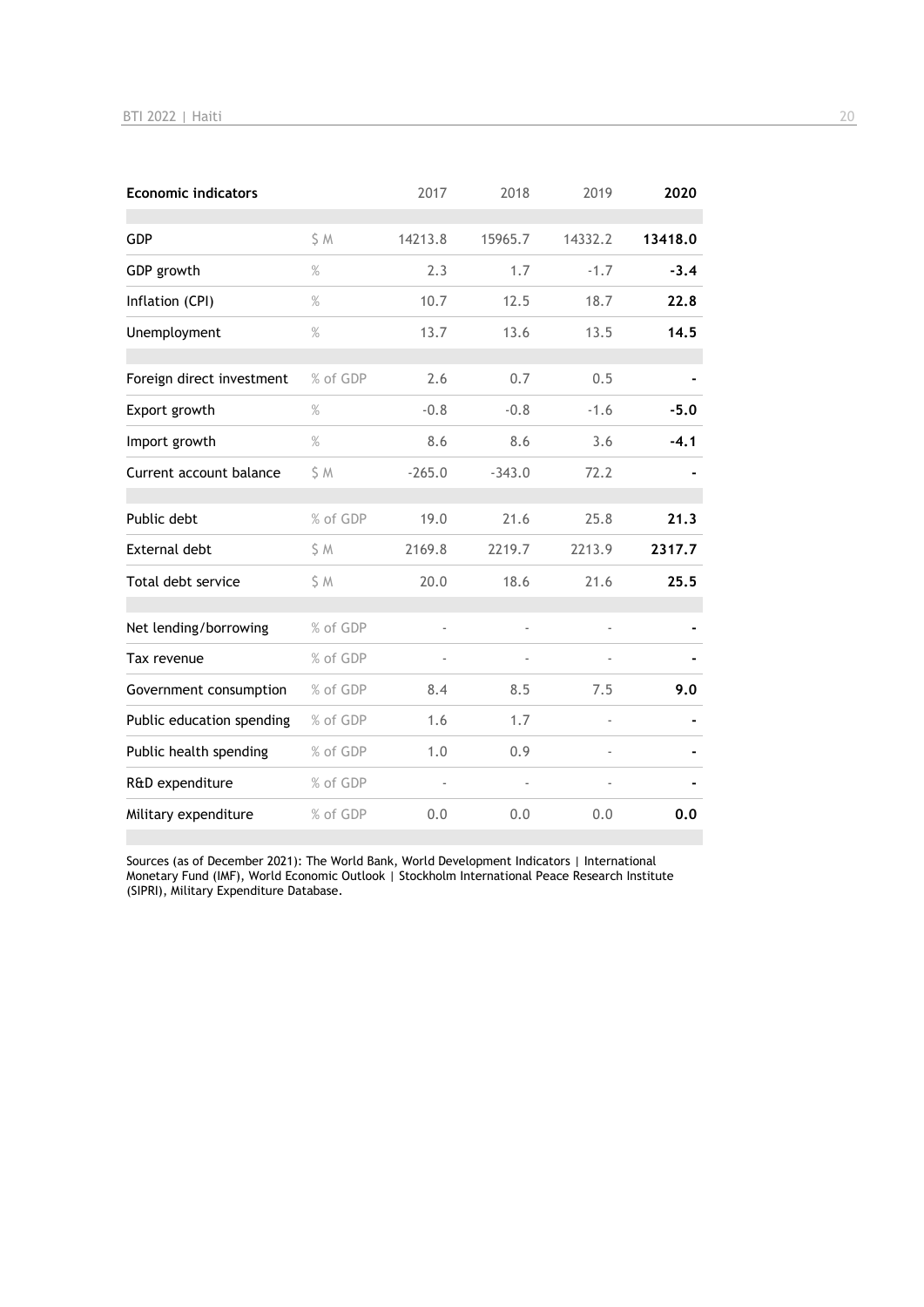#### **7 | Organization of the Market and Competition**

The market in Haiti operates under a very weak institutional framework with few regulatory mechanisms. The COVID-19 pandemic has further contributed to the decline of the market economy, since the country was shut down for several months in 2020. Even before the pandemic, all foreign assessments indicated that investors in Haiti perceived the risks of doing business related to competitive conditions and competition policies to be higher than in other countries in the Caribbean region. These risks are primarily related to price controls and control of other market variables that both limit the benefits that firms may obtain by competing and lower incentives to invest; vested interests and discrimination against foreign firms hinder innovation and preclude more efficient firms from gaining a share of the market. Although capital repatriation is permitted, foreign businesses are reluctant to invest in Haiti due to weak investment laws that do not protect investors.

The majority of the population works in the informal economic sector, and most recent estimates by the World Bank and the Office of the Special UN Envoy for Haiti suggest that more than 90% of private employment in Haiti is in the informal sector. The formal sector is small and highly regulated in some areas, for example in taxes and tariffs, and not regulated at all in other areas, especially in terms of workers' protection and rights (such as wages and working conditions). The country's most important bilateral agreement (Hemispheric Opportunity through Partnership Encouragement, HOPE II) grants its garment industry free access to the U.S. market, with preferential terms for products from the United States. In 2020 the U.S. government extended the Haiti Economic Lift Program (HELP) Act of 2010 and extended the Caribbean Basin Trade Partnership Act (CBTPA) and HOPE II through September 2025.

The majority of the national economy in essence belongs to approximately 15 large families. Added to this are burdensome government regulations and various exit and entry barriers to market. Accordingly, Haiti is ranked 138 out of 141 countries in the 2019 Global Competitiveness Report and 179 out of 190 economies in the overall Doing Business ranking 2020 by the World Bank. Haiti's rank in the Starting a Business subindex is 189, due to a very high number of procedures (12), time (97 days) and cost (179.7% of income per capita). Considering the country's weak legal system, the high level of corruption, and the high level of political interference in judicial decisions, investments are not protected, and market participation is therefore risky. At the same time, a good relationship with the president or his family guarantees a friendly environment for rentable investment. There are no restrictions on currency convertibility.

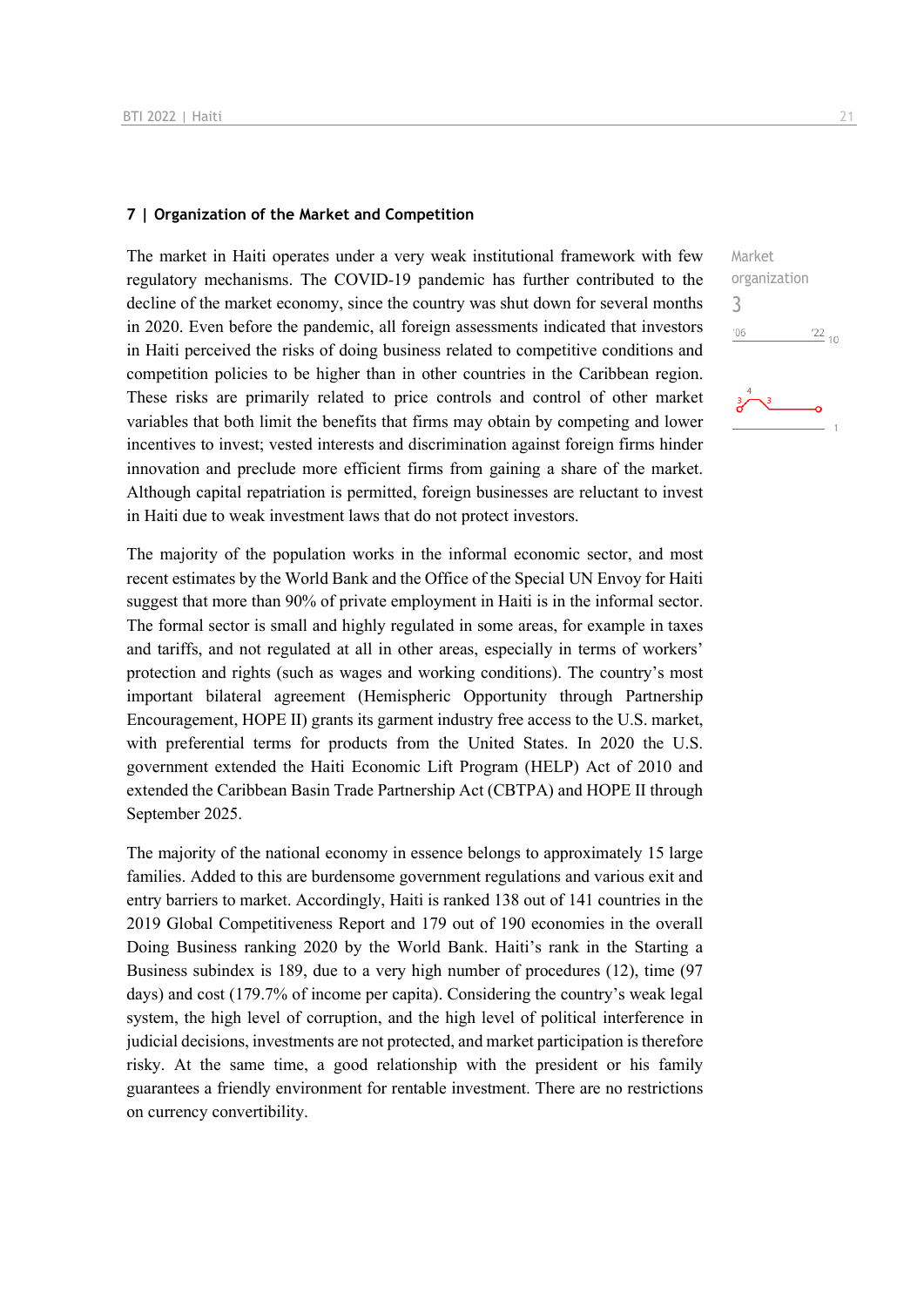Although there has been some economic liberalization, the trend of monopolistic practices remains unbroken. According to the U.S. 2020 Investment Climate Statements, there is still no law to regulate competition nor any anti-trust legislation. The lack of regulation reinforces oligopolistic networking. The widely irregular economic liberalization that has taken place serves the business elites who control trade. The Global Competitiveness Report 2019 ranks Haiti 141 out of 141 countries concerning the extent of market dominance by a few business groups. There is no regulatory mechanism or institution to control mergers, price fixing or predatory pricing. As an example, in 2012 two of the three private cellular telephone companies were eliminated through protracted cooperation efforts between the state and Digicel, which led to a de facto monopoly in telecommunications in the country. This event not only is a symptom of the high level of corruption in the country, but it leaves customers with poor service and higher prices. In 2020, the government seized the assets of one of the companies that sold electricity to the state and forced its owner to flee the country.

Foreign trade is liberalized in principle but, in reality, significant problems remain. Haiti's simple average tariff is 5.97% according to the most recent World Bank data (2015), reflecting an increase from approximately 2.8% in 2012. The simple average most favored nation applied tariff was 8.8% in 2016. Haiti has been a WTO member since 1996 and a GATT member since 1950. However, regional non-tariff barriers make it difficult for the country to participate in worldwide trade.

Within Haiti, non-tariff barriers are still significant, and an inadequate infrastructure and weak administration further hamper foreign trade. With regard to trade openness, Haiti is ranked 80 out of 141 countries in the Global Competitiveness Report for 2019, but 139 concerning the prevalence of non-tariff barriers. Trade liberalization has had a considerable negative impact on the economy, as local products cannot compete with cheap imports. This has affected the agricultural sector in particular, and during the period under review, there has been some discussion of introducing measures to favor local production. The United States' introduction in 2010 of the Hemispheric Opportunity through Partnership Encouragement (HOPE II) gives Haiti 10 years of preferential access to U.S. markets through special tariff exemptions. In 2020 Congress extended the Hope II until 2025. Under the government of President Moïse, unregulated trade between Haiti and the Dominican Republic increased. Members of parliament have claimed special privileges to engage in trade with the Dominican Republic without paying any custom fees. This has further increased violence on the border of the two countries, since rival gangs fight each other for control over the illicit trade.



Liberalization of foreign trade 6 $\frac{22}{10}$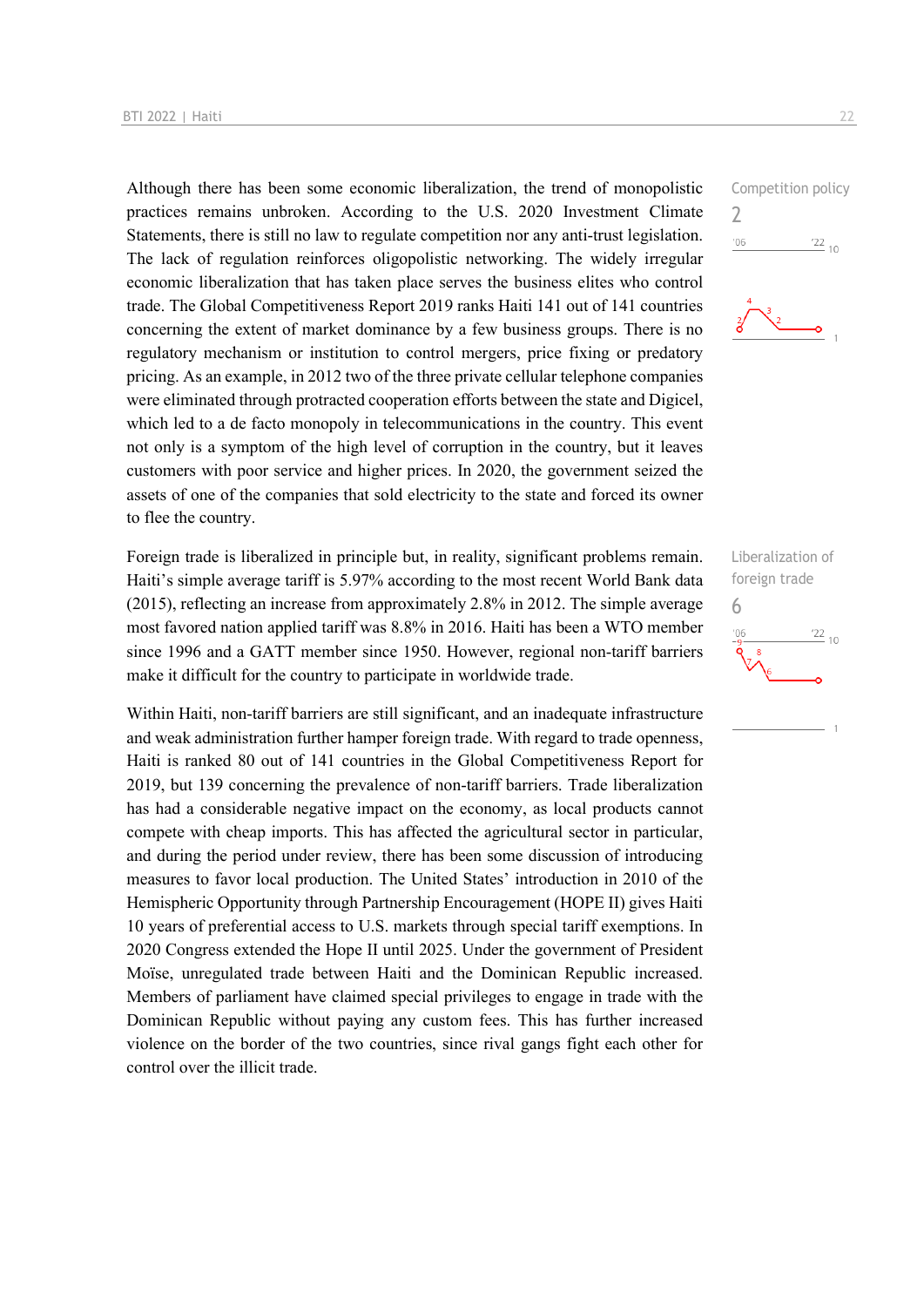The banking system and capital market are poorly differentiated. The banks are all controlled by the same tiny business elite. The central bank is the sole financial supervisor in Haiti. Its supervisory mandate extends to commercial banks, business banks, saving banks and credit unions. However, the central bank is seriously and increasingly undercapitalized and its operations have been, until recently, subject to political interference, which led to the fall of Socabank in 2008.

Haiti's banking system is considered vulnerable to systemic credit risk and suffers from restrictions on the availability of capital. According to the U.S. Bureau of Economic and Business Affairs (mid-2018), three major banking institutions (Unibank, Sogebank and BNC) hold 80% of total banking sector assets, and 75% of the total loan portfolio, while 70% of total loans are monopolized by 10% of borrowers. The bureau has stated that the quality of the loan portfolios in the banking system, measured by the ratio of non-performing loans compared to total loans (without citing figures), has improved over the years, due to the recent modernization of the regulatory and supervisory framework of the financial sector (again, not citing figures). The framework requires that the central bank (Banque de la République d'Haïti, BRH) conduct regular inspections to ensure that financial institutions are in compliance with minimum capital requirements, asset quality, currency and credit risk management.

According to the IMF, capital adequacy requirements are largely Basel I-compliant, and since 1988, they have been primarily focused on credit risk. Others, such as operational and market risks, which form – together with credit risks – the three pillars of Basel II, are absent in the Haitian financial system. Therefore, there is neither supervision nor market discipline. There are neither specific regulations on minimum standards for risk management beyond traditional internal control principles, nor independent auditing systems for most banks.

In 2020, total loans by the central bank represented 22.6% of GDP. Since there is no independent auditing system for most banks, they have basically become the preferred lender for the 15 Haitian families that control the economy. In 2020, the country experienced one of its most severe economic slumps since 2011 and capital continues to flow abroad. After 2019, President Moïse, in collaboration with the central bank, implemented a series of arbitrary monetary and fiscal policies that have had a major impact on the country's currency.

 $\frac{22}{10}$ 

Banking system

4 $^{\prime}06$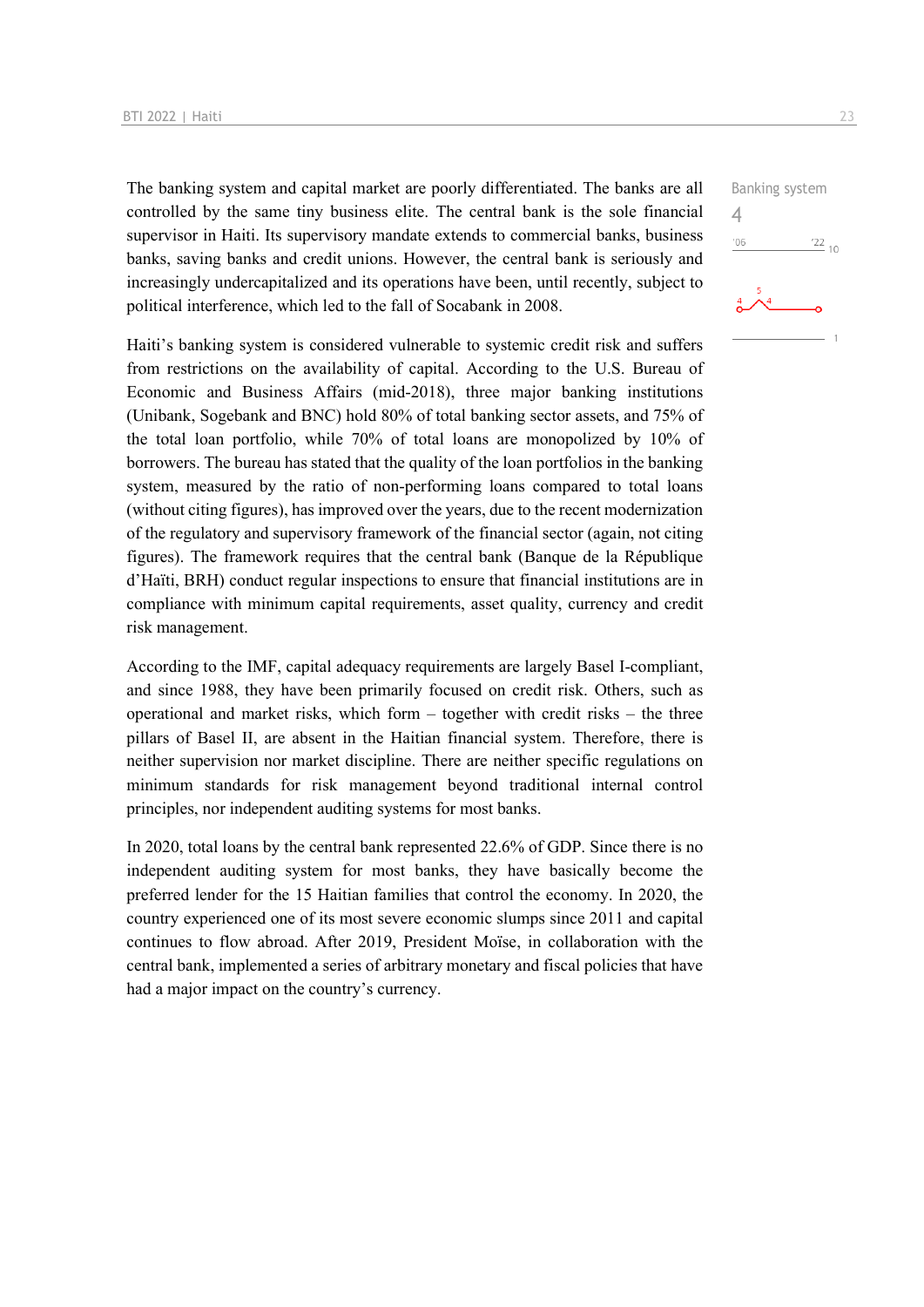#### **8 | Monetary and fiscal stability**

According to the 2016 IMF report ("Haiti – Selected Issues"), the central bank (BRH) has strived to contain inflation through a mix of exchange rate market interventions and open market operations. As in many other low-income countries, the central bank also resorted to amending legal reserve requirements for conducting monetary policy that are transmitted to aggregate demand through credit channels. While monetary policies have been broadly successful in maintaining price stability, policy formulation is hampered by data gaps. Transmission is complicated by Haiti's vulnerability to shocks and by the shallow domestic market, and assessing policies is at times difficult. Inflation has risen steadily since 2009 from 0.4% to 6.7% in 2015, 12.5% in 2018 and 18.7% in 2019. It is projected to remain above 20% in 2020 and is approaching 30% in relation to the value of the food basket.

The inflation rate and foreign exchange policy in Haiti are supervised and reported on by the central bank. The central bank is directed by a governor and generally operates independently, although it is at times subject to political interference. According to the IMF, monetary policy was adequately geared toward protecting reserves while ensuring a low and stable inflation.

The country's exchange rate remained volatile. It was 46.75 gourdes (local currency) to one dollar in 2014, before jumping to 65.70 gourdes to one dollar in 2017 and increasing again to 80 gourdes to one dollar in 2018. In 2020, the government arbitrarily decided that the daily exchange rate posted by the central bank is the only rate that applies to all businesses in the country. Since then, the country's exchange rate has been set at 60 gourdes for one dollar. According to IMF data, the real effective exchange rate has varied annually at 12.7% (2017), 2.8% (2018) and 10.8% (2019).

The government's fiscal and debt policies have been inconsistent and insufficient to promote macroeconomic stability. The COVID-19 pandemic has further limited its capacity to follow any sort of macroeconomic strategy since the country was shut down for more than six months.

In 2010, the majority of the government's external debts were canceled by the international financial system but have since risen to \$2.2 billion in 2019. Tax revenue is limited. It fell significantly after the 2010 earthquake and has totaled approximately 13% of GDP annually over the past few years. Public debt has risen steadily since 2011, from 23.7% of GDP to 39.7% in 2018. In 2019, public debt rose markedly to 47.7% of GDP, as a consequence of the government relying primarily on borrowing to fund its operations. According to the IMF, the fiscal deficit was 1.4% of GDP in 2019 and 2.3% in 2020.

5

 $-06$ 

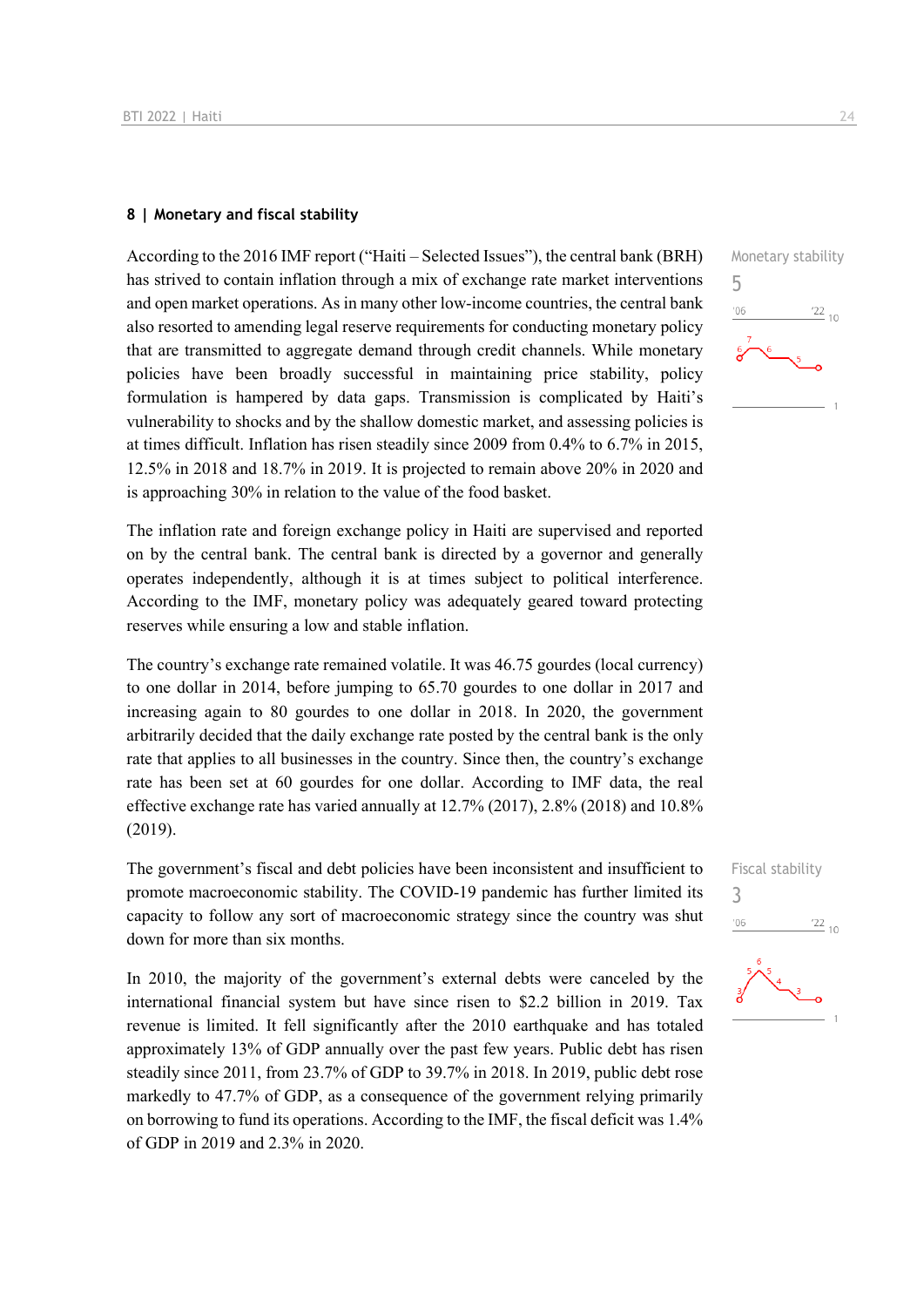The impact of lax governmental fiscal policy severely affected the country in 2020. Government employees have not received their salaries for several months. Many projects that the Moïse administration had undertaken in its early years have either stopped or been canceled due to lack of funds. Although the World Bank provided \$20 million for COVID-19 pandemic relief, this made little difference to fiscal stability. In order to at least partially restore macroeconomic stability, the government requested emergency financial assistance, and the IMF granted \$111.6 million under the Rapid Credit Facility.

#### **9 | Private Property**

The constitution guarantees private property and assigns the state the duty of protecting and promoting private entrepreneurship. The country has signed international conventions on patents and trademarks. However, the weak judiciary, endemic corruption and a general lack of political will impede effective enforcement of these rights. Problems of land ownership are among the most urgent in economic terms, seriously hampering the agricultural sector. Land titles and questions of ownership are often unclear, and nonexistent legal structures lead to violent conflict. Fraudulent sale of land titles and claims to traditional ownership are among the most frequent sources of these conflicts. In the Quality of Land Administration Index (Global Competitiveness Report 2019), Haiti scores 2.5 on a 0–30 scale and ranks last. In principle, intellectual property rights are protected by law, but enforcement is weak. The Global Competitiveness Report 2019 ranks Haiti 139 out of 141 countries on both property rights and intellectual property protection. According to the World Bank's Doing Business 2020, it takes six procedures to register a property, but a rather time-consuming 319 days, by far the longest registration period of any country.

Private companies can act without restrictions and private business engagement is encouraged by the government, at least at a rhetorical level. The only formal limitations to start a business are the onerous and complicated administrative procedures required to register an enterprise. Starting a business in Haiti takes four times longer than the world average. According to Doing Business 2020, the process takes 12 procedures, 97 days and costs 179.7% of GNI per capita. For comparison, in the neighboring Dominican Republic starting a business takes 16.5 days and requires seven steps at a cost of 13.5% of GNI per capita. Concerning the burden of government regulation, Haiti ranks 134 out of 141 countries in the Global Competitiveness Report 2019.

One of the reasons for this long and frustrating process in Haiti is that commercial laws are applied inconsistently and without transparency. Though private companies represent the majority of the national market, joint public-private enterprises occupy important sectors such as telecommunications, electricity, ports and airports. The other side of the coin is the informal economy, meaning that private enterprise in a



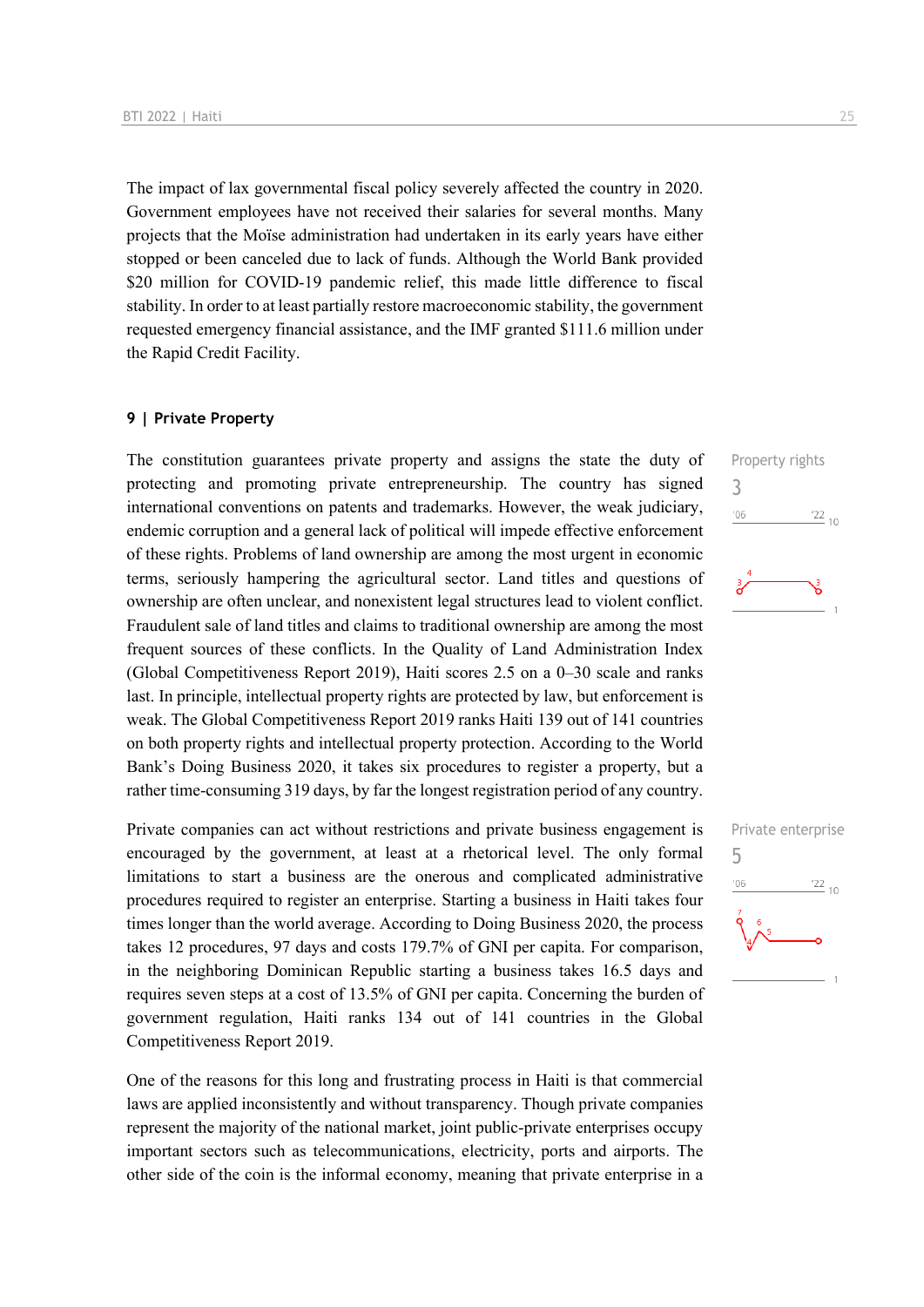broad sense (not only in terms of official companies) permeates throughout Haiti, albeit practiced on a small scale. The vast majority of enterprises are small and seek no official registration but are at the heart of the economic system.

#### **10 | Welfare Regime**

A welfare regime is nearly nonexistent in Haiti. The social safety net is fragmented, limited in reach, and underfunded. The state provides a very basic health and pension insurance scheme, but as only 10% of the population is formally employed, only a few citizens benefit from this rudimentary system. According to World Bank data, public expenditure on health in Haiti is relatively low, hovering around 1.0% throughout the last decade. However, international aid, including investments from the Petrocaribe Fund, as well as private expenditures, raised the percentage significantly to an estimated 7% to 8% of GDP. Life expectancy in 2020 remains comparably low at 65.6 years of age.

Family networks, as well as community networks, notably in rural areas where almost 70% of households are considered chronically poor, function as the only reliable safety net. The most important contribution to social welfare comes from the large Haitian diaspora. Remittances are reported to constitute 29% of the overall GDP (2018) but are projected to have fallen by 20% due to the COVID-19 pandemic. International NGOs to some extent provide some of the most basic services but lack coordination, an issue that President Moïse repeatedly criticized.

Although Haiti has made some progress toward achieving several Millennium Development Goals (MDGs) in primary education, vaccinations of children, providing support for HIV+ women and prenatal care, the political instability that the country has experienced since 2018 severely affected the government's ability to maintain progress, since many of the programs ended in 2016 when President Martelly left office. After the riots in July and November 2018, the Moïse government began to reopen soup kitchens and community restaurants and secured an interestfree loan of \$229 million from the IMF to fund social programs. By 2019 many of these programs were shut down due to political instability and lack of funding. In 2020 the World Bank pledged \$20 million to the government to address the COVID-19 pandemic. It is unclear how this money was spent, and which organizations received it.

Social safety nets 3 $\frac{22}{10}$  $'06$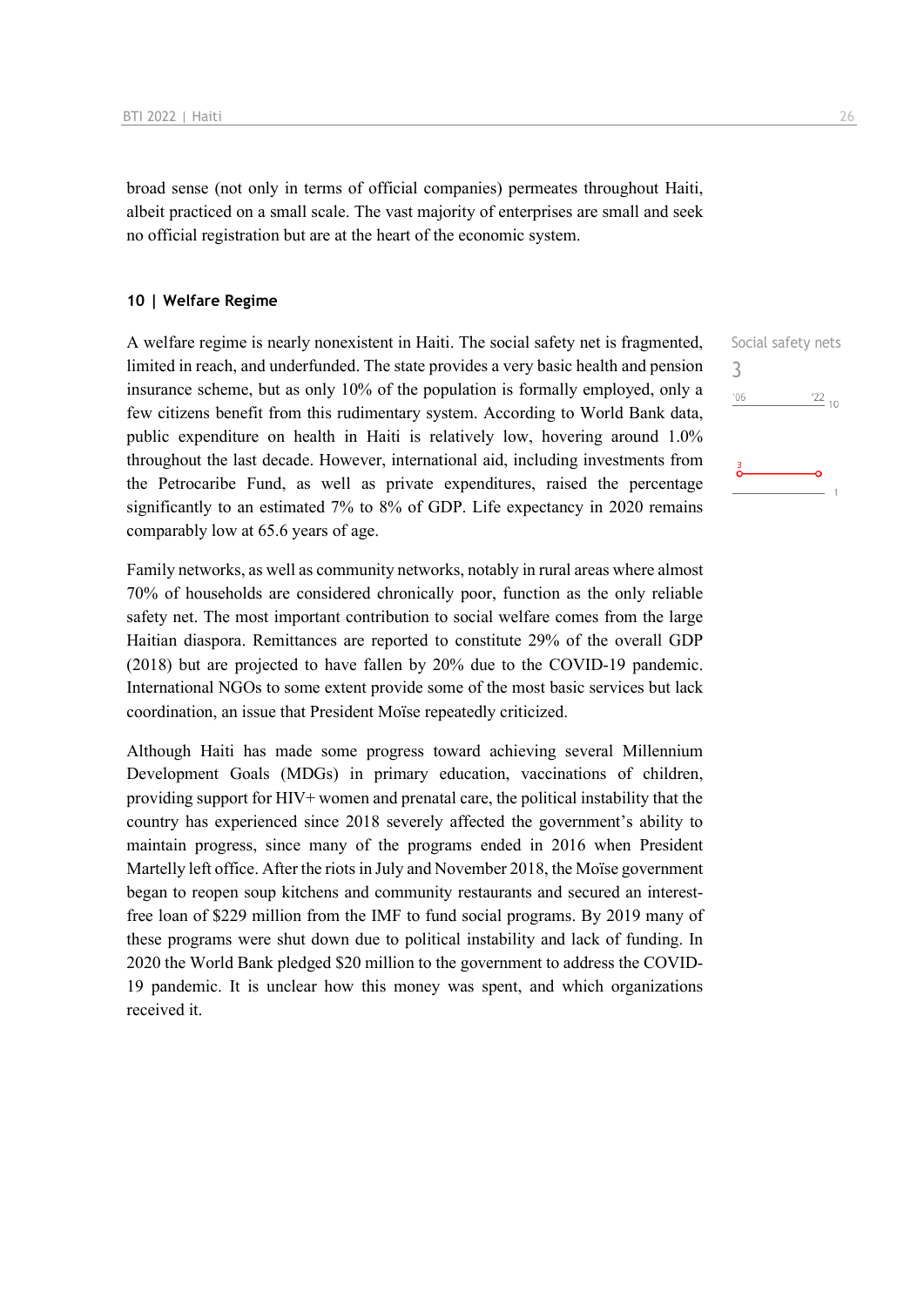Equality of opportunity does not exist. No special legal framework, apart from general provisions, has been voted into place. Women have long been subjected to widespread gender discrimination. Violence against women, girls, people with disabilities and LGBTQ+ people is the most severe manifestation of discrimination.

Gender is one of the main risks for living under the poverty line. Women are largely under-represented in public office. In the history of the two official legislative chambers, women have never held more than 6% of the seats. There are no existing public programs or incentives toward promoting greater gender equality. Although Haiti has a Ministry of Women's Condition and Women's Rights, it is underfunded and unable to implement the laws it proposes. Despite a 2012 constitutional amendment requiring that 30% of public offices be held by women, there has been no subsequent implementation. In the 2015 parliamentary elections, only three women were elected to the two chambers (two deputies and one senator). An exception was the 2015/16 municipal elections, when the 30% quota was implemented by decree.

Women receive an inferior education to men and are limited in employment. In 2019, the UN Education Index for women in Haiti was 0.456, while the Gender Inequality Index was among the worst globally, at 0.636. The literacy rate for women is 58.3%, whereas it is 65.3% for men. Although 47.4% of women participate in the labor force, they are primarily concentrated in low-skilled (informal) employment, since highskilled employment is either restricted due to their lack of education or due to institutional biases. There is no reliable enrollment data.

#### **11 | Economic Performance**

The Haitian economy was completely derailed by the 2010 earthquake. In 2010, per capita GDP fell by 6.9%, then rebounded to 4% in 2011 due to the influx of foreign aid. Since 2012, the growth rate has slowed, reaching a meager 0.2% in 2015 and 0.4% in 2018. Due to the political crisis in 2019, GDP per capita fell by 2.9%. For 2020, the Economic Commission for Latin America and the Caribbean (ECLAC) estimates Haiti's GDP per capita growth as -4.7%. GDP per capita (PPP) has been relatively low, at approximately \$3,000 in 2018 and 2019.

Hurricane Matthew devastated the southern region of the country on October 4, 2016, and further contributed to the country's decline, since Haiti lost 25% of its GDP. After the installation of Jovenel Moïse as president in 2017, there was an expectation that political stability would improve the country's performance. Instead, almost all the major indicators have fallen.

The country's foreign reserves remained stable at about \$1.3 billion from 2018 to 2020. The loss of the Petrocaribe program severely affected the economy. Unemployment has remained at around 14% since years, but the real problems are

Equal opportunity 3  $^{\prime}06$  $^{22}$  10



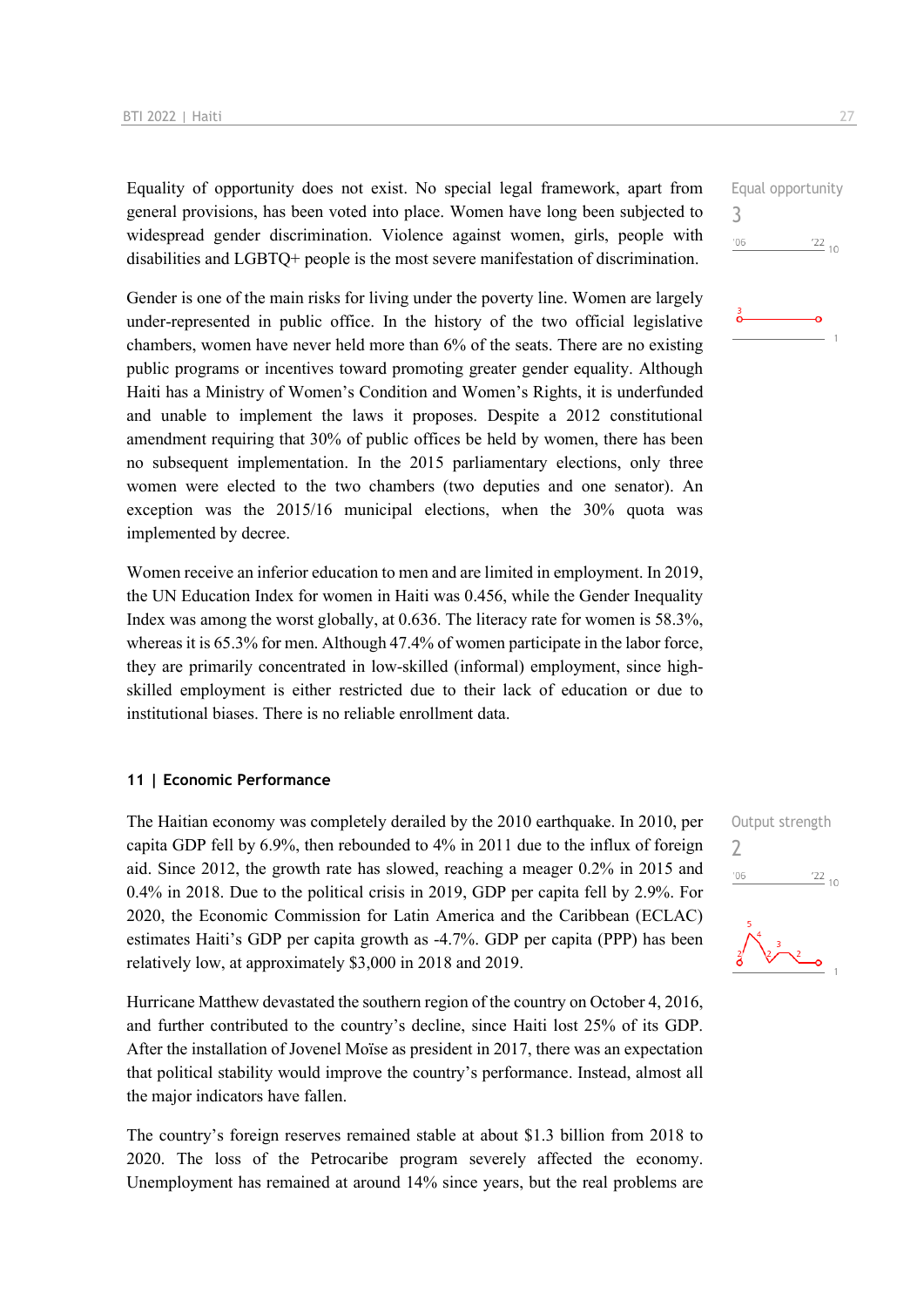informality and underemployment, with agriculture (38%) and services (50%) being the sectors where most people are employed. Every sector, from manufacturing to agriculture, has declined in the past three years. Inflation rose to 18.7% in 2019 and is projected to remain above 20% in 2020. The national currency has lost over 60% of its value since 2014. Public debt has risen steadily since 2011 to 33.3% of GDP in 2018. In 2019, public debt rose markedly to 47.7%. The fiscal balance turned negative in 2018 (-2.7% of GDP) and 2019 (-3.8). The constant riots and political crises since 2018 have further contributed to the deterioration of the economy.

According to the BINUH report of September 2020, pandemic-induced weakened economic activity led to an estimated 16% decline in fiscal revenues in Haiti by the end of July 2020, while expenditures rose by 25% in real terms. The resulting large government deficit prompted a central bank intervention equivalent to about 6% of GDP at the end of July 2020. However, it is difficult to link the negative output exclusively to the COVID-19 pandemic, since economic output was already negative due to the political instability and rising gang violence that shut down tourism from the diaspora and foreign investments.

#### **12 | Sustainability**

Haiti faces serious environmental degradation, which increases the country's vulnerability to natural disasters such as earthquakes and tropical storms, with serious consequences for the population concerning health, economy and security. The government fails to take environmental concerns into consideration, and there is no noteworthy environmental policy, apart from symbolic actions and announcements. There are almost no protected areas (1.9% of the total). Haiti ranks 170 out of 180 countries in the Environmental Performance Index 2020, scoring extremely low in household solid fuels, lead exposure, and the growth rate of pollution emissions.

In 2016, Haiti signed the Paris Agreement to strengthen the global response to the threat of climate change. The government hopes that the Paris Agreement will offer the possibility to reorient its economic development toward a low carbon energy system, increase reforestation programs and create alternative sources of energy, since 70% of the country depends on charcoal for energy. With the assistance of several international agencies, Haiti has engaged in several initiatives to protect its watershed, combat soil erosion, promote alternative sources of fuel production and invest in sustainable agriculture. In 2017, the Moïse government introduced a bill in parliament to protect the country's watersheds and reinforce the state's capacity to address the lack of access to safe drinking water for the population. Although the Ministry of the Environment has promoted a series of conservation programs, the country suffered a serious environmental setback in 2016, when its southern peninsula was hit by Hurricane Matthew. As a result of the hurricane, the south lost thousands of trees, which has caused further soil erosion and food scarcity. The

Environmental policy 2 $^{\prime}06$  $\frac{22}{10}$ 

$$
\begin{array}{c}\n \stackrel{3}{\circ} \\
\hline\n \end{array}
$$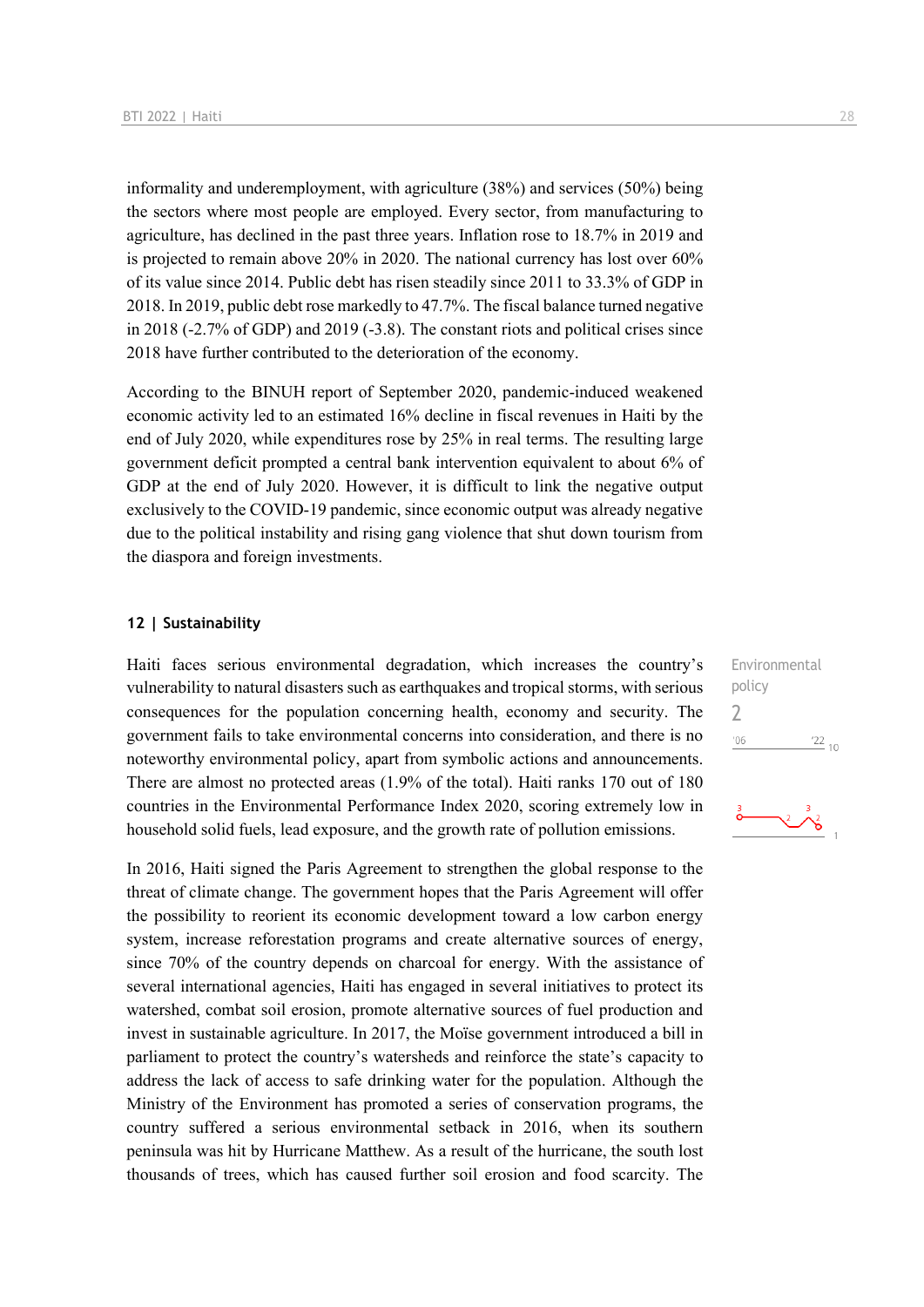precarious economic conditions of the rural population mean that natural disasters such as hurricanes and earthquakes can disrupt their only source of revenue: agricultural production, causing them to turn to the felling of trees to produce charcoal for energy and to sell. The political instability since 2018 has further contributed to the erosion of environmental regulations.

According to the World Economic Forum's Global Competitiveness Report for 2018, Haiti is listed as one of the countries that does not perform well in primary and higher education (there are no expenditure figures available). The country is ranked 130 out of 140 countries in primary education and 135 in terms of the quality of its higher education system. Educational training in the country is substandard. Fewer than 25% of the 150,000 students pass the national exam every year. The higher education system is unable to absorb more than 10,000 students a year. As a result, middle class parents who can afford to send their children abroad to study. In the UN Education Index, Haiti ranks 109 out of 187 countries, with a score of 0.456 in 2019.

The Haitian education sector suffers from a lack of state resources and the absence of regulation capacity. It is also impaired by an influx of private service providers. Approximately 90% of education is private and approximately 80% of the national budget for education is provided by international donors. According to the World Development Indicators (WDI), the literacy rate in the country was 61.7% (estimate for 2016; men 65.3%, women 58.3%). Although accounting for the largest share of social spending, public expenditure on education (2.8% of GDP in 2018) is comparatively low. Access to higher education is extremely limited due to a lack of resources to pay fees. Universities have irregular schedules and there is frequent student unrest. Another constraint is the near total absence of vocational training, which leads to extremely poor standards of technical qualifications.

Research and development are practically nonexistent. According to the 2018 Global Competitiveness Report, Haiti ranks at the bottom with regard to the quality of scientific research institutions (139), company spending on R&D (138) and university-industry collaboration on R&D (135).

Education policy / R&D 2 $'06$  $\frac{22}{10}$ 

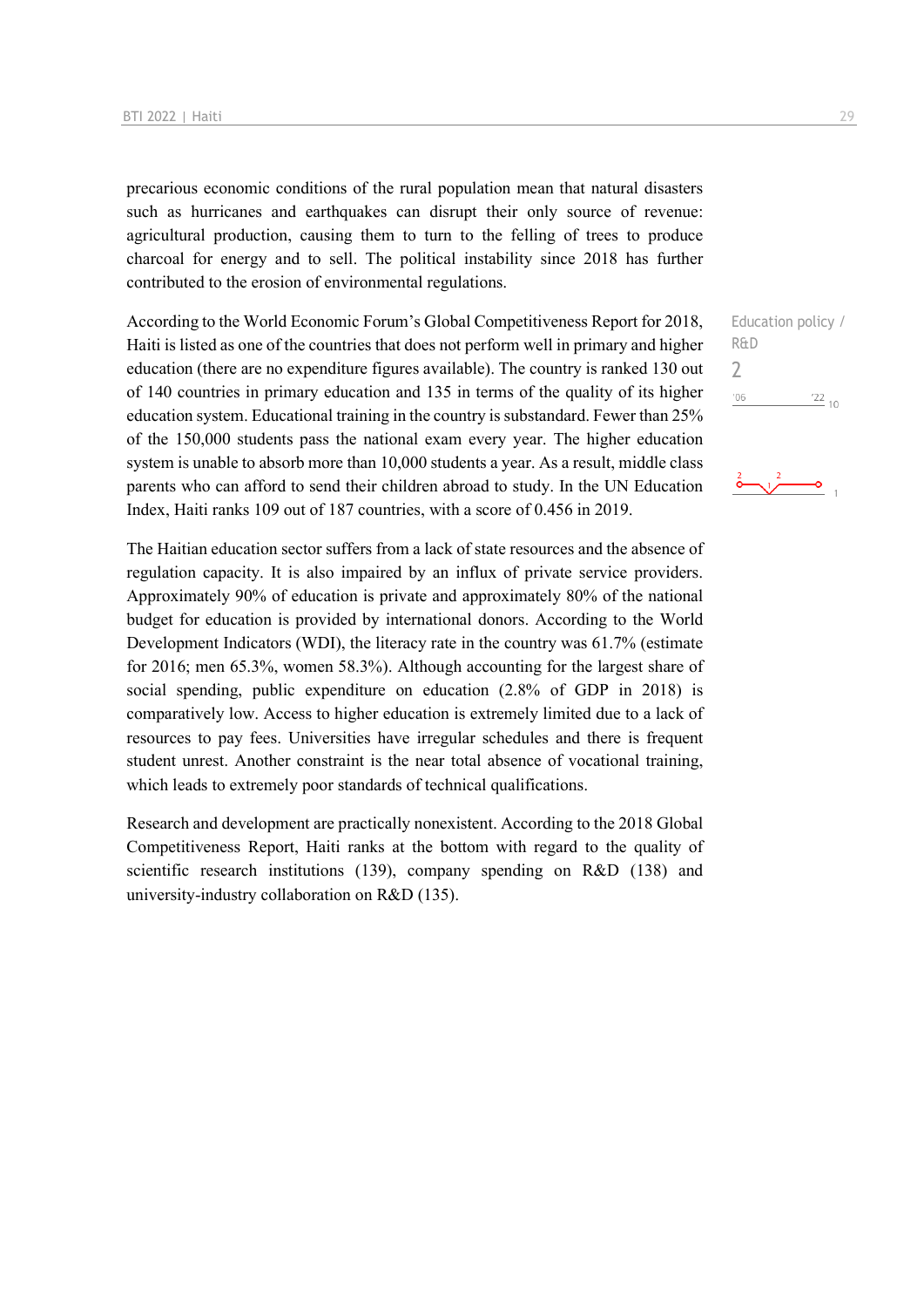## Governance

## I. Level of Difficulty

The United Nations spent 13 years in Haiti after the overthrow of President Aristide in 2004. The United Nations' mandate was to stabilize the country and implement political, economic and social reforms that would transform it from a failed state into a functioning democracy. The United Nations has failed miserably in all these efforts. More than 70% of the population live below the poverty line, while approximately 50% live on less than \$1.25 per day. Haiti is still unable to provide basic services to its population due to endemic corruption, lack of accountability and tacit support from actors in the international community that prefer to support local corrupt leaders. The constraints that the country faces currently are related to an absence of good governance, a corrupt judicial system, an insufficiently skilled labor force and a lack of trust in its leadership. Moreover, it has a failed health care system due to overcentralization and a heavy reliance on international NGOs to deliver basic services to the population without adequate oversight. The country is geographically located in the hurricane alley and there have not been any public policy initiatives on housing, reforestation and infrastructure to support the population. As a result, the population is vulnerable to annual severe weather conditions that cause the same destruction every time, including to the country's already poor infrastructure.

Despite the tremendous gains that Haiti has achieved in controlling pandemics such as AIDS, the Zika virus, cholera and even COVID-19, the population has not fared well. Although no current data is available on the effect of the COVID-19 pandemic on Haiti's economy, its impact has, to date, been less severe than initially projected. As of December 2020, only 234 people have died of COVID-19 related illness in a population of 11 million people.

Haiti has a fairly weak history of civil society, despite improvements after the fall of the Duvalier regime in 1986. Civil society is primarily focused on non-political issues, while a civic culture of participation in public life remains sparse. Many civil society organizations are well-rooted in society, and they provide the majority of social services that the government fails to offer. While civil society participation has increased marginally since the 2010 earthquake, they are not effective at the policymaking level. The decision by President Moïse to govern by decree and to unilaterally exclude many groups in decision-making processes further weakened their standing in the country. After 2019 many civil society groups had been at odds with the president because he did not keep his promise to consult with them on major

**Structural** constraints 9  $\frac{22}{10}$  $^{106}_{-0}$ 

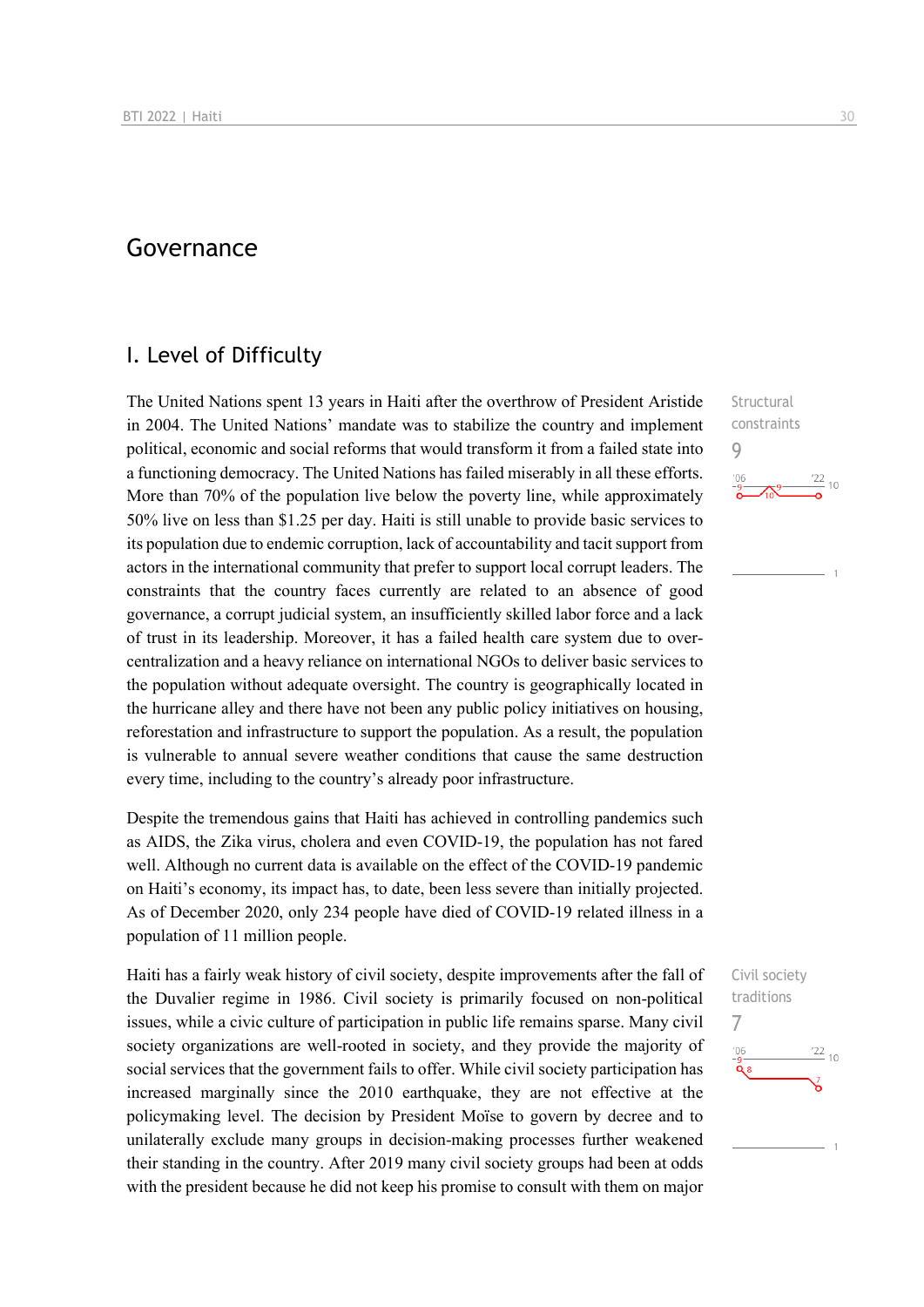decisions. He also did not consult with these organizations when he decided to implement the Caravane projects. Civil society organizations, such as human rights, anti-corruption and budget-monitoring groups, play a major role in educating the public about the election process, and pressing the government to launch an investigation into corruption linked to the Petrocaribe Fund. These organizations have been at the forefront of denouncing the Human Rights violations, specifically the two massacres that took place in 2019 in the slums of Cite Soleil and La Saline in the country's capital.

Although Haiti is not marked by significant ethnic or religious cleavages, social and political conflicts are an inherent part of the country's history and have impeded democratic and economic transformation. The exclusion of major segments of the population and the enrichment of the political and economic elites have deeply divided Haitian society, fueled violence and hindered dialogue. Political conflicts often manifest in the streets in the forms of armed gangs that are often controlled by political and business leaders. Jovenel Moïse, who became president in 2017, called for a national dialogue to bring peace to the country. The opposition groups boycotted his appeal after they realized that he had no intention of following through on their recommendations. Since 2020 the country has experienced a level of conflict intensity never seen before as a result of the polarization of the police force, random killings, gang rules, kidnappings, extortion of business leaders and professionals (see "monopoly on the use of force"), and Moïse's decision to rule by decree after he failed to call scheduled national elections in 2019.

## II. Governance Performance

#### **14 | Steering Capability**

Jovenel Moïse became president despite allegations of money laundering and corruption by the government's anti-corruption office. Moïse, who was hand-picked by former President Martelly, laid out a number of priorities, albeit without a coherent or detailed vision. These priorities were: addressing corruption and climate change, modernizing and reviving agriculture with the aim of establishing a viable organic food industry, providing electricity to the country's 10 departments within two years, initiating a national dialogue with leaders and opposition groups to revamp the country's political system, and initiating a vast public works campaign called "Caravane du Changement" to address the country's chronic infrastructure deficit in roads, agriculture and the environment. After four years, he was already on his fourth prime minister. He did not keep his promise to provide electricity to the country's 10 departments. Instead, Haiti experienced major power shortages during his time as

#### **Question** Score



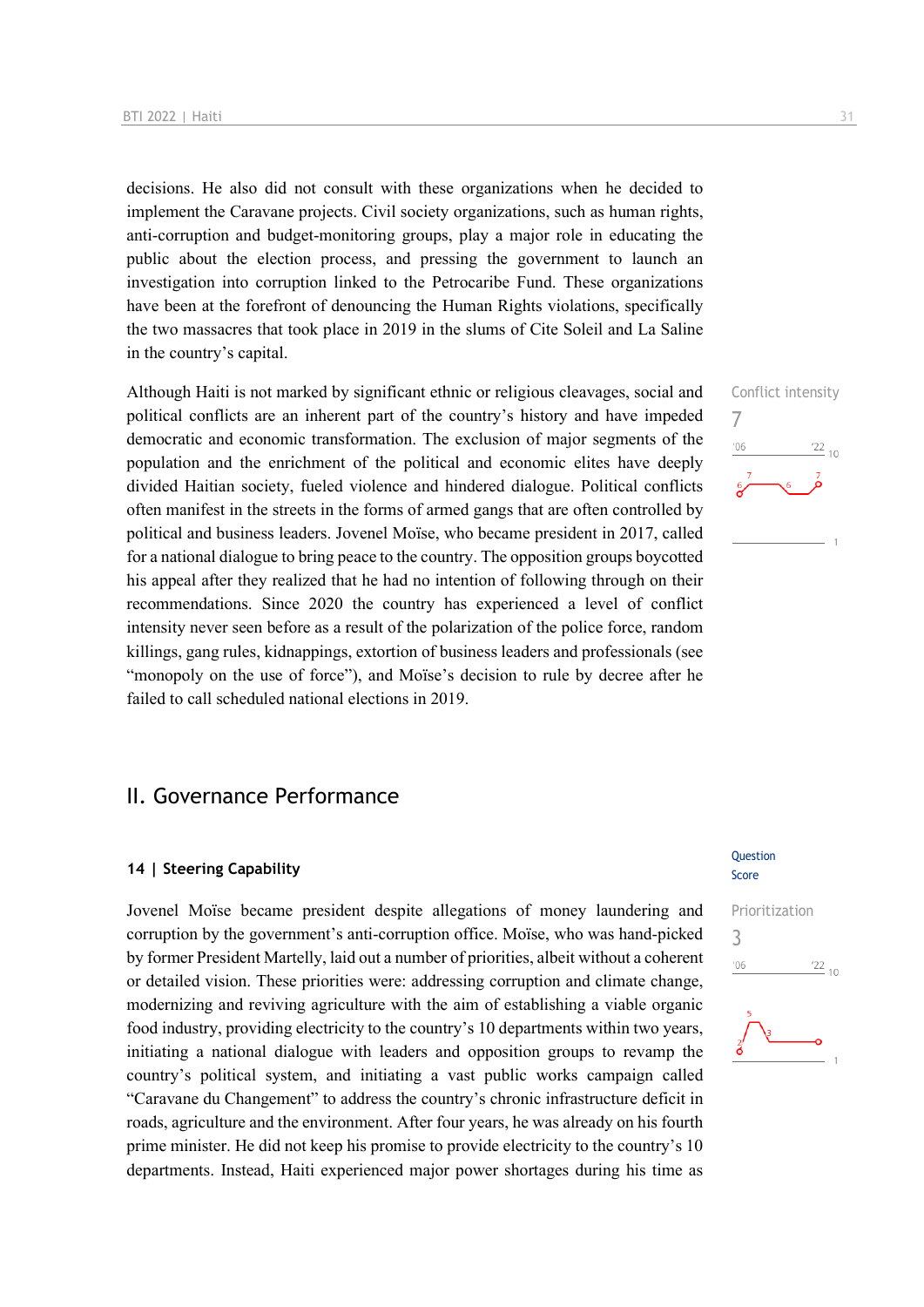president. Opposition groups boycotted his appeal for a national dialogue, and he faced two major protests that almost overthrew his government. Haiti's political and social conditions worsened, first due to the president's failure to hold scheduled elections to renew parliament and the municipalities, and in 2020 due to the COVID-19 pandemic. Throughout his term, there was no visible strategy in terms of prioritizing democracy and the market economy, nor an overall consistency of vision.

Overall, the pandemic did not have a major impact on the government's already flawed strategic priorities.

The Moïse government failed to implement the priorities he had laid out during his campaign, such as the provision of electricity, engaging in dialogue with the opposition and increasing agricultural production. All previous governments have depended on the Petrocaribe Fund to support their priorities. After Moïse took office, not only did revenue from the Petrocaribe Fund dwindle, due to the drop in oil prices on the international market, but the Venezuelan government ended the program because it could no longer subsidize it. Moïse had hoped that the international community would fund his priorities, but it barely supported his projects. The corruption associated with Martelly's use of the Petrocaribe Fund and Moïse's authoritarian management dissuaded the international community from engaging with him. Consequently, all major economic indices have declined. Inflation skyrocketed to approximately 20% annually and the country's foreign currency reserve has declined, since the central bank has become the creditor-in-chief supporting the government's priorities.

Efforts to attract foreign investments have been hampered by violent demonstrations that shut down the country, gang violence in the capital that has kept tourists from visiting, the COVID-19 pandemic, and the rising cost of basic food staples which led to an increase in the poverty rate and the number of people who can barely afford a daily meal. Since Haiti's major economic and social indicators were already in a downward spiral prior to March 2020, it is difficult to associate the failed policies to the pandemic.

When Jovenel Moïse became president in 2017, he expressed interest in changing how policies were made from the status quo under previous presidents. However, he did not take concrete steps to differentiate himself from his mentor, Michel Martelly. Politics continues to be a zero-sum game in Haiti, which makes political learning difficult. Although Moïse was unable to implement the majority of the policies he proposed at the beginning of his administration, he continued to promote them. He generally appeared unwilling to listen and consult with academic experts or to learn from past experiences. This is due to the fact that, historically, Haiti has had strong personality-driven presidents, who see themselves as messiahs instead of democrats, and there is an absence of strong institutions in the form of political parties and civic organizations to exert pressure on the government to amend ineffective policies. Even when Moïse introduced policy reforms such as civil service exams in the public



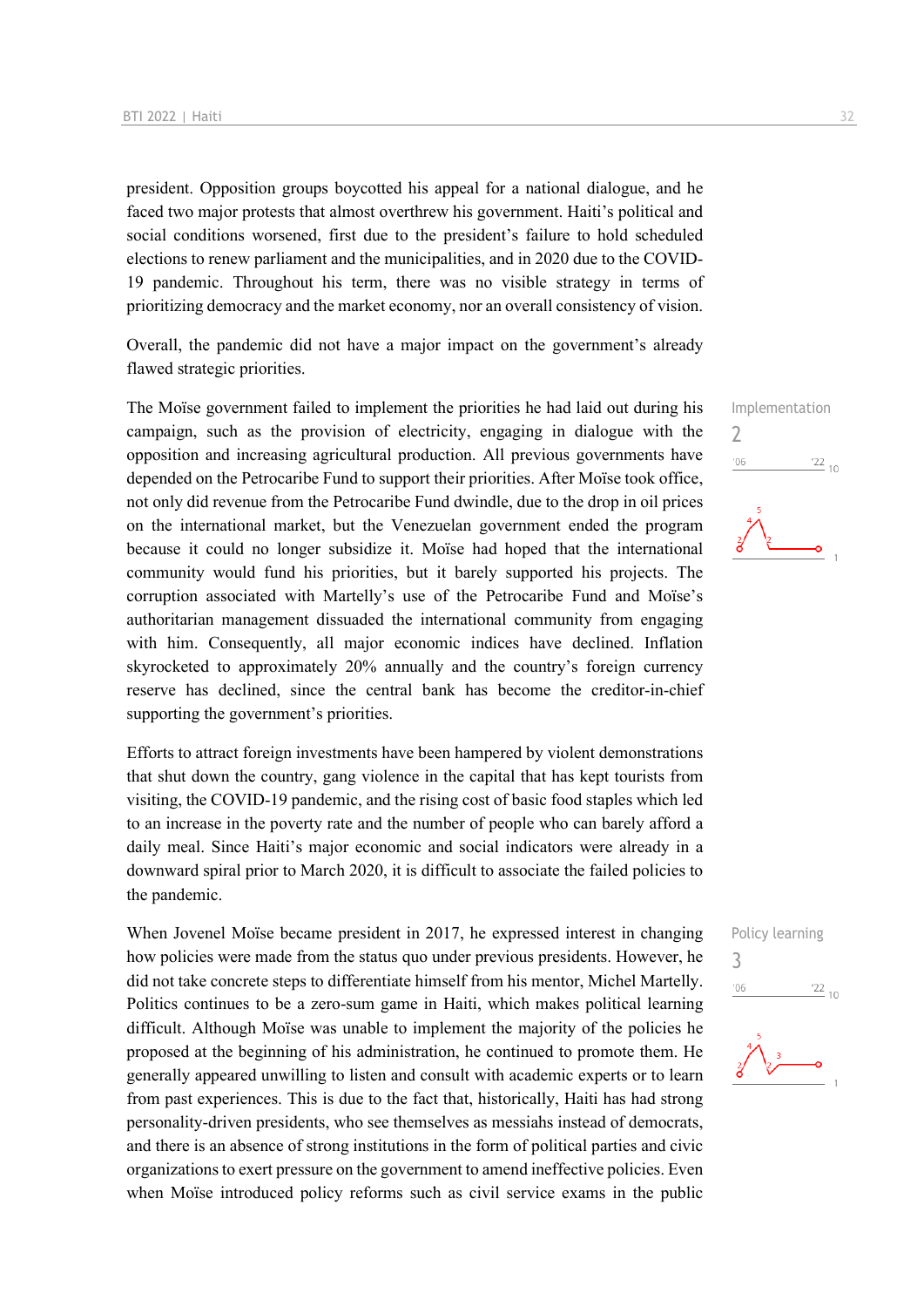administration, and reforms in diplomacy, they were not taken seriously because there was no continuity and transparency in articulating and implementing them. Moïse's most promising reform was in agriculture, with the "Caravane du Changement." By the end of 2020, this major policy initiative was not even mentioned by government officials, and most policy experts have deemed it to be a major failure.

Beyond these personality-related aspects, there are at least some elements of "policy learning" that endured under the Moïse government, although their actual "ownership" may be debatable. Most prominent is the cooperation with the UN missions MINUJUSTAH and BINUH, the latter designed to advise the government on promoting and strengthening political stability and good governance. Similarly, the IMF has developed advice in various policy areas (inequality, social sector spending, energy sector) following consultations with the government in 2019. However, the various crises during the review period, including the questioned legitimacy of Moïse himself and finally his assassination in July 2021, call into question the impact and durability of such efforts in terms of true policy learning.

#### **15 | Resource Efficiency**

Poor fiscal management and economic governance have inhibited the efficient use of both domestic resources and external assistance in recent years, resulting in the widespread waste of most available human, financial and organizational resources. The public sector primary balance continued to be (mostly) negative, at 0.3% in 2016, -0.2% in 2017 and -2.2% in 2018 (IMF projection). Total debt service, which decreased from \$131.3 million in 2010 to \$5.2 million in 2011, climbed steadily afterwards to \$88.4 million in 2016. Tax revenues are still limited, falling significantly after the 2010 earthquake, totaling approximately 8% of GDP in 2013, and reflected in very low government consumption (3.6% of GDP in 2017). Public debt has risen steadily since 2011 (11.8% of GDP) to an estimated 33.3% of GDP in 2018 and 47.7% of GDP in 2019.

One example of the poor use of resources is the mismanagement of money from the Petrocaribe Fund. This fund was supported by the selling of petrol donated by Venezuela to the Haitian government on the international market. The money was administered by the president's office. Funds have also been raised through a special communications tax, illegally implemented by the president's office (taxing all communications entering and leaving the country) and a special tax of \$1.50 on all remittances for education. In all cases, there has been no transparency. The funds from remittances are supposedly intended to improve the country's school system, but since 2012 when the tax was authorized, there has been no accountability over the use of the money raised by the tax. In 2020, realizing that the independent Cour Superieure des Comptes, the Haitian comptroller's office responsible for auditing the public administration, would not approve many of his projects, President Moïse sent a minister to intimidate the court's members and later stripped it of the power to approve government contracts on the basis that it took too long to approve them.

Efficient use of assets 2 $06'$  $\frac{22}{10}$ 

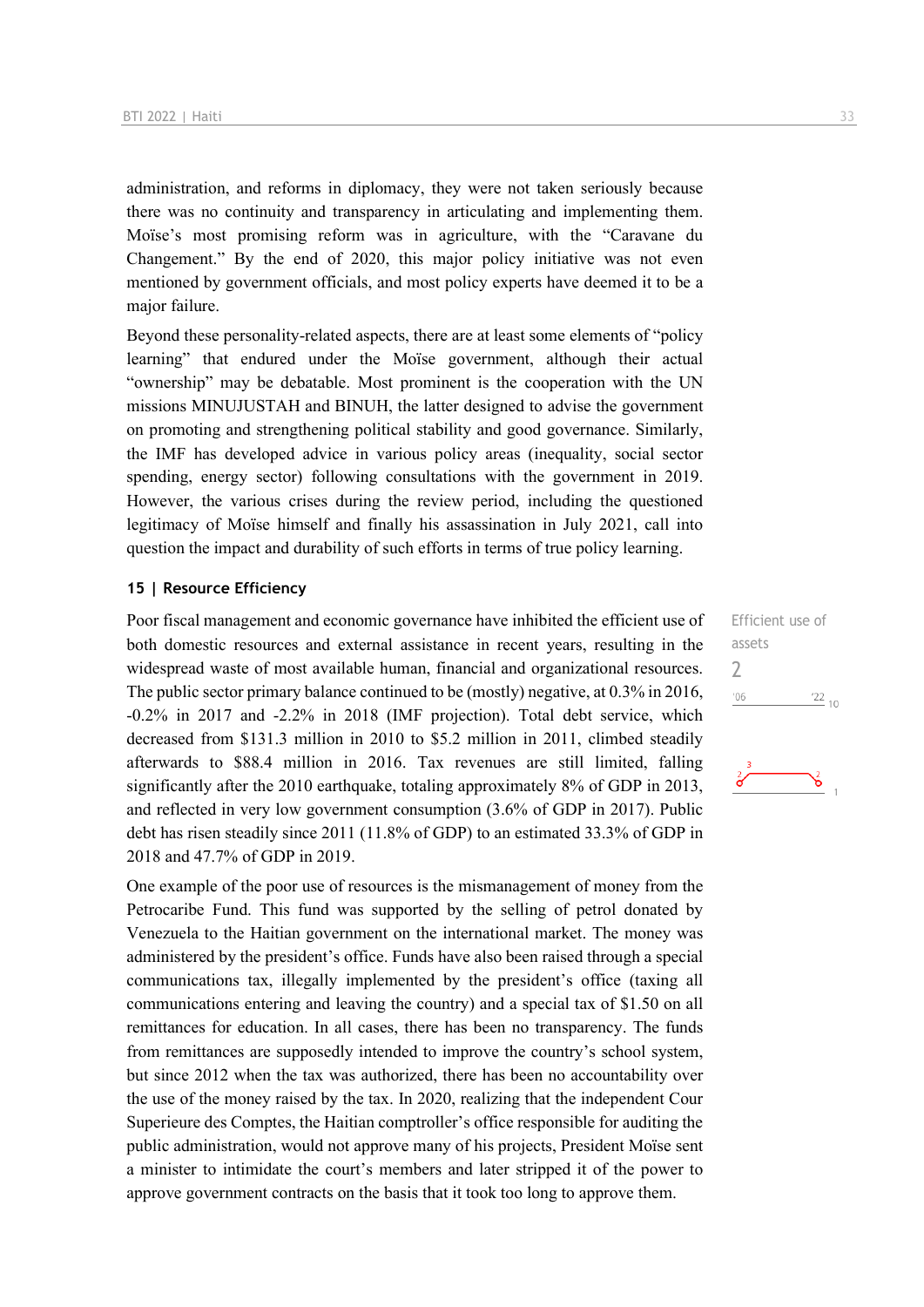The already inadequate quality and quantity of human resources was further harmed through the heavy loss of life and damage to public infrastructure during the 2010 earthquake. The country's administrative system suffers from a lack of incentives to motivate civil servants. Low wages reinforce corruption and clientelism, which are deeply embedded in the system. The lack of public sector performance and absorption is a serious obstacle to reconstruction. Due to the deteriorating security situation, the few well-educated and trained people prefer to migrate rather than risk their families' lives. With the intensification of gang violence in 2020, more professional Haitians have left the country, which further strained the available skilled labor pool in terms of managing the country's assets. There were efforts to improve revenue collection in the most important municipalities when mayors created mechanisms to recruit personnel based upon their performance and qualifications through civil service exams administered by the Office of Management of Human Resources (OMRH), but these efforts have reached an impasse due to the current political crisis.

Haiti relies heavily on foreign aid, and most of these funds are seen as personal assets of politicians. One cannot really talk of policies, as decisions are taken opportunistically, on a day-to-day basis. The president's decision to rule by decree after he failed to hold parliamentary elections in 2019 shows once more the challenge to the development of a politics in Haiti that formulates and coordinates proper policies in accordance with democratic rules. This malaise was not unique to the Moïse government; it reflects the structural challenges Haiti has faced for decades. Hardly any policies are proposed, and the administration relies predominantly on external sources to formulate such planning. In reality, the government considers this planning only important insofar as it provides conditions for obtaining international funding.

Haiti has always been one of the most corrupt countries in the world and has a population that is used to paying for any service, given the absence of state services. In 2004, Haiti created three state institutions to combat corruption. One is the Agency to Combat Corruption (Unité de Lutte Contre la Corruption/ULCC), another is the Central Unit for the Investigation of Financial Wrongdoing (Unité Centrale de Renseignement Financière/UCREF), and the third is the Office of Contracts and Bids (Passation de Marché). Since their creation, none of these agencies has prosecuted anyone for financial crimes, even though several ministers and even President Moïse had been accused of financial improprieties. All public institutions tasked with tackling corruption suffer from bad reputations and/or a chronic lack of material and human resources. According to the 2020 IMF report on the 2019 Article IV Consultation, a bill aimed at strengthening the ULCC was never submitted to parliament and the steering committee tasked with monitoring implementation of the 2009 anti-corruption strategy was never established. In addition, relevant agencies lack the legal powers and financial means to fulfill their mandates.

Policy coordination 2  $06'$  $\frac{22}{10}$ 





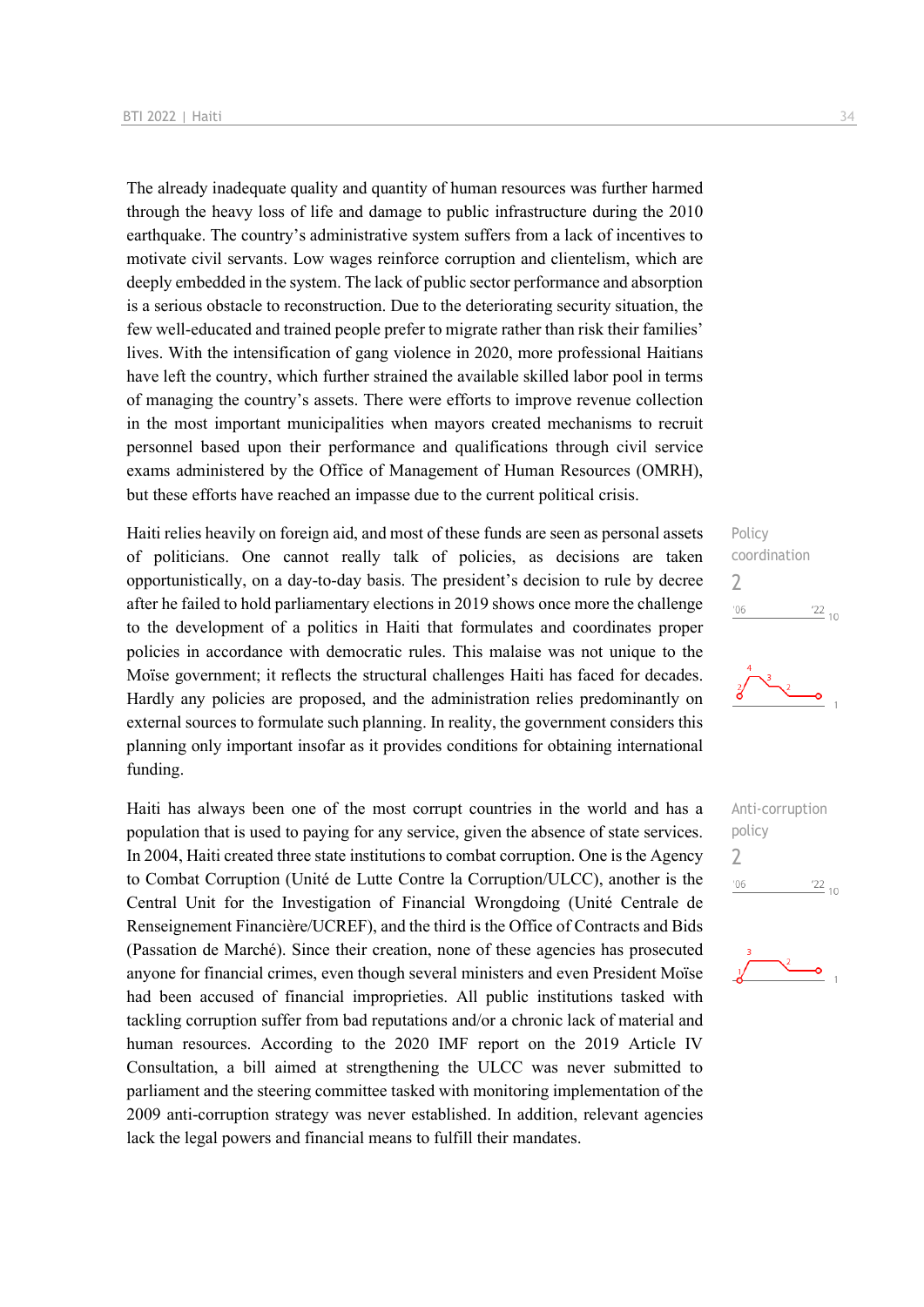In a very recent and rather spectacular case, President Moïse was accused by the financial intelligence unit of money laundering, but none of the judges were willing to indict him. Once he took office in 2017, he removed the director of the ULCC before the expiration of his term. In 2018, parliament released a report on the misuse of the Petrocaribe Fund. Instead of following the legal and administrative process to investigate these accusations, President Moïse used his power to suppress the report. Although the law requires that office holders declare their assets upon assuming office, none of the cabinet ministers and high-level government officials have complied with this. In January 2019, the president decided to rule by decree after he failed to hold scheduled national elections for parliament and municipal offices. In January 2021, he decided not to reappoint the prosecutors who were investigating the major corruption cases against his government. The national anti-corruption strategy covering the period  $2009 - 2019$  has ended, and no new national anti-corruption strategy has been developed to date, according to the BINUH 9/2020 report.

#### **16 | Consensus-Building**

Although democracy as a principle is theoretically accepted, only a very small minority of the political players act according to democratic rules. The main objective of the ruling class is to remain in power with access to funds. The main objective of those not in power is to win access to these funds and positions. There seems to be no middle ground in Haitian politics. Despite the political crisis that former President Michel Martelly created before he left office, Haiti succeeded in electing a new president who assumed office on February 7, 2017. Until 2019 all national and local political offices were filled by elected officials. Although the major political actors are in conflict with respect to the goals of democracy and a market economy, this marked the first time since 2006 that Haiti was governed entirely by elected officials. In 2019, the president failed to hold mid-term parliamentary elections for the Senate and the lower house. As a result, there were only 11 elected officials in the country in 2020. The president ruled by decree and decided to draft a new constitution without parliament's approval.

Although there are some members of parliament who advocate for an economy that would provide preferential treatment for the poor, the majority of leaders are oriented toward a market economy. The Moïse government prioritized a market economy without regulation. This primarily benefited the political elite and the population only secondarily. While some actors in parliament have asked for more regulations and law enforcement, the majority seek their own political or economic advantage and have engaged in commercial activities with the Dominican Republic, while avoiding paying customs.

Consensus on goals 4 $06'$  $\frac{22}{10}$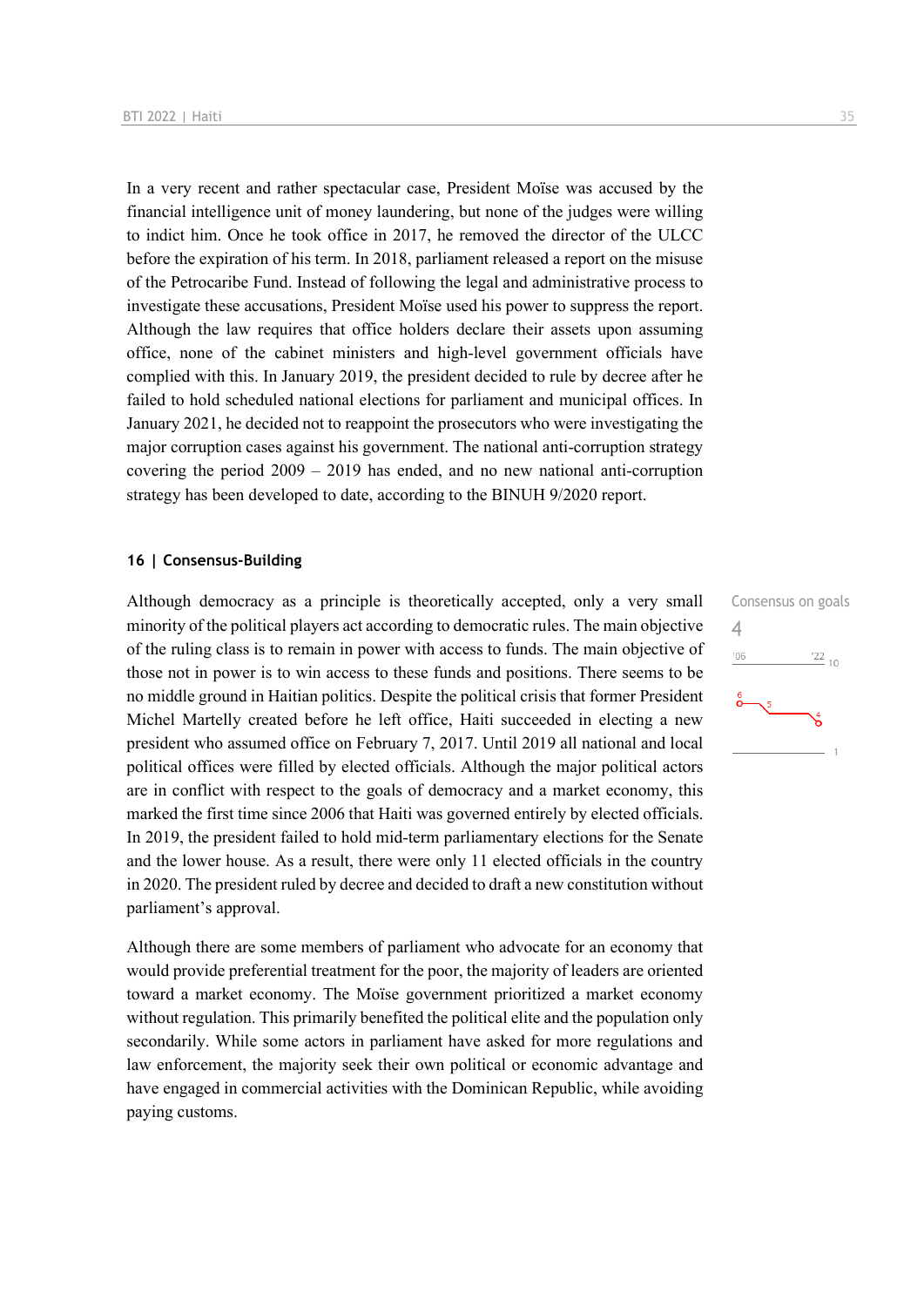In 2011 when President Michel Martelly took office, many anti-democratic actors were integrated into his administration as ministers or advisers since he openly associated with the former Duvalier regime. President Moïse, who succeeded Martelly in 2017, kept many of these actors in his administration and further consolidated their power by adopting key elements of their agenda, such as the restoration of the Haitian army and the use of gang members to terrorize the population. While ex-army members have lost much of their political influence, the reintroduction of the Haitian Armed Forces (FAd'H) in November 2017 was followed in March 2018 by President Moïse's appointment of six former soldiers to head its high command. All of them had at one time had their assets frozen by the United States as punishment for supporting the military coup that overthrew President Jean-Bertrand Aristide in 1991. This has raised fears among civil society and prodemocracy groups that anti-democratic actors are being revived. There are close relations between anti-democratic political actors and business groups which support weak state institutions to better serve their interests. Many anti-democratic actors were elected in the last parliamentary election. Some of these individuals use their immunity to pursue illicit or criminal business activities and have been accused of engaging in kidnapping and organized crime. According to several human rights organizations, the 2017 parliament was dominated primarily by individuals who have been associated with criminal activities, such as money laundering and drug trafficking. Since 2020, areas of the capital have been under the control of various gangs armed by members of parliament and other high-level government officials who want to pursue undemocratic policies.

The management of cleavages and conflicts did not improve during the Moïse administration and became worse as he attempted to consolidate his power. Cleavagebased conflicts have escalated in the past four years, and they forced Moïse to replace his prime minister four times since 2017. Unlike the previous president, whose tenure was marked by conflict with parliament and the opposition, Moïse's conflicts were increasingly with the population, due to his inability to deliver on the promises he made during his campaign, as well as his decision to draft a new constitution and install an electoral council without the approval of parliament and civil society organizations.

There are numerous civil society organizations in Haiti, some of them well-rooted in society, and they provide the majority of social services that the government fails to offer. While civil society participation has increased slightly in recent years, the 2010 earthquake and the following process of reconstruction constituted a sobering experience. None of the civil society organizations, except in the business sector, were consulted in the process of outlining a medium- and long-term reconstruction plan. Civil society groups, such as human rights, anti-corruption and budgetmonitoring groups, play a major role in educating the public about the election process. After President Moïse took power, he was in conflict with the majority of civil society groups. As a result, their influence to contribute to setting the national







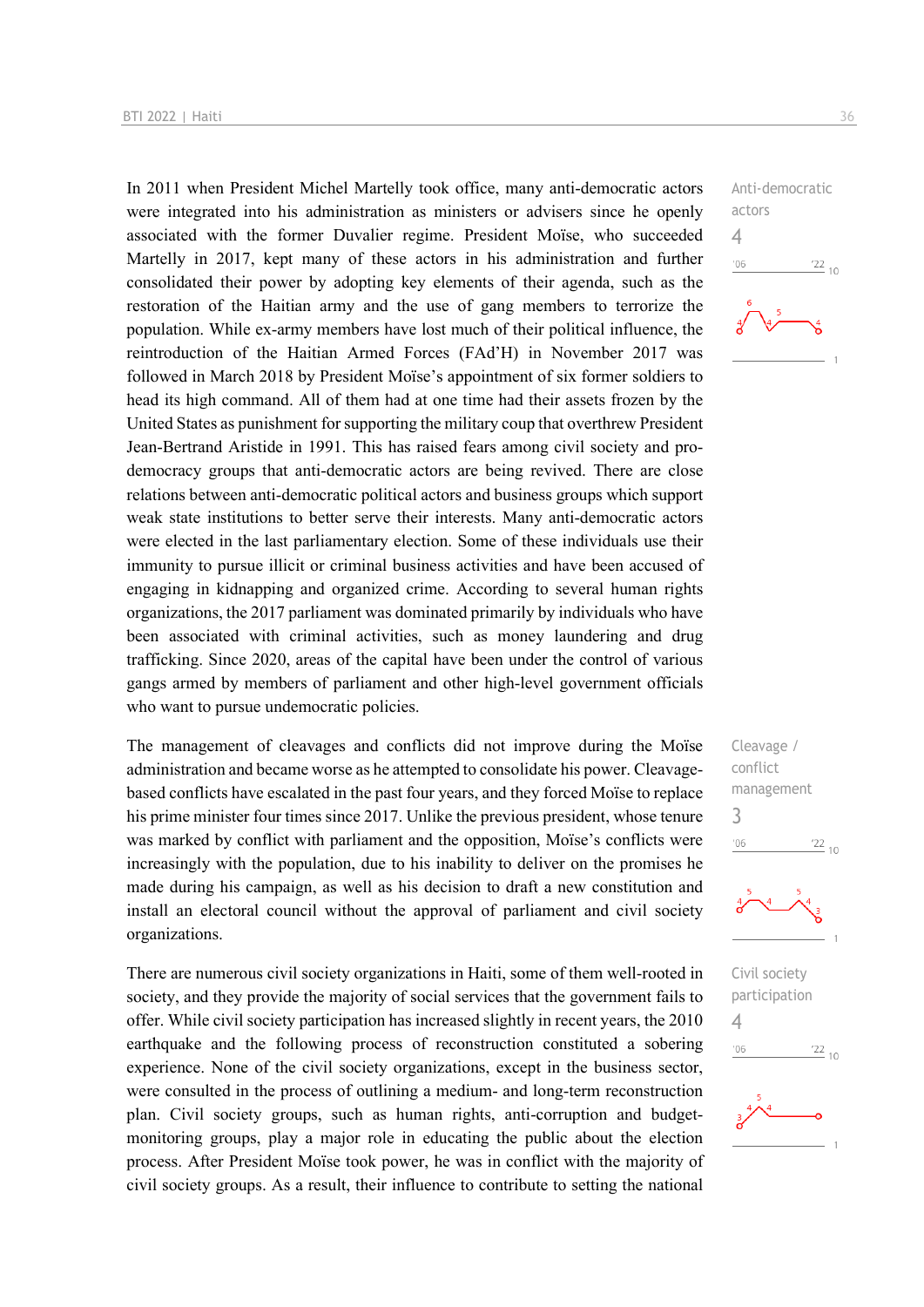agenda on budgeting, infrastructure projects and education, was limited. In 2017, the government invited many interest groups to join a national dialogue platform. Although civic organizations linked to prominent leaders such as Rosny Desroches joined the platform at the beginning, they soon realized that President Moïse had no intention of implementing the recommendations of the human rights groups and they stopped participating. From that point, the relationship between the government and the interest groups worsened. Between 2020 and 2021, the majority of civil society organizations had called for the president's resignation and the installation of a provisional government to hold new elections.

Little effort has been made to overturn the culture of impunity in Haiti with respect to past human rights violations. The return of former dictator Jean-Claude Duvalier, or "Baby Doc," in January 2011, revealed the criminal negligence of courts in pursuit of injustice. No case had been successfully brought against Duvalier before he died suddenly from a heart attack in October 2014. Under the leadership of President Moïse, there were two large-scale massacres in the capital's most populous slums: Cite Soleil and La Saline, and the murder of the county's pre-eminent jurist, Monferrier Dorval. The United Nations report that these massacres had been sanctioned by the government. So far, no one has been brought to justice for the murder of Mr. Dorval. As a result, it has become more difficult to reconcile the opposition with the government.

#### **17 | International Cooperation**

The international community plays a major role in Haiti's political, economic and social development. The most visible role was the presence of the United Nations Stabilization Mission in Haiti (MINUSTAH) until 2017. This mission was replaced by a UN Justice Mission (MINUJUSTH), whose role was to support judicial reforms; MINUJUSTH ended in 2019 and was replaced by the United Nations Integrated Office in Haiti (BINUH). Since 2020 BINUH has lost its credibility and is openly criticized by many political parties and civil society groups after its representative advocated for extending President Moïse's term in office and failed to take a stronger position against the anti-democratic policies of the government, such as ruling by decree, supporting gang leaders and encouraging the polarization of the police force. Despite the opposition's outcry, BINUH provided \$22 million dollars to the government to hold a referendum on the constitution and to proceed with general elections in the fall of 2021.

In the past five years, with the support of multilateral institutions, the government has developed several strategy papers on reconstruction. However, it is open to question as to whether the government genuinely owned the plans and had the drive to implement the necessary measures. Overall, international aid has not been used effectively due to corruption and mismanagement. Reports on the Petrocaribe Fund





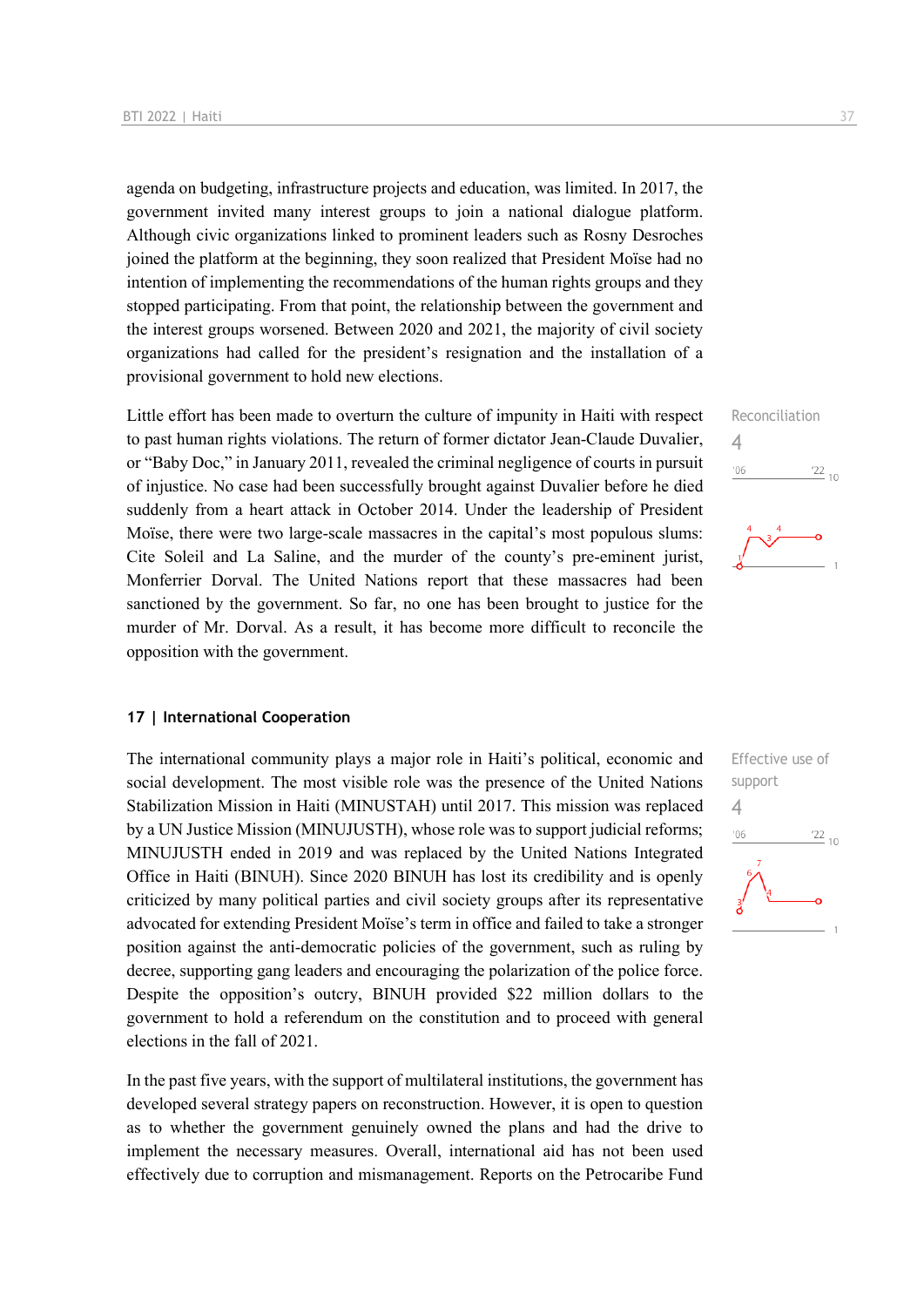that Venezuela provided to Haiti indicate that most of the money was stolen by government officials. This left several construction projects initiated with proceeds from the fund, such as public markets, the parliament building, highway overpasses and others, unfinished. In 2018, the International Monetary Fund (IMF) initiated a Staff-Monitored Program (SMP) with the Haitian government. The Haitian government committed to conducting economic and structural reforms to promote economic growth and stability and alleviate poverty in the country. However, violence erupted immediately after it was signed and President Moïse had to postpone implementation of the program. For most of the president's remaining term, he received little financial aid from the international community, despite their claims that they supported his government.

Haiti gained increased donor trust through the first decade of the millennium with its full integration into the Caribbean Community Common Market (CARICOM), and major support from the European Union and other international agencies. However, it has not been able to uphold its international commitments. Human trafficking, labor violations, gender discrimination and the lack of a fair judicial system remain endemic problems. Although Haiti has signed all major conventions on human, labor and gender rights, working conditions are still appalling. Under the Martelly presidency, there was an attempt to project a different image of the government. But once the international community realized that most of the politicians Martelly supported were involved in drug trafficking and money laundering, that image was no longer sustainable. The funds that the international community provided for the 2015 and 2016 elections were managed by the United Nations, not by the Haitian government. Reports on the Petrocaribe Fund that Venezuela provided indicate that most of the money was stolen by government officials, further undermining the government's credibility. After the installation of President Moïse in 2017, foreign aid was reduced considerably. The COVID-19 pandemic further contributed to the decline of aid, since the country could not implement the recommendations of the International Monetary Fund (IMF) and there was an increased perception that Moïse's administration had no intention to implement any of the reforms that he had promised at his inauguration.

Haiti is a member of all regional organizations and has signed conventions to support regional cooperation to combat human trafficking, money laundering, promote regional security and support initiatives to control its border and prevent illegal migration. However, the Moïse government was incapable of implementing these conventions due to the ineptitude of its officials. There are very few seasoned officials at all levels of the administration and the high turnover among them hampers any continuity in government's policy.

Haiti is also a member of the Caribbean Community Common Market (CARICOM). It participated in Venezuela's Petrocaribe program, which ended in 2017 due to Venezuela's economic hardships. Haiti has special ties with Cuba, which still sees it



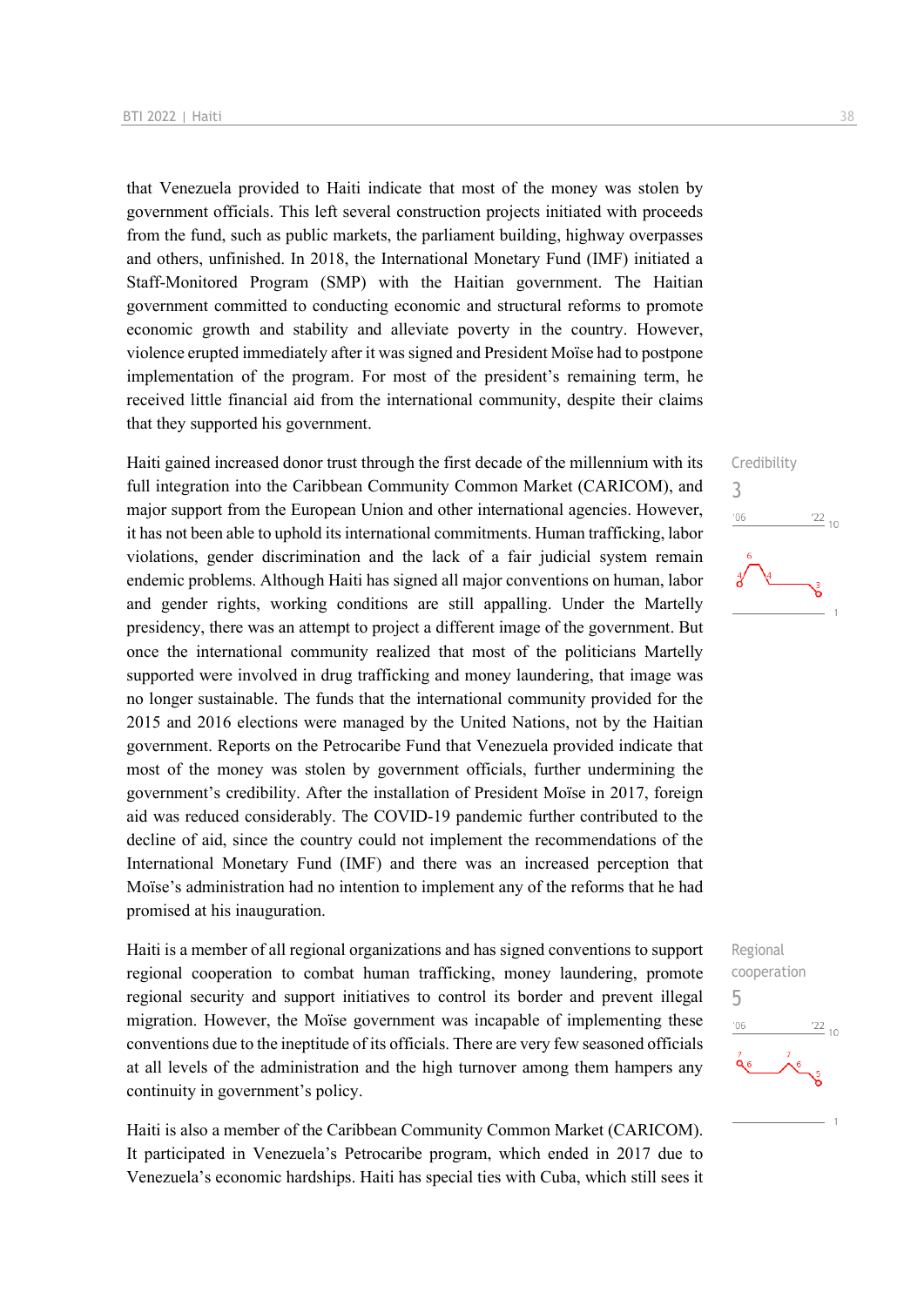as an icon as the first post-colonial independent, black-led nation in the world, and offers the island free medical assistance. It has strong bilateral economic agreements with the Dominican Republic which is its most important trading partner. The largescale illegal migration of Haitians to the Dominican Republic seeking employment and other services that Haiti does not provide to its citizens has increased tensions between the two countries.

As a charter member of the Organization of American States (OAS), Haiti has obtained political support from the OAS and, at the same time, has been unable to prevent it from interfering in its domestic policy. In 2018, Haiti supported the United States motion to expel Venezuela from the OAS. This was an unprecedented decision by the Moïse administration since it isolated his government from many Latin American and Caribbean nations and further jeopardized Haiti's standing in the region. Despite opposition parties' calls for Moïse to resign after his presidential term ended on February 7, 2021, the OAS backed his decision to extend his mandate and rule by decree.